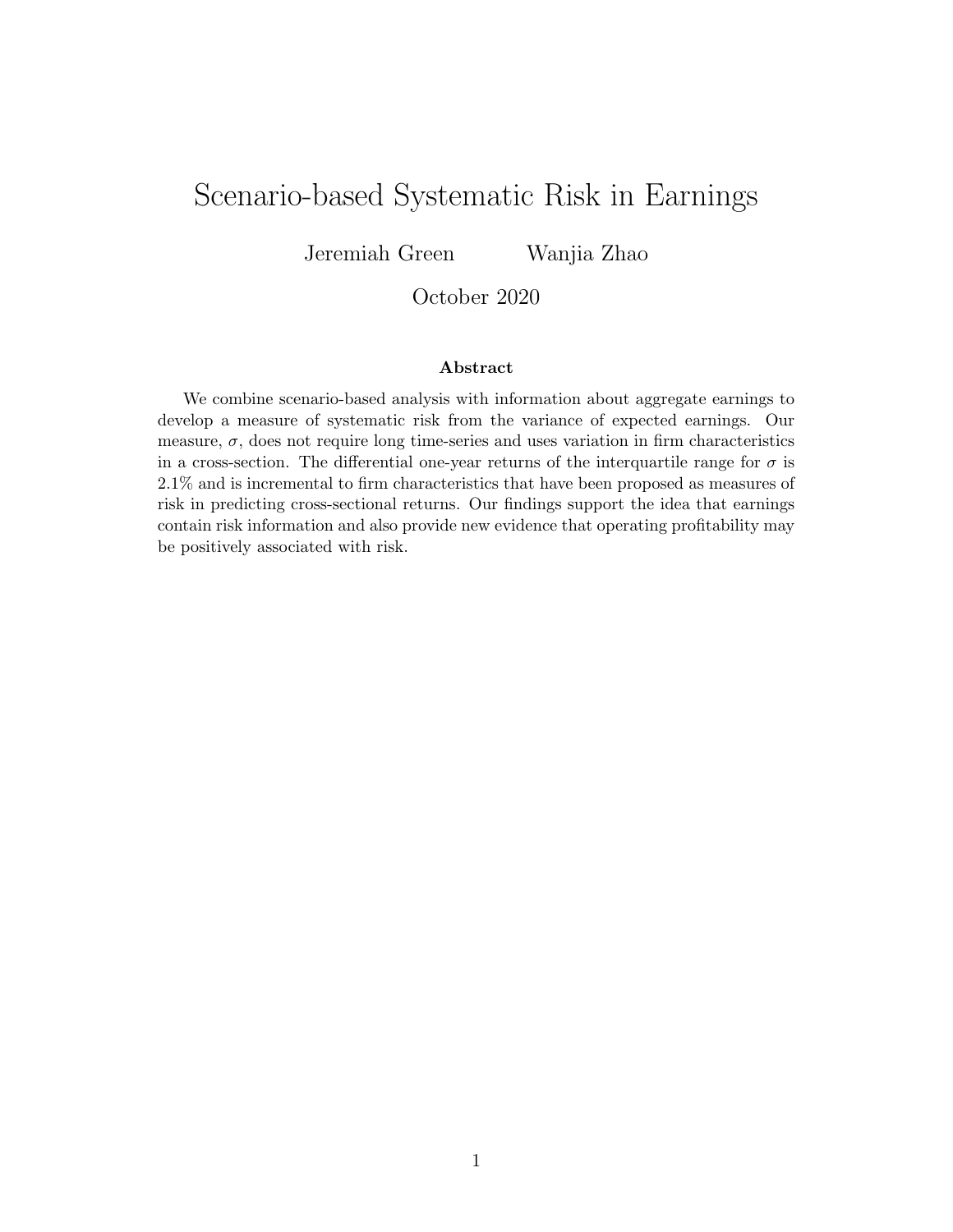## 1 Introduction

Since January 1, 2007, Morgan Stanley has provided state-contingent valuation information in its research reports. Analysts are required to supplement their valuation, or the base-case valuation, with bull and bear case valuations that reflect outcomes under different conditions. Joos et al. (2016) find that the scenario-based valuations implicitly incorporate analysts' assessment of a company's fundamental risk. More directly, scenario-based evaluations are an important component of risk analysis as taught in financial statement analysis classes or used by regulators such as in the Basel III framework for banks. However, these scenariobased valuations do not necessarily relate to priced risk because these valuations may be based on idiosyncratic information (Lui et al., 2007).

A simple application of scenario-analysis to systematic risk only requires that the scenarios considered be macroeconomic states. We apply scenario-analysis to measuring and understanding systematic risk in two ways. First, we develop an empirical approach for estimating possible states of the economy from cross-sectional prediction models and we use these scenarios to create a firm-year measure of systematic risk.<sup>1</sup> Prior research has proposed firm level measures of earnings as a measure of expected returns (Ball et al., 2015; Fama and French, 2006, 2015). Aggregated earnings has been used as the state measure when estimating earnings beta (Beaver et al., 1970). Therefore, our cross-sectional prediction model exploits information about firm level earnings and aggregate earnings to deliver macro information about each cross-section. Second, we show that our scenario-based analysis yields insights about firms' exposure to risk and about future returns. Our measure is positively associated with the cross-section of future returns and is incremental to other firm characteristics that have been used as measures of expected returns. Our risk measure also provides evidence that high profitability firms are more exposed to systematic risk in

<sup>&</sup>lt;sup>1</sup>We use macro scenarios and states of the economy alternatively throughout the paper, both referring to factor risk premia in the framework of arbitrage pricing theory (Ross, 1976). A factor risk premium is determined by risk aversion and the volatility of consumption that varies with changes in the economy (Cochrane, 2009). We assume that risk aversion is constant and let the economy be the sole determinant of the premium.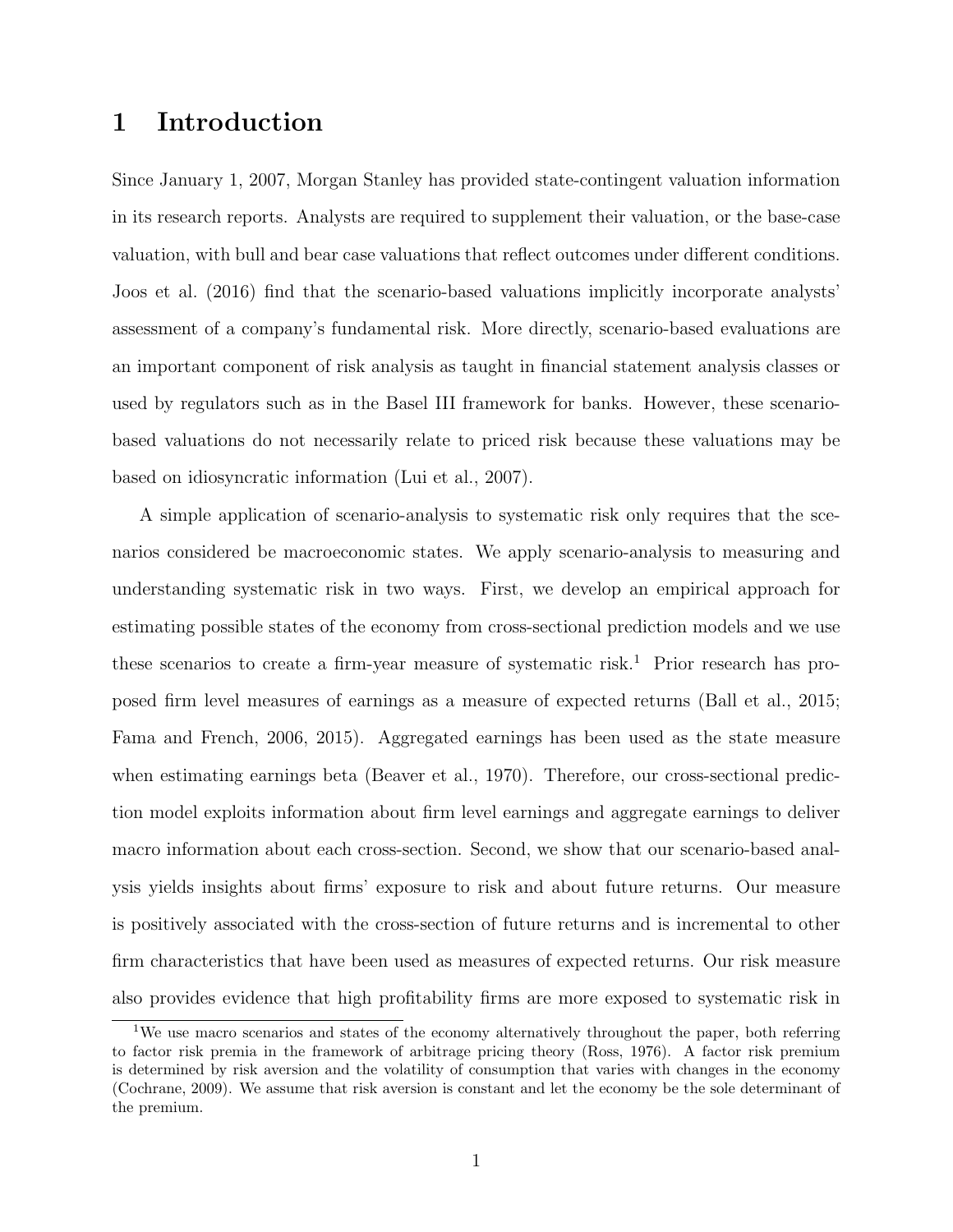earnings.

We start by constructing macro scenarios that mimic the bull and bear states in analyst forecasts. Our approach follows from the evidence that common factors in earnings reflect priced risk and that cross-sectional return regression parameters can be better estimates of factors than time-series factor mimicking portfolios (Ball et al., 2009; Fama and French, 2020). To exploit this idea, for each year  $t$ , we regress leading changes in earnings on the components of earnings to deliver a set of coefficients, or historical parameters, that describe the historical state in year  $t$ <sup>2</sup>. We focus on the change in rather than the level of earnings because earnings are known to be persistent (Easton and Zmijewski, 1989; Kormendi and Lipe, 1987). The estimated parameters from each historical cross-section capture the common shocks or common variation in earnings at that point-in-time. We use these parameters to represent a potential macroeconomic state.

Next, for each firm-year, we calculate the scenario-based expected change in earnings by combining year t earnings components with the estimated historical parameters. Specifically, we forecast earnings changes using earnings components from year t and estimated scenarios from year  $t - 11$  to  $t - 2$  and thereby form ten expected earnings changes for each firmyear. The standard deviation of the ten scenario-based expected earnings changes is our risk measure,  $\sigma$ .

After we measure  $\sigma$  for each firm-year, we carry out three primary analyses. First, we show how  $\sigma$  corresponds with fundamental characteristics and the realized variance of future performance. Consistent with our notion that  $\sigma$  captures systematic risk, in portfolio sorts, we show that high  $\sigma$  firms have higher future returns and operating profitability. After we sort firm-years into two-way ranked quintiles by operating profitability and  $\sigma$ , we show that among the  $5 \times 5$  groups, the five high  $\sigma$  groups consistently have higher variances in realized future earnings than the five low  $\sigma$  groups, suggesting that  $\sigma$  captures ex ante uncertainty and

<sup>2</sup>Depending on the outcome variable we forecast, such as change in net income (NI), change in earnings before extraordinary items (IB), and change in operating profitability (OP), the components are different. For our analysis, we focus on change in OP as the earnings variable. Therefore, our earnings components include revenue, cost of goods sold, SG&A expenses, and R&D expenses.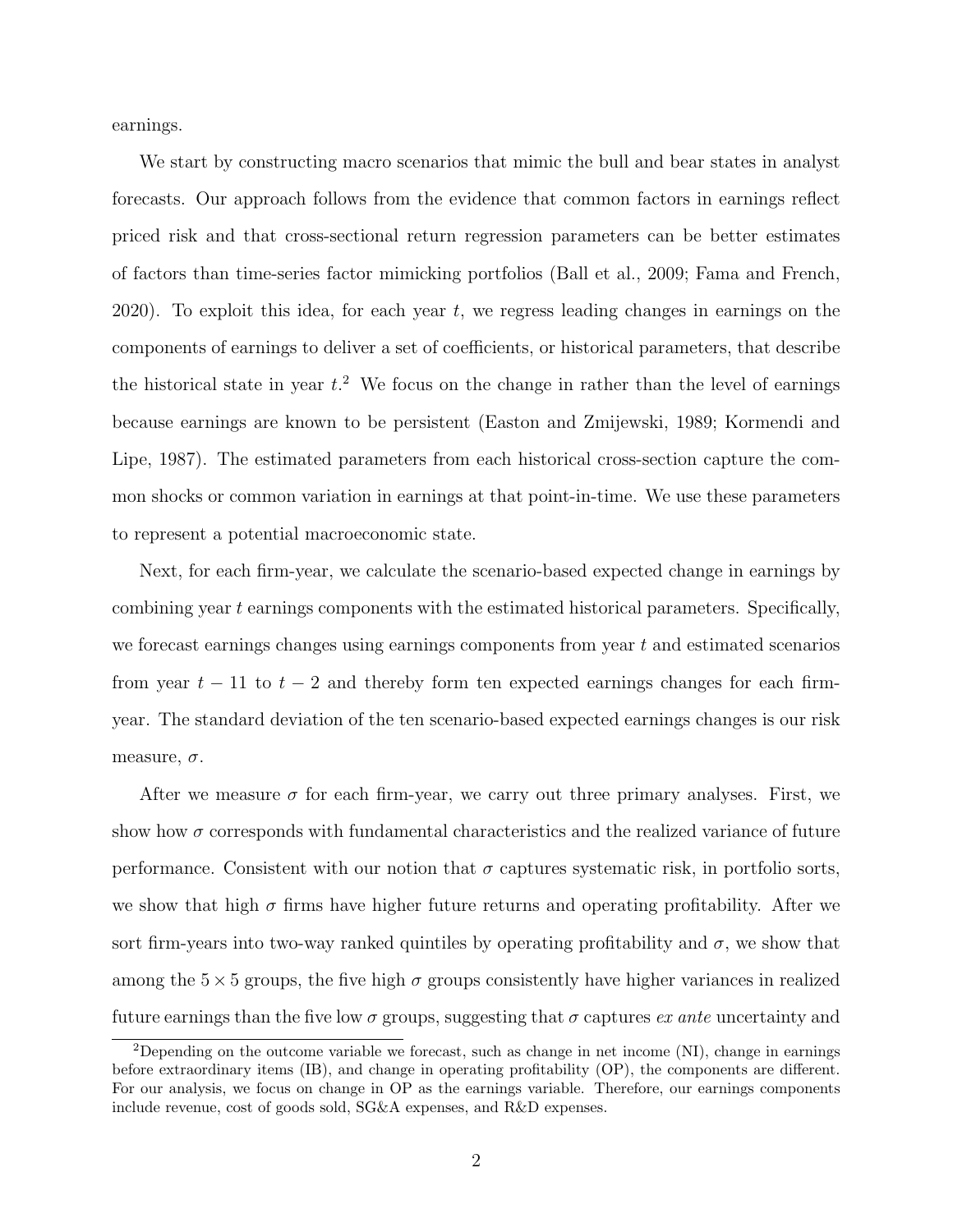results in more variant future payoffs. The high operating profitability, high future returns, and high uncertain payoffs corroborate prior conclusions that high operating profitability implies higher risk (Ball et al., 2015; Fama and French, 2006; Novy-Marx, 2013).

Second, we show that  $\sigma$  is positively associated with earnings beta, CAPM beta, earnings volatility, and alternative measures of earnings volatility such as volatility of operating profitability and volatility of change in operating profitability. The association with earnings volatility and its alternatives is consistent with  $\sigma$  capturing a firm's fundamental uncertainty (Dichev and Tang, 2009). The positive association with earnings and CAPM beta is consistent with  $\sigma$  capturing a systematic portion of firm fundamental risks (Ball et al., 2020; Beaver et al., 1970; Ellahie, 2020).

Third, we predict cross-sectional future returns using our scenario-based risk measure. We show that  $\sigma$  significantly predicts future returns up to three years ahead, and the predictive power is incremental to size, book-to-market, investment, and momentum (Fama and French, 2020). In addition, we find that even though  $\sigma$  is constructed from the components of operating profitability, it significantly predicts future returns after controlling for operating profitability, suggesting that  $\sigma$  captures information that is different from and incremental to operating profitability.

We contribute to the literature in three significant ways. First, we provide new insights about earnings model parameters in cross-sectional regressions. Previous studies attribute the determinants of earnings persistence and earnings volatility to economic and accounting factors. Dichev and Tang (2009) posit that earnings volatility captures the effects of economic volatility and show that time-series earnings volatility is negatively associated with earnings persistence. However, time-series earnings volatility does not separate systematic and idiosyncratic volatility, and as Frankel and Litov (2009) show, time-series earnings volatility is not priced. We extract the systematic factors that affect earnings volatility by running earnings prediction models in cross-sections. Because cross-sectional regressions lead to the idiosyncratic factors being canceled out in the error term, the common factors that affect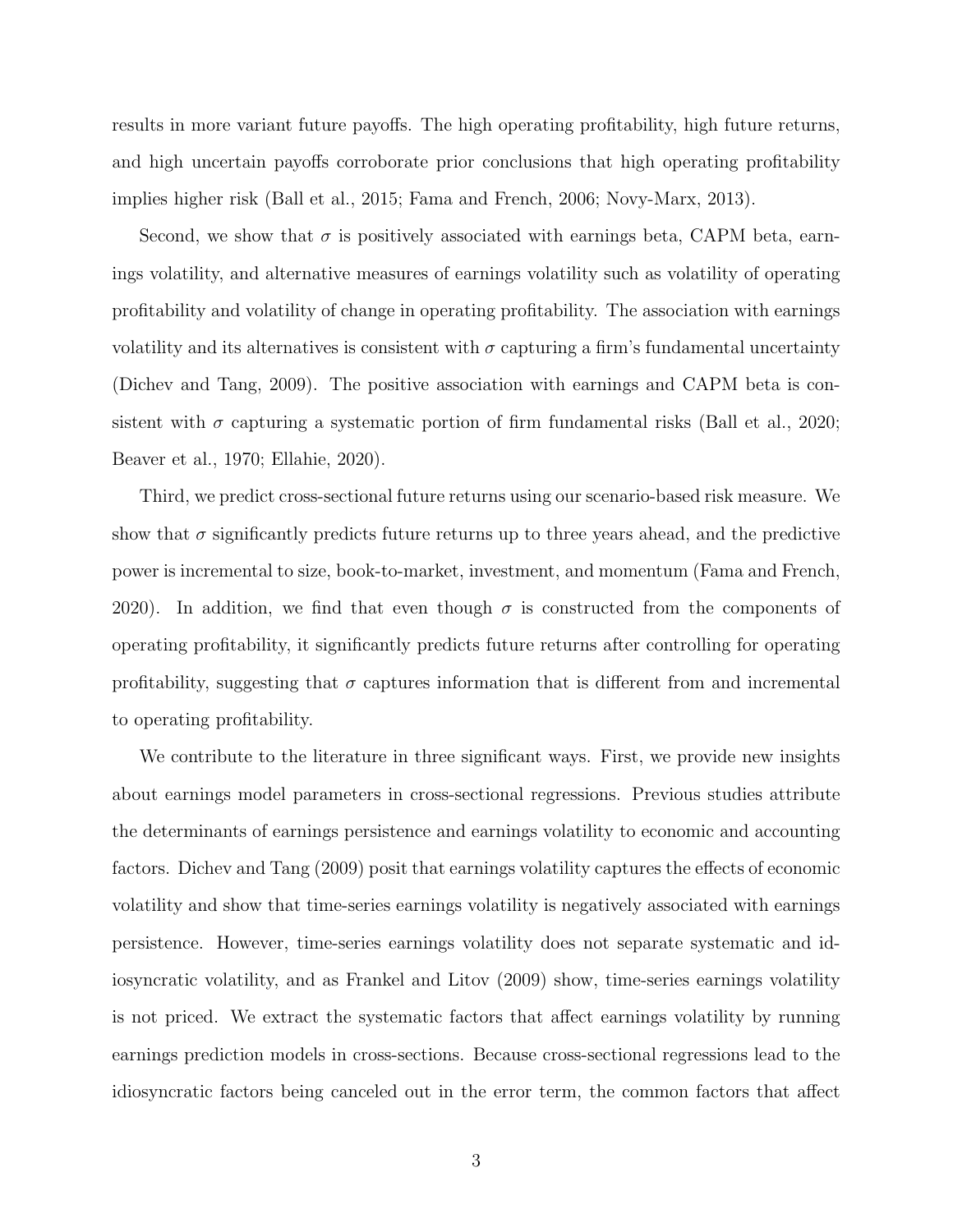earnings volatility in a cross-section are retained, serving as a measure of the state of the economy that affects accounting returns (Ball et al., 2009).

Second, we develop a firm-year scenario-based risk measure using fundamental information. Our measure contains information regarding a firm's exposures to the economy and the plausible scenarios that affect a firm's performance. In addition, our risk measure has three practical advantages. First, compared to covariance-based risk measures derived from a time-series of earnings such as earnings beta, our measure of firm-year risk does not require long time-series of firm level accounting data. Second, a multi-dimensional state variable is permissible in our cross-sectional approach, whereas the earnings beta literature generally identifies the market-wide aggregate earnings as the single state variable. Our method is consistent with practitioners' view that a firm has multiple key business drivers, and macro factors from multiple sources can affect a firm's performance (Joos et al., 2016). Third, compared to analysts' forecasts that are mostly available for large public firms and that include idiosyncratic estimates of risk, our procedure is applicable to less visible and private firms and are cleanly informative of systematic risk.

The third contribution is our insight into the risk components of earnings, and more specifically, operating profitability. The literature debates whether profitability is a risk exposure or anomaly, as profitability is difficult to reconcile with the evidence that profitable firms are less prone to distress, have longer cash flow durations, and have lower levels of operating leverage (Ball et al., 2015; Bouchaud et al., 2019; Novy-Marx, 2013)). Our study yields insights about how operating profitability is linked to a firm's sensitivity to the systematic change in the economy and hence becomes a risk exposure. Additionally, because  $\sigma$  is constructed from an intuitive framework that features uncertainty, its ability to predict returns seems incompatible with irrational pricing. Since our risk measure  $\sigma$  is derived from the components of operating profitability, we provide evidence to support that at least some components in profitability are correlated with nondiversifiable exposures so that  $\sigma$  is priced.

We recognize two caveats for our study. The first is that we do not explicitly model the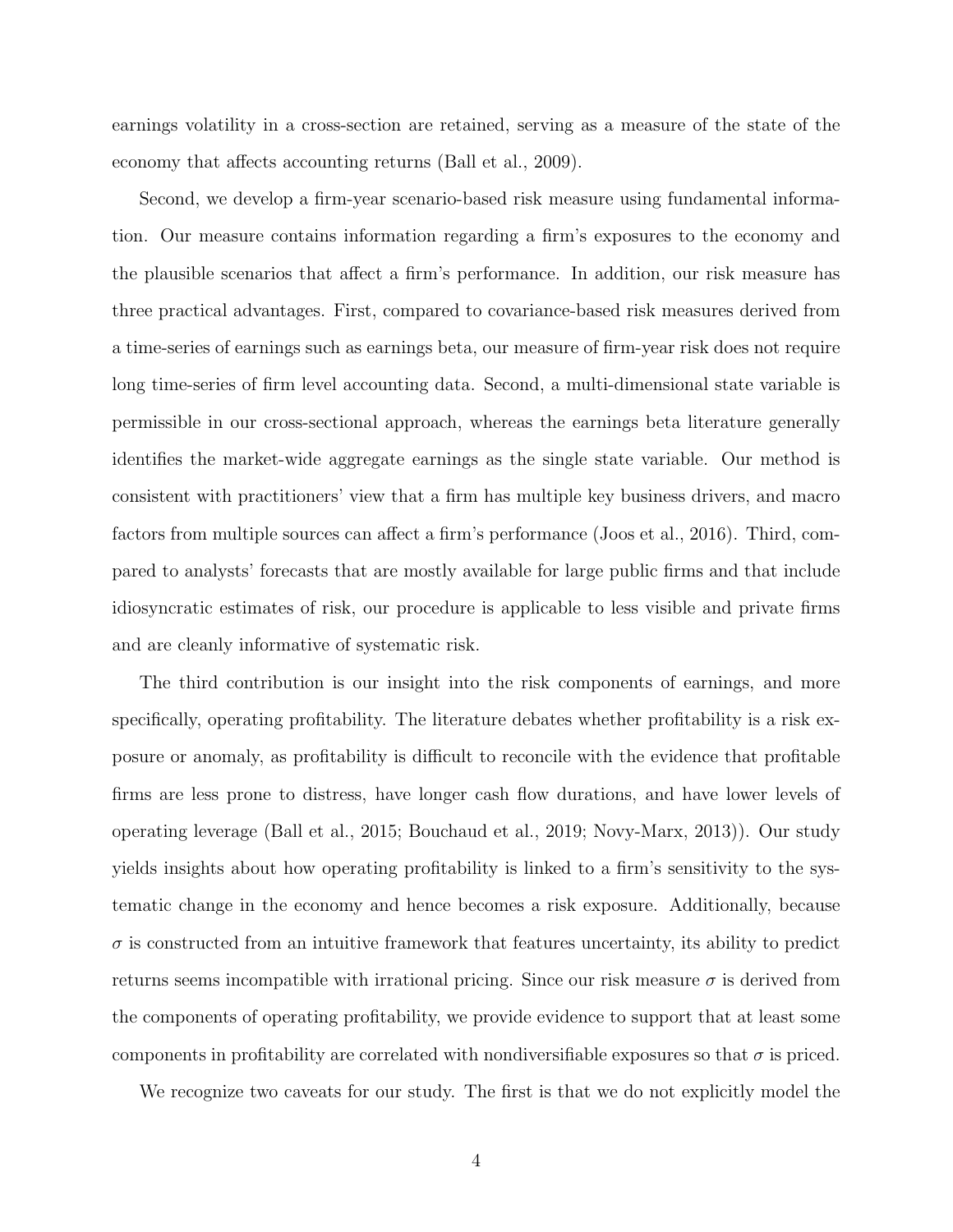time-series covariance structures of earnings components. Built upon papers showing that earnings covaries with state variables, that earnings beta is priced, and that profitability is priced (e.g., Ball et al. (2015); Beaver et al. (1970); Ellahie (2020); Fama and French (2006); Nekrasov and Shroff (2009); Novy-Marx (2013)), we infer that a firm's systematic exposure can be traced to the components of earnings. In addition, since we argue and show that the estimated cross-sectional coefficients represent the market-wide systematic forces that affects systematic earnings volatility, our evidence implies that the input variables represent a company's sensitivities to the change in the economy. We conduct tests to show that our estimated earnings parameters are correlated with other macro variables, consistent with Ball et al. (2009) that find systematic factors in aggregate earnings.

Another caveat is that our measure must be non-negative because we summarize the distributions of expected earnings with the standard deviation. Companies that have negative exposures to systematic risk and thus may reduce the systematic risk of a portfolio would bias against finding results. In the extreme case where every firm positively exposed to a systematic risk has a counter firm that is negatively exposed to the risk with the same magnitude of covariability, each level of  $\sigma$  becomes a hedge of two groups of firms that have the exact opposite exposure, so that  $\sigma$  should not predict returns. We find robust results despite this bias, suggesting that negatively exposed firms may be rare in the economy.

## 2 Motivation and Literature Review

Our study is related to research on scenario-based risk measurement, firm characteristics as fundamental exposures to risk, accounting measures of risk, and properties of accounting performance and risk.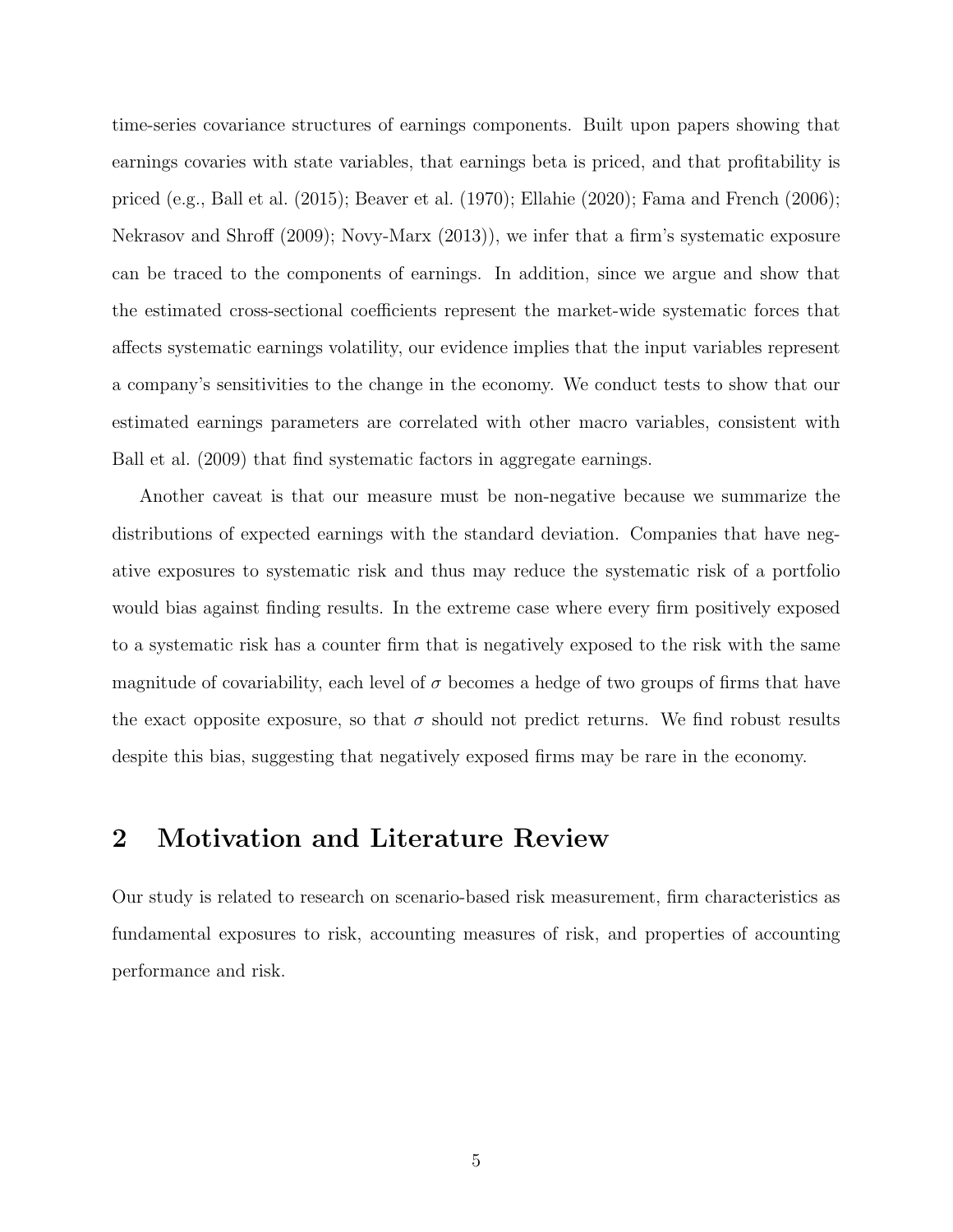#### 2.1 Scenario based risk measurement

Joos et al. (2016) argue that analysts can assess a firm's fundamental risks. Analysts identify the key business drivers and the firm-specific and macro factors affecting them, then predict how changes in these factors affect performance and value. The paper shows that the ex ante spread of the predicted returns under good and bad states is positively correlated with a firm's fundamental risks, including both idiosyncratic risks and the systematic risk exposure. It also shows that the ex ante spread is positively correlated with the ex post valuation error, which indicates a higher ex ante risk, because the realized return is farther from the expected return.

We view our paper as an adaptation from scenario-based valuation risks and apart from focusing on accounting returns versus stock returns, our approach is distinct in an important way. Analysts do not separately identify systematic and idiosyncratic risk when they forecast returns under different scenarios, and their risk assessments are shown to incorporate both types of risks (Lui et al., 2007). We contribute to this research by providing a scenario-based risk measure that is limited to systematic risk.

### 2.2 Fundamental exposures to risk

The arbitrage pricing theory posits that required returns are obtained when an asset is influenced by systematic risks and that no extra return can be earned by needlessly bearing diversifiable risk (Ross, 1976). Extensive studies focusing on the market factor. Extended factor models have employed time-series covariance structures to obtain the factor loadings of a risky asset (Fama and French, 1993, 2015; Lintner, 1965; Sharpe, 1964). An implicit assumption in these studies is that risk exposure is time-invariant.

However, many papers argue that factor loadings are likely to vary through time (e.g., Avramov and Chordia (2006), Ferson and Harvey (1991), Ferson and Schadt (1996), Jagannathan and Wang (1996), and Shanken (1990)). Other research has instead investigated time-varying fundamental characteristics and considerable evidence has documented that the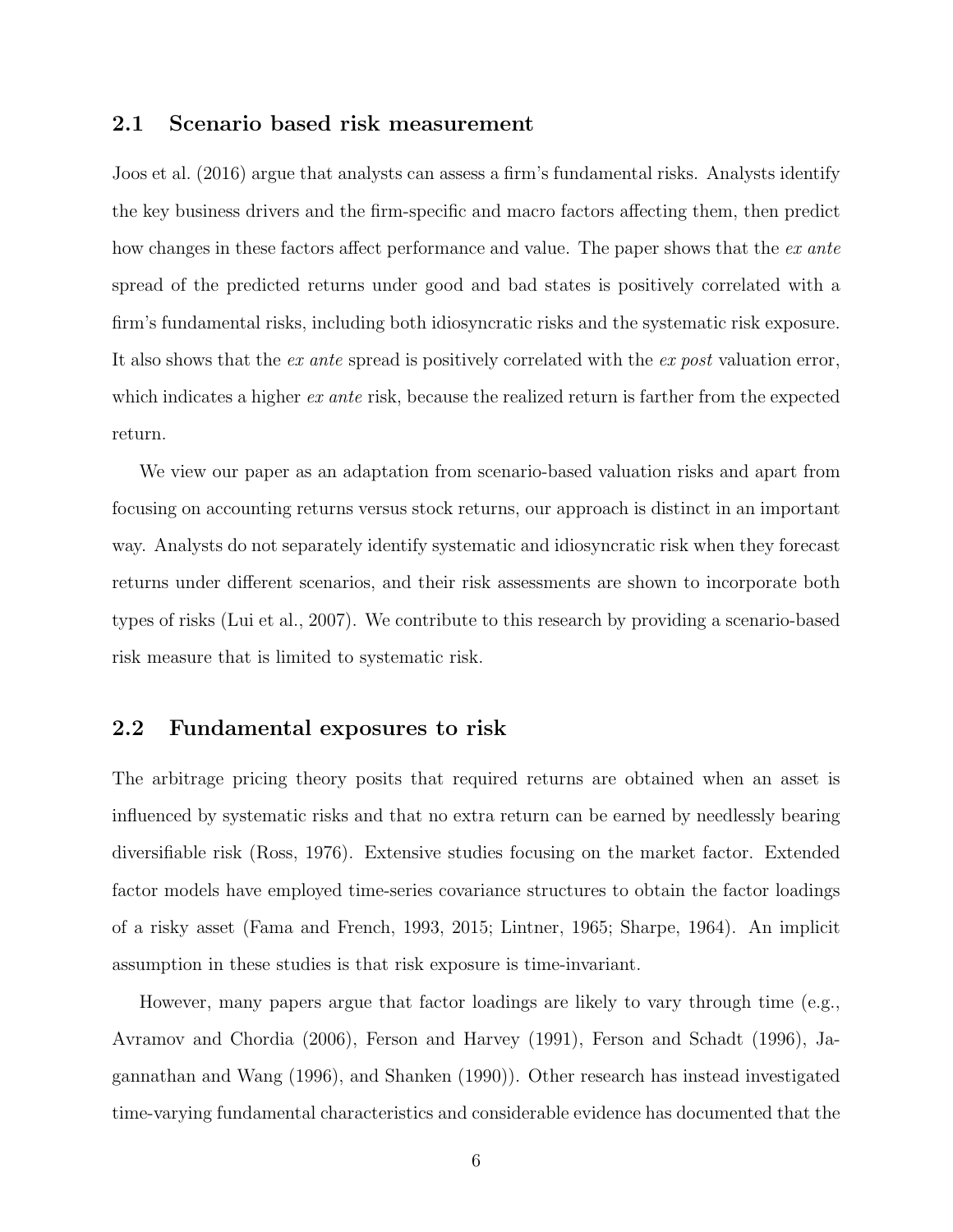cross-sectional pattern of stock returns can be explained by time-varying firm characteristics (Daniel and Titman, 1997).<sup>3</sup> Although it is debatable whether these firm characteristics are true time-varying exposures to risk or are anomalous to risk models, some characteristics persistently explain returns. Berk et al. (1999) design a dynamic model, in which a firm updates its risk exposure by taking on new projects, with each project having varying risk exposure (i.e., they bear cash flow shocks that covary with the interest rate shocks differently). The firm's aggregated systematic risk is time-varying because it is an average of each project undertaken overtime. Therefore, in this framework, time-varying fundamental characteristics can represent time-varying risk exposures. We exploit the possibility that firm characteristics reflect time-varying exposures to systematic risk in our extraction of this risk from accounting fundamentals.

#### 2.2.1 Accounting variables as exposures to risk

Accounting reports are a primary source of information for investors to learn about ex ante risk expectations (Farrelly et al., 1985). The recognition that accounting reports should convey risk information to investors has a long history and has generated a handful of approaches to extracting risk information from reported accounting numbers (Beaver et al., 1970; Beaver and Manegold, 1975; Bowman, 1979; Ellahie, 2020; Nekrasov and Shroff, 2009; Ryan, 1997).<sup>4</sup>

Beaver et al. (1970) first introduce a CAPM-motivated accounting beta, which measures the systematic risk as the covariance of a firm's time-series of earnings and the aggregated market's time-series of earnings. They show that accounting beta is correlated with marketbased beta, and that total variability of earnings has a greater correlation with market-based beta than accounting beta does. A few recent studies use a similar motivation but alternative measurement approaches such as Ball et al. (2020), Ellahie (2020), and Nekrasov and Shroff

<sup>3</sup>Examples include Banz (1981) and Keim (1983) the size anomaly, Rosenberg et al. (1984) the bookto-market effect, Jegadeesh and Titman (1993) the momentum effect, and Titman et al. (2004) the capital investment effect.

<sup>&</sup>lt;sup>4</sup>However, the benefit of measuring risk from accounting fundamentals is not settled (Elgers, 1980).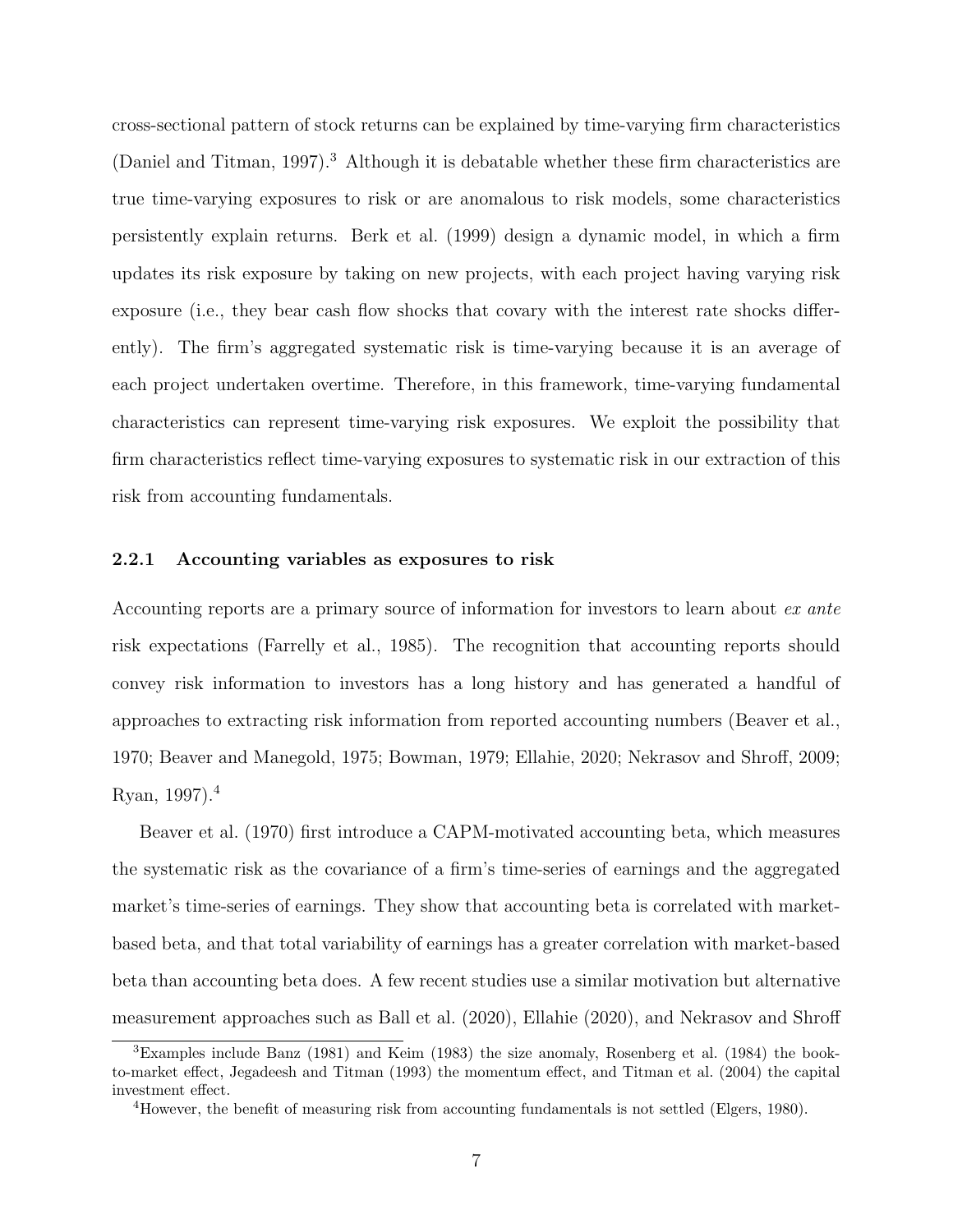(2009). They all suggest that earnings covary with state variables, and the covariability or the exposure to risk is associated with market-based risk measures such as CAPM beta. Ellahie (2020) shows that earnings betas constructed from analyst earnings forecasts predict future returns better than those constructed from historical earnings, presumably because analyst forecasts include analysts' forward-looking information.

Related research has also argued that accounting performance is a measure of a firm's time-varying risk exposure. Fama and French (2006) argue that firms with higher returns on equity are riskier in the sense that they have higher realized returns. Novy-Marx (2013) and Ball et al. (2015) posit and show that a cleaner measure of economic profitability, such as gross profitability and operating profitability, enhances the predictability of future returns. These papers infer that profitable firms are riskier, even though this conjecture is difficult to reconcile with the evidence that profitable firms are less prone to distress, have longer cash flow durations, and have lower levels of operating leverage (Novy-Marx, 2013). We view our study as using scenario-based analysis to examine the components of operating profitability and to understand why profitable firms could be riskier.

### 2.3 Properties of earnings and risk

Closely related to our study are papers examining the higher moments of accounting returns. Dichev and Tang (2009) argue that earnings volatility, which they measure as the variance of earnings in the most recent five years, captures the effects of real and unavoidable economic volatility. They posit and show that firms operating in environments subject to large economic shocks have more volatile and less predictable earnings. Konstantinidi and Pope (2016) and Chang et al. (2020) both use quantile regressions to derive higher moments of the distribution of future earnings (e.g., dispersion, skewness, and kurtosis) and show that these moments are associated with equity and credit risk measures. These results suggest that uncertainty in earnings, whether as realized volatility or as expected dispersion in earnings, conveys risk information. Although we ask a similar question – whether accounting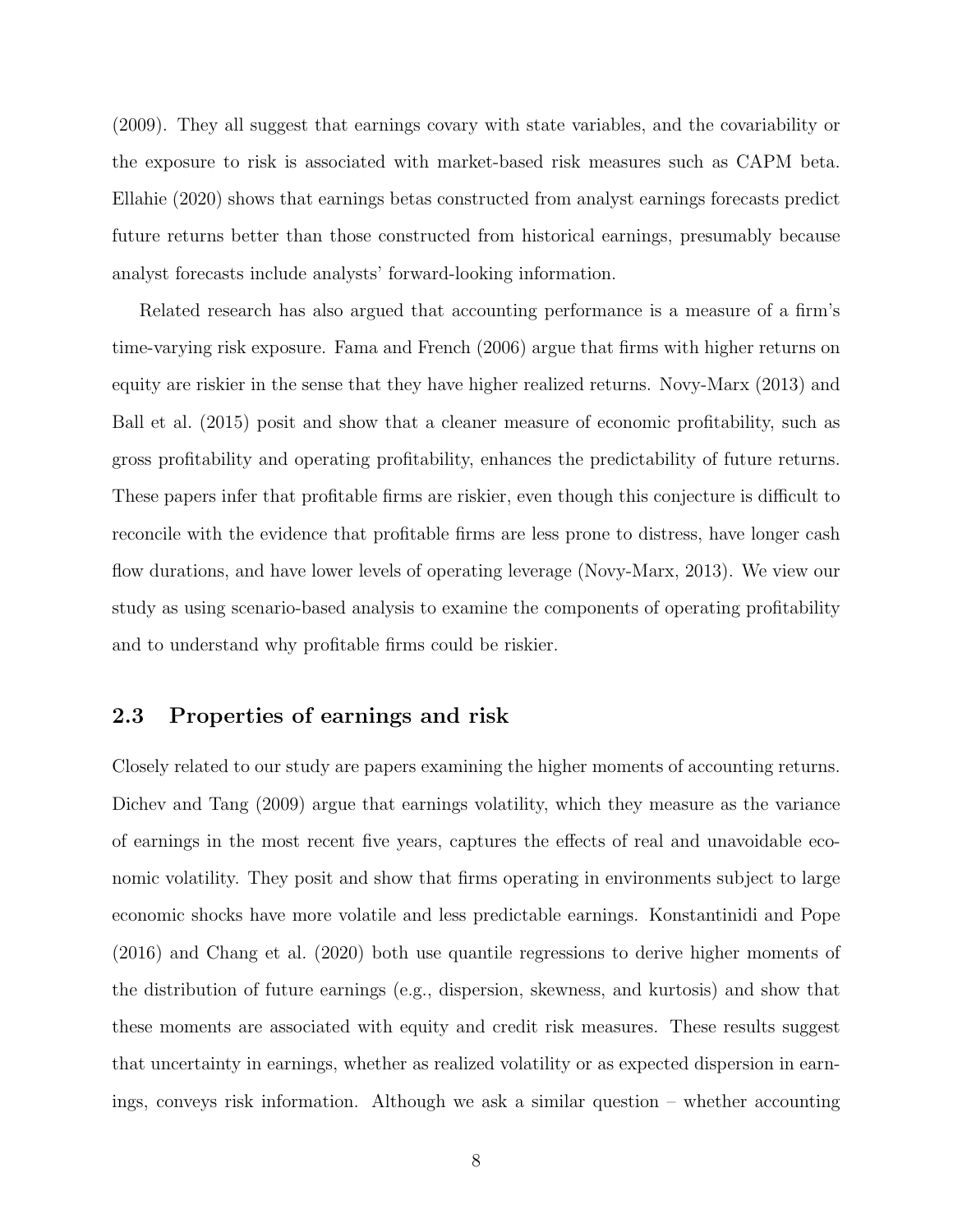performance conveys ex ante risk information, we contribute to this research by focusing on scenario-based risk measurement and in particular on the systematic risk in accounting earnings.

#### 2.4 Cross-sectional regressions and state variables

In monthly cross-sectional regressions that use firm characteristics to explain future stock returns, Fama and French (2020) view the estimated coefficients as the price of the factors that vary for different states of the economy. By their interpretation, the estimated coefficient represents the expected return borne by one unit of risk exposure, and so the coefficient is a common risk factor to all firms in the cross-section at that point-in-time. At different points-in-time, the estimated coefficient may have different values depending on the state of the economy.

The Fama and French (2020) regressions have a close parallel to earnings forecasting regressions. As Dichev and Tang (2009) note, earnings persistence is determined by economic factors and accounting factors. They posit that earnings volatility captures the effects of economic volatility and show that time-series earnings volatility is negatively associated with earnings persistence. The intuition is that firms operating in environments subject to large economic shocks are likely to have both more volatile earnings and less persistent earnings. However, time-series earnings volatility does not separate systematic and idiosyncratic volatility. Accordingly, Frankel and Litov (2009) show that time-series earnings volatility is not priced. We adopt cross-sectional regressions to extract the systematic factors that affect earnings volatility.

## 3 The Method

In this section, we first demonstrate our derivation of scenario-based risk and then document our measurement procedures.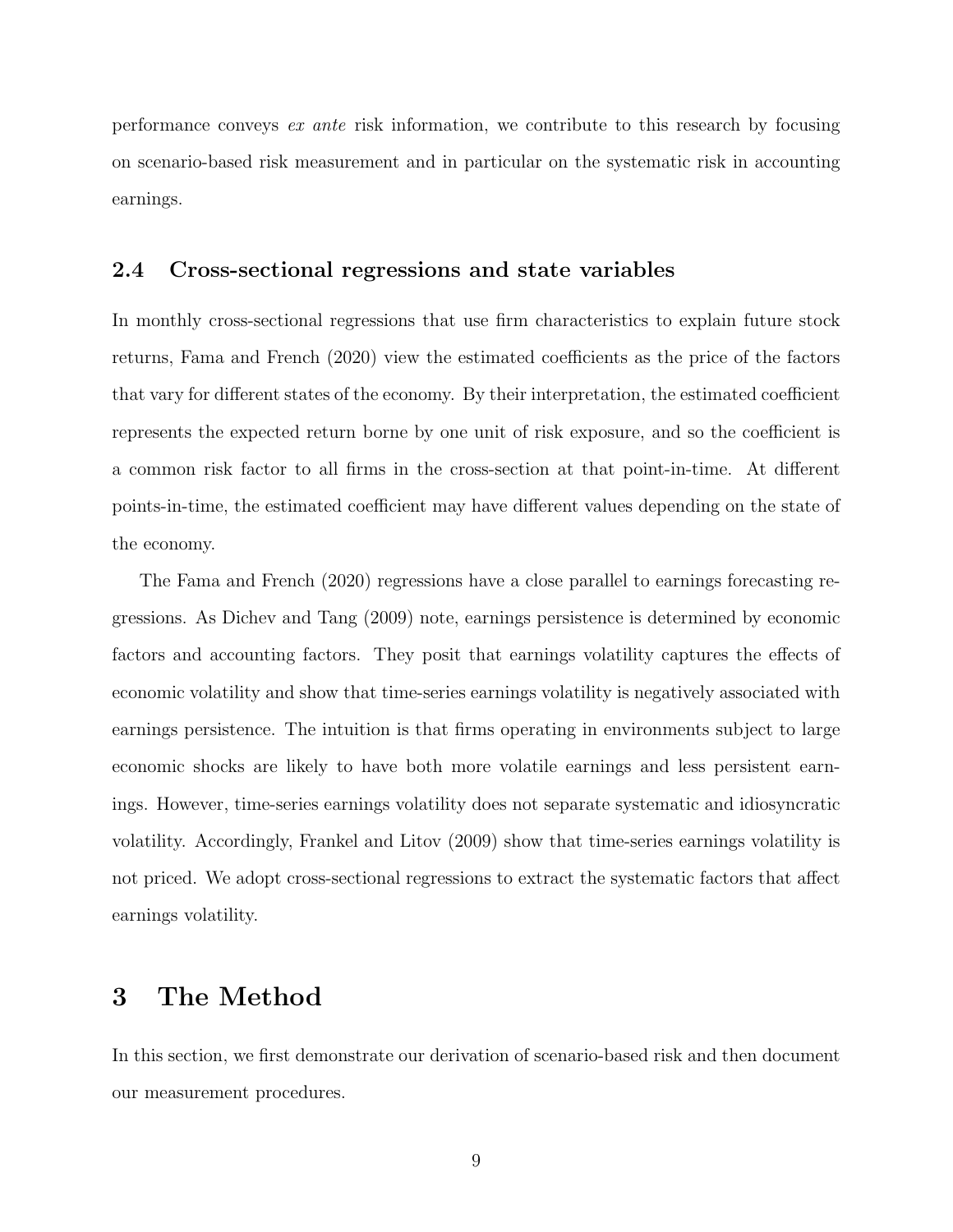#### 3.1 Scenario-based risk

The standard expected return equation can be represented as

$$
E[R_{i,t+1}] = R_f + \beta_{it} E[\lambda_t]
$$
\n<sup>(1)</sup>

The expected return is a function of the risk free rate of return  $R_f$ , the expected risk premium  $E[\lambda_t]$  that rewards investors for bearing market-wide volatility, and the sensitivity of the stock to the market-wide volatility,  $\beta_{it}$ . The risk premium  $\lambda_t$  has been treated as a parameter with a single point value in many applications that emphasize measuring  $\beta_{it}$ . However, in our scenario-based analysis, we take  $\beta_{it}$  as fixed, given by observed firm characteristics, and determine  $\lambda_t$ . Additionally, rather than focusing on the expected point value estimate of  $\lambda_t$ , we use the expected distribution of  $\lambda_t$ .

In analysts' scenario-based forecasts, analysts implicitly or explicitly identify a firm's key business drivers and then forecast its returns under a bull scenario and a bear scenario, which we term as H (high) and L (low). In the good state, the risk factor has an outcome  $\hat{\lambda}_t^H$  and in the bad state,  $\hat{\lambda}_t^L$ . As analysts may estimate a firm's fundamental operating risks without separating systematic from idiosyncratic risk, their inputs may include the idiosyncratic risk of a firm in their risk measurement and therefore generate scenario-based return forecasts of the following form,

$$
\hat{R}_{i,t+1}^{H} = \hat{R}_{f}^{H} + \beta_{it}\hat{\lambda}_{t}^{H} + \hat{e}_{it}^{H},
$$
\n(2)

$$
\hat{R}_{i,t+1}^L = \hat{R}_f^L + \beta_{it}\hat{\lambda}_t^L + \hat{e}_{it}^L.
$$
\n(3)

In these two equations,  $\hat{e}^H$  and  $\hat{e}^L$  represent an analyst's estimate of a firm's idiosyncratic outcomes under the good and bad states, and  $\hat{R}^H_f$  and  $\hat{R}^L_f$  represent the estimated risk-free rate under the good and bad states. The equation (2) and (3) demonstrate how analysts derive their state-contingent valuation forecasts. Because analysts summarize and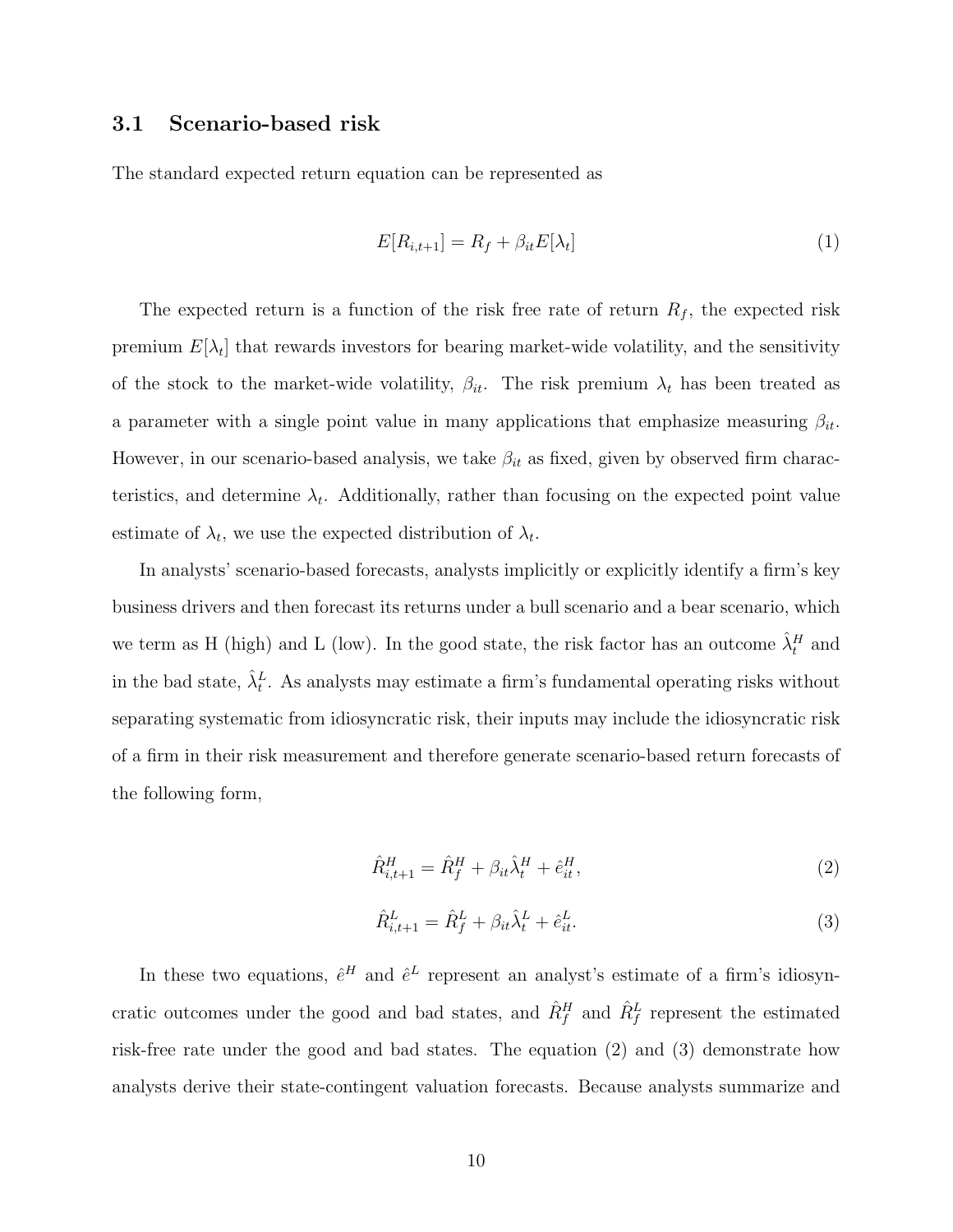report state-contingent valuation forecasts  $\hat{R}_{i}^{L}$  and  $\hat{R}_{i}^{H}$ , information users and researchers only observe these numbers but not the exact composition of them. In Joos et al. (2016), the spread of the scenario-based return forecast is calculated by subtracting  $(3)$  from  $(2)$ , represented by

$$
Spread_{it} = (\hat{R}_f^H - \hat{R}_f^L) + \beta_{it}(\hat{\lambda}_t^H - \hat{\lambda}_t^L) + (\hat{e}_{it}^H - \hat{e}_{it}^L). \tag{4}
$$

In this estimation method, analysts implicitly view a firm's fundamental systematic exposure  $\beta_{it}$  as constant under both good and bad states, but the risk-free rate, the risk premium, and the idiosyncratic risk vary across different states. As equation (4) shows,  $Spred_{it}$  is a function of the systematic exposure  $\beta_{it}$ , the difference between the risk-free rates forecasted in two states  $(\hat{R}_f^H - \hat{R}_f^L)$ , the difference between the macro factor outcomes in the two states  $(\hat{\lambda}_t^H - \hat{\lambda}_t^L)$ , and the difference between the idiosyncratic risk forecasts in two states  $(\hat{e}_{it}^H - \hat{e}_{it}^L)$ .

In cross-sectional regressions where all firms encounter the same macro scenarios,  $(\hat{R}^H_f \hat{R}_f^L$  and  $(\hat{\lambda}_t^H - \hat{\lambda}_t^L)$  become constant. The variation in  $Spread_{it}$  comes from the systematic exposure to the macro factors,  $\beta_{it}$ , as well as the state-contingent idiosyncratic risk  $(\hat{e}_{it}^H - \hat{e}_{it}^L)$ . As Joos et al. (2016) show in an empirical test, the determinants of  $Spread_{it}$  include a firm's  $\beta_{it}$  and its idiosyncratic risk. Since analysts estimate both systematic and idiosyncratic risks (Lui et al., 2007), the Spread measure from their scenario-based forecasts does not cleanly separate priced systematic risk from potentially unpriced idiosyncratic risk.

Our method is an adaptation of the analyst scenario-based valuation forecasts. For accounting information, expected earnings are the parallel to market based expected returns (Beaver et al., 1970). We therefore begin with earnings as our primary outcome of interest. We forecast earnings changes rather than the levels of earnings because earnings are autocorrelated (Easton and Zmijewski, 1989; Kormendi and Lipe, 1987). Regressing earnings levels on its components when they are both nonstationary may lead to correlations between the variables even if they are independent (Finger, 1994). Our focus on changes therefore allows us to measure more accurately systematic variation in earnings.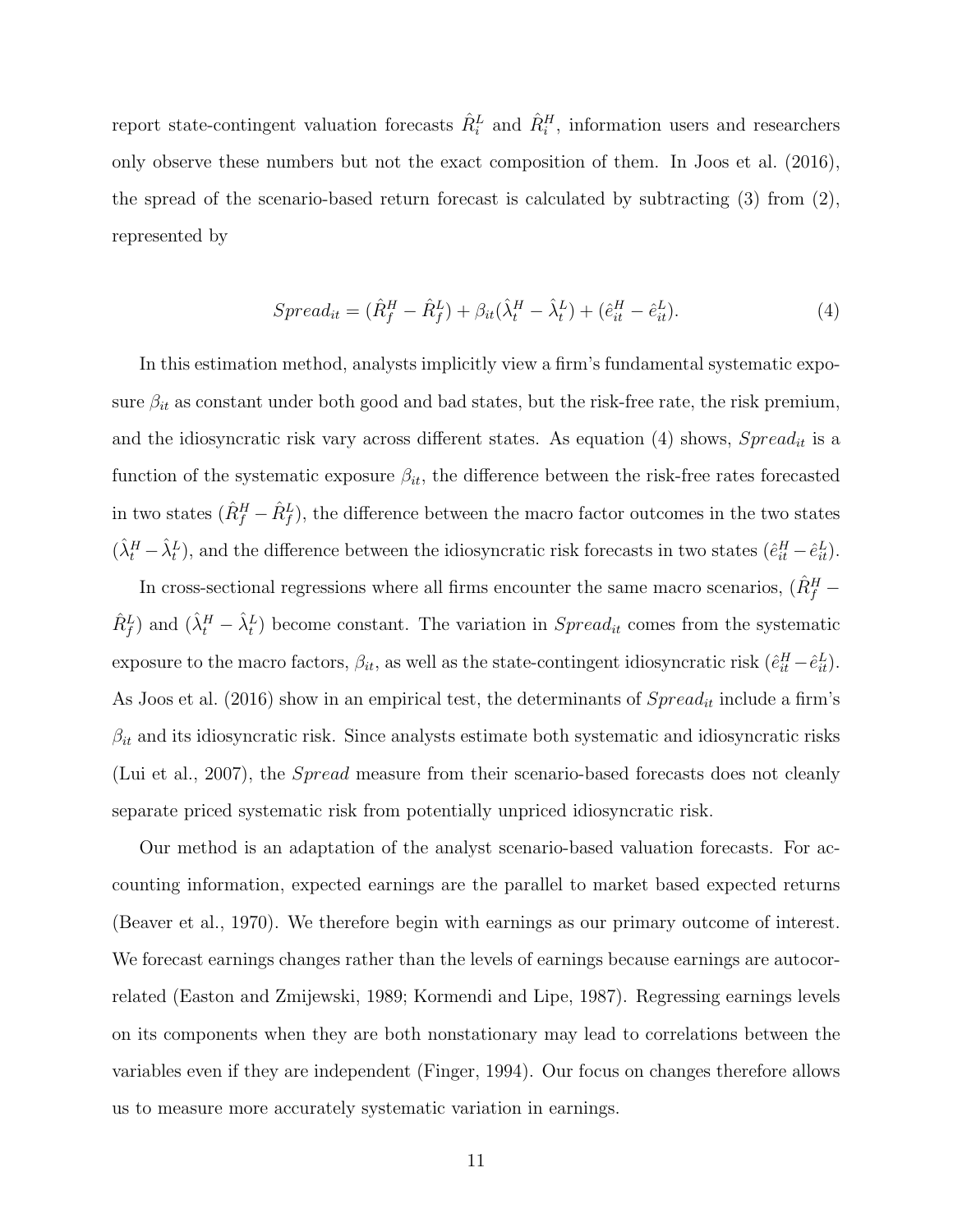We now demonstrate our construction of macro scenarios and then show how this approach captures only systematic risk. To simplify the derivation for demonstration purposes, we use two cross-sections and assume that one of them is a high state and the other a low state. We use  $Sales_{it}$  and  $\Delta Sales_{it}$  as two components of earnings that forecast future earnings changes,

$$
\Delta Earning_{i,t+1} = \gamma_0 + \gamma_1 Sales_{it} + \gamma_2 \Delta Sales_{it} + e_{i,t+1}.
$$
\n(5)

 $\gamma_0$ ,  $\gamma_1$ , and  $\gamma_2$  are the paramaters that describe the economic state of a cross-section.  $e_{i,t+1}$  is the idiosyncratic shock.<sup>5</sup> Note that the earnings components at time t must have a systematic relation with future earnings changes to have an impact on the estimated model. For example, if  $\Delta Sales_{it}$  represents idiosyncratic shocks to sales, then the estimated  $\hat{\gamma}_2$  is zero.

Suppose between the two cross-sections, in one of them sales and the change in sales are positive predictors of future earnings changes (i.e., the high state). The estimated scenario parameters for that cross-section are represented by  $(\hat{\gamma}_0^H, \hat{\gamma}_1^H, \hat{\gamma}_2^H)$ . In the other crosssection, sales are a less persistent component of earnings (i.e., a low state) and the estimated parameters are  $(\hat{\gamma}_0^L, \hat{\gamma}_1^L, \hat{\gamma}_2^L)$ . From these two cross-sectional regressions, we have formed two macro scenarios that mimic the bull and bear case of analyst forecasts.

Next, we forecast state-contingent outcomes. The earnings change forecasts under these two states are

$$
\Delta\hat{E}arning s_{i,t+1} = \hat{\gamma}_0 + \hat{\gamma}_1 Sales_{it} + \hat{\gamma}_2 \Delta Sales_{it} \tag{6}
$$

$$
\Delta\hat{E}arning s_{i,t+1}^L = \hat{\gamma}_0^L + \hat{\gamma}_1^L Sales_{it} + \hat{\gamma}_2^L \Delta Sales_{it}
$$
\n<sup>(7)</sup>

<sup>&</sup>lt;sup>5</sup>We follow the literature and assume that idiosyncratic shocks are serially independent (e.g., Berk et al.  $(1999)$ ).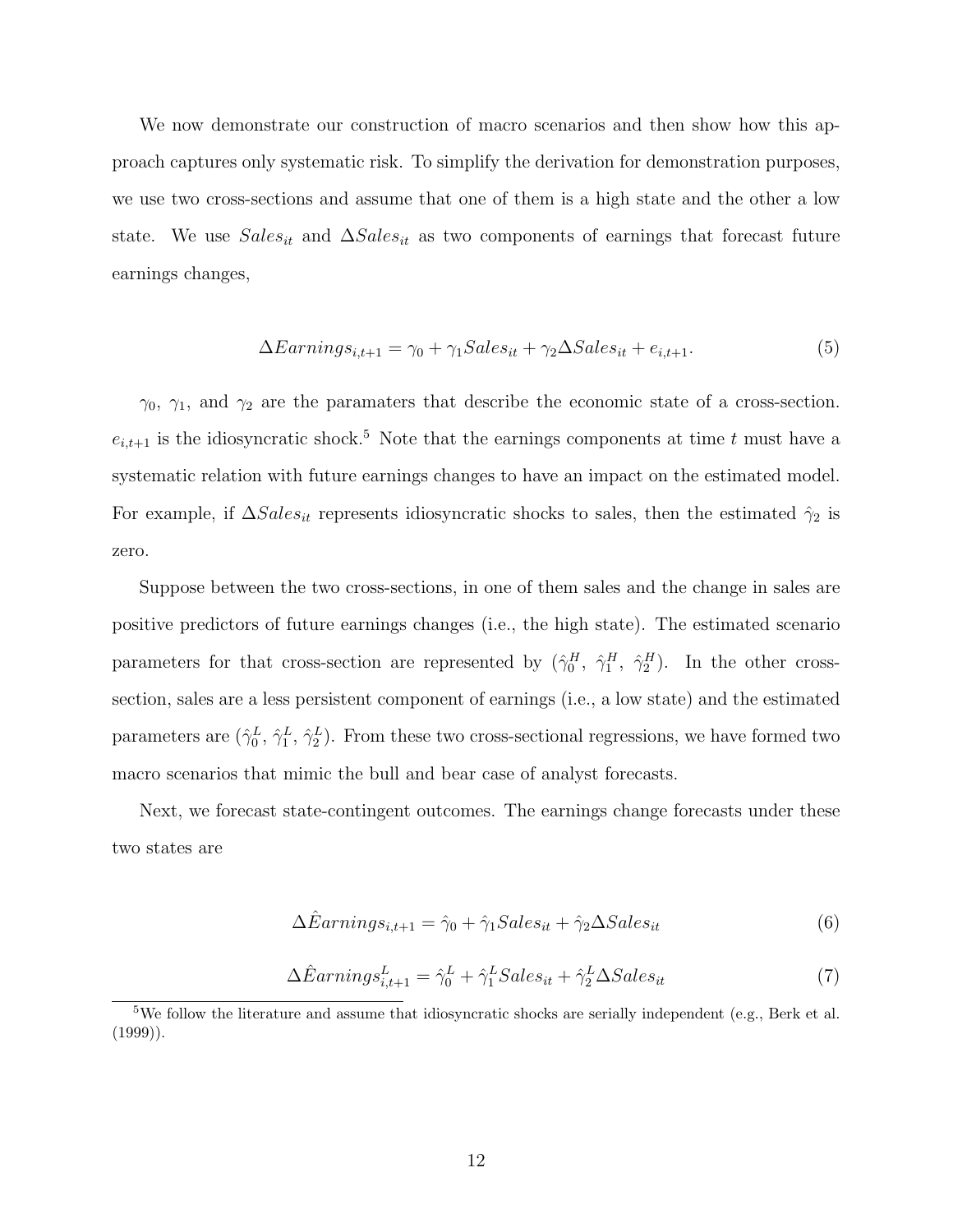The spread between the forecasts for the two states is the scenario-based risk represented by

$$
Spread_{it} = (\hat{\gamma}_0^H - \hat{\gamma}_0^L) + (\hat{\gamma}_1^H - \hat{\gamma}_1^L) Sales_{it} + (\hat{\gamma}_2^H - \hat{\gamma}_2^L)\Delta Sales_{it}.
$$
\n(8)

We observe a major distinction between equation (8) and equation (4). In equation (8), there is no state-contingent idiosyncratic risk,  $e^{H}$  and  $e^{L}$ , because the cross-sectional forecasts do not include the idiosyncratic components as analyst forecasts do. This is because the state parameters such as  $\hat{\gamma}_0^H$  represent the fitted model expected changes in earnings, or an average change in earnings relevant to that cross-section. Even if  $\Delta Sales_{it}$  represents a firm's idiosyncratic shock to sales, it does not affect the measure  $Spread_{it}$  because in the example above both  $\hat{\gamma}_2^H$  and  $\hat{\gamma}_2^L$  will be zero.

In a cross-section, the high and low scenarios are equally applied to all firms so that  $(\hat{\gamma}_0, \hat{\gamma}_1, \hat{\gamma}_2)$  are constant across firms. Spread<sub>it</sub> differs across firms only because Sales<sub>it</sub> or  $\Delta Sales_{it}$ , or both of them differ across firms. It therefore becomes apparent that if  $Spread_{it}$  varies in a cross-section, it must be that at least one of  $Sales_{it}$  and  $\Delta Sales_{it}$ is not idiosyncratic, or put differently, at least one of them systematically correlates with cross-sectional leading earnings change (i.e.,  $\Delta Earning_{i,t+1}$ ), so that at least one of  $(\hat{\gamma}_1^H)$  $-\hat{\gamma}_1^L$ ) and  $(\hat{\gamma}_2^H - \hat{\gamma}_2^L)$  is non-zero. Alternatively, if neither  $Sales_{it}$  nor  $\Delta Sales_{it}$  correlates with cross-sectional leading earnings change,  $(\hat{\gamma}_1^H - \hat{\gamma}_1^L)$  and  $(\hat{\gamma}_2^H - \hat{\gamma}_2^L)$  are both equal to zero, and  $Spread_{it}$  remains a constant across firms. The intuition is that if none of the earnings components included in equation (5) predicts future earnings change, all estimated parameters will be virtually zero and thus fail to capture the economic force that drives a cross-section of earnings change. State differently, at least one of the earnings components in equation (5) must correlate with leading earnings change, so that at least one of the estimated parameters captures that state of the economy. It further implies that if a crosssection of earnings change, or  $\Delta Earnings_{i,t+1}$ , is systematic, the estimated macro scenario is also systematic, and so  $Spred_{it}$  should be priced.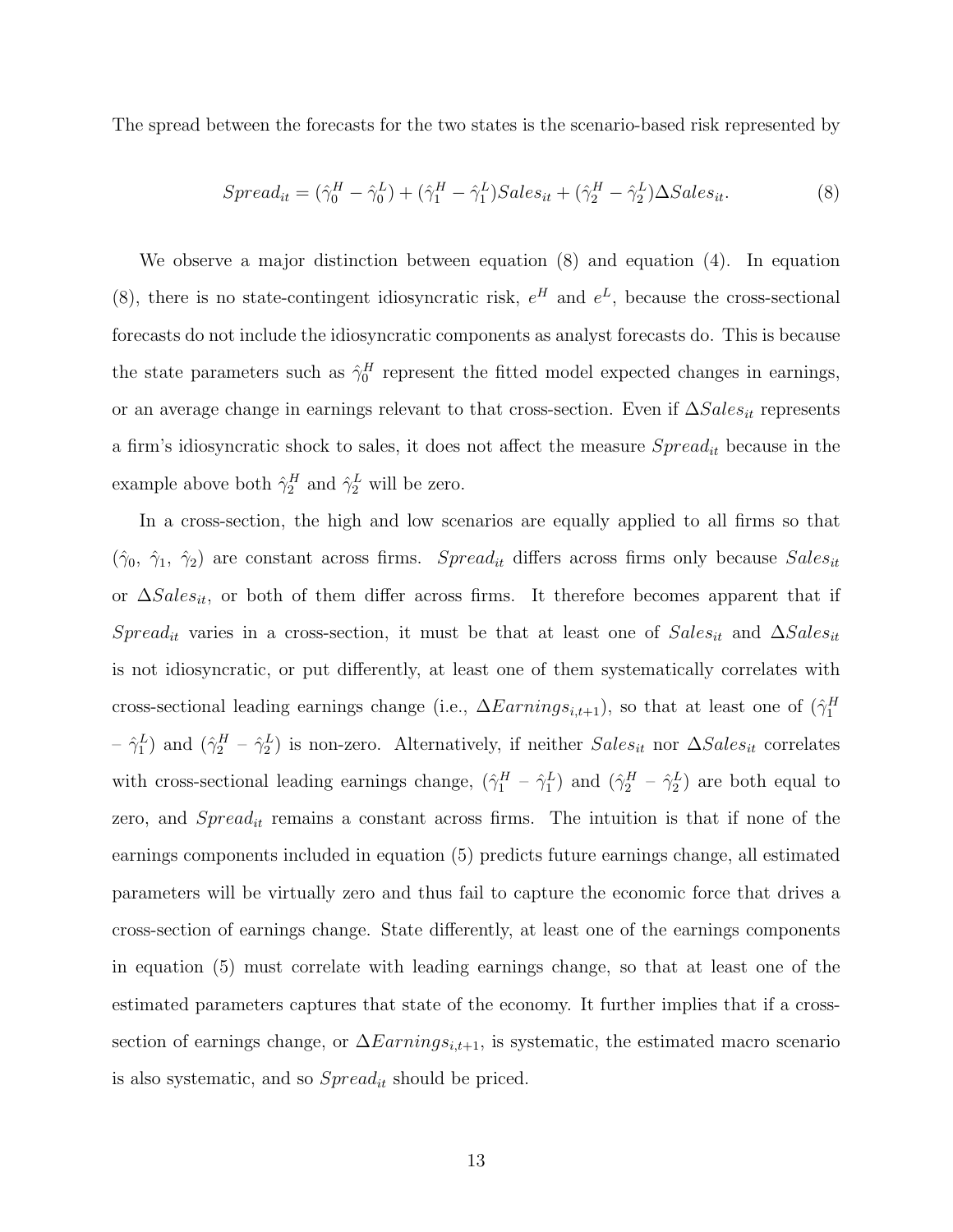The same reasoning applies to other components of earnings. As each component may introduce new information about systematic risk, we demonstrate a slightly different scenariobased risk measure by adding a different component of earnings that incorporates a company's investment in intangible capital, selling, general, and administrative (SG&A) expenses to forecast earnings changes (Srivastava, 2014). This leads to the following prediction equation,

$$
\Delta Earning_{i,t+1} = \gamma_0 + \gamma_1 Sales_{it} + \gamma_2 SGA_{it} + e_{i,t+1}.
$$
\n(9)

Suppose we have four different states where the  $\gamma$  parameters can take high and low values. These are four hypothetical cross-sections; one where both sales and SG&A predict a positive earnings changes, one where sales predicts a positive earnings change while SG&A predicts a negative, one where sales is negative but SG&A is positive, and one where both are negative. Earnings change forecasts under these four states are

$$
\Delta\hat{E}arning_{t+1}^{1} = \hat{\gamma}_{0}^{1} + \hat{\gamma}_{1}^{H}Sales_{t} + \hat{\gamma}_{2}^{H}SGA_{t}
$$
\n(10)

$$
\Delta\hat{E}arning_{t+1}^2 = \hat{\gamma}_0^2 + \hat{\gamma}_1^H Sales_t + \hat{\gamma}_2^L SGA_t
$$
\n(11)

$$
\Delta\hat{E}arning_{t+1}^3 = \hat{\gamma}_0^3 + \hat{\gamma}_1^LSales_t + \hat{\gamma}_2^HSGA_t
$$
\n(12)

$$
\Delta\hat{E}arnings_{t+1}^4 = \hat{\gamma}_0^4 + \hat{\gamma}_1^LSales_t + \hat{\gamma}_2^LSGA_t.
$$
\n(13)

We cannot summarize across the four states by labelling which is a good or bad state to create the spread measure, so we use the variance of the four forecasts. If the  $\gamma s$  are independent, the variance is represented by the following equation, $6$ 

$$
\sigma_{it}^2 = Var[\Delta \hat{E}arnings_{i,t+1}] = Var(\hat{\gamma}_0) + Var(\hat{\gamma}_1) Sales_{it}^2 + Var(\hat{\gamma}_2)SGA_{it}^2.
$$
 (14)

<sup>&</sup>lt;sup>6</sup>The variance equation is only shown for the purpose of explaining our method. The methodology remains the same even if the  $\gamma s$  are not independent.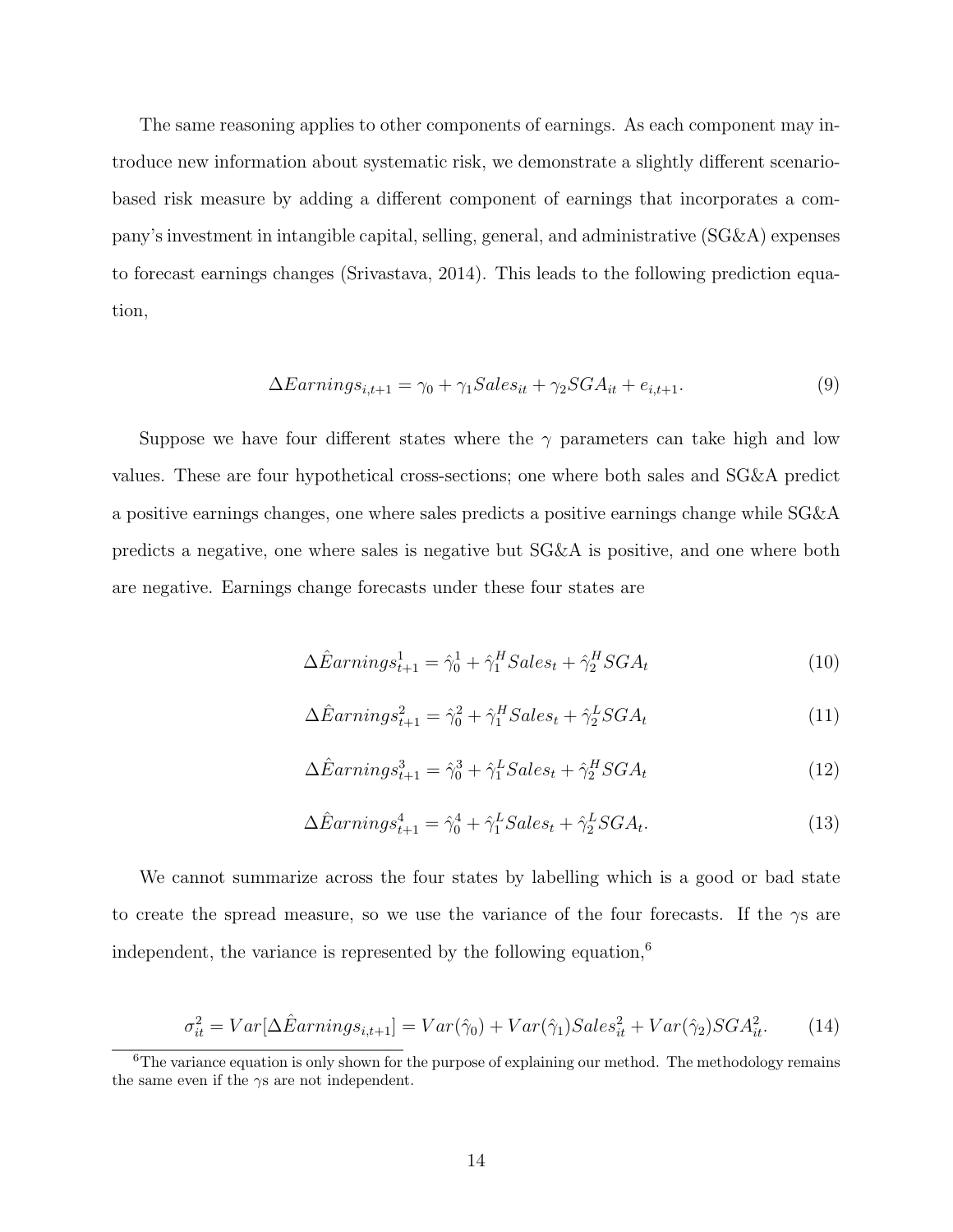Here, the standard deviation  $\sigma_{it}$  is our scenario-based risk measure. Because the same four scenarios are applied to one cross-section,  $Var(\hat{\gamma}_0)$ ,  $Var(\hat{\gamma}_2)$ , and  $Var(\hat{\gamma}_3)$  become constant. Therefore, in the cross-section, the variation in  $\sigma_{it}$  is determined by Sales and SGA. The relative weighting of the terms in  $\sigma$  are given by the relative magnitudes of the variances of  $\hat{\gamma}_1$  and  $\hat{\gamma}_2$ . To give an intuitive example, perhaps there are years in which the investment in intangibles has a larger economy-wide effect than sales. This means that when the economy experiences a negative shock, companies with high investment in intangible capital (e.g., Firm A with high SG&A expenses) suffer more than companies with high levels of sales (e.g., Firm B with high sales). Perhaps when the economy is hit by a positive shock, companies with high intangible capital benefit more than companies with high sales. It would further imply that across different macro environments, the macro factor associated with SG&A is more variable than that of sales, or that  $Var(\hat{\gamma}_2)$  is greater than  $Var(\hat{\gamma}_1)$ . Because the payoff into future earnings of intangible investment varies much more than that of sales, in a cross-section, Firm A that incurs more SG&A expenses will have a higher variance of predicted earnings across the four hypothetical scenarios than Firm B that generates more sales, ceteris paribus. Firm A is perceived as riskier because its scenario-based risk is higher. Put differently, Firm A's current investment in intangibles may or may not generate future earnings, depending on the state of the economy, but Firm B's current sales is highly likely to be mapped into future earnings regardless of the state. Therefore, the intangible-intensive Firm A in this example has a higher scenario-based risk.

Whether  $\sigma_{it}$  is priced is determined the same way as we determine  $Spread_{it}$  in equation (8). If and only if at least one of the earnings components we include in equation (9) correlates with the cross-section of change in earnings,  $\sigma_{it}$  will reflect the covariability of earnings with macro states and be priced.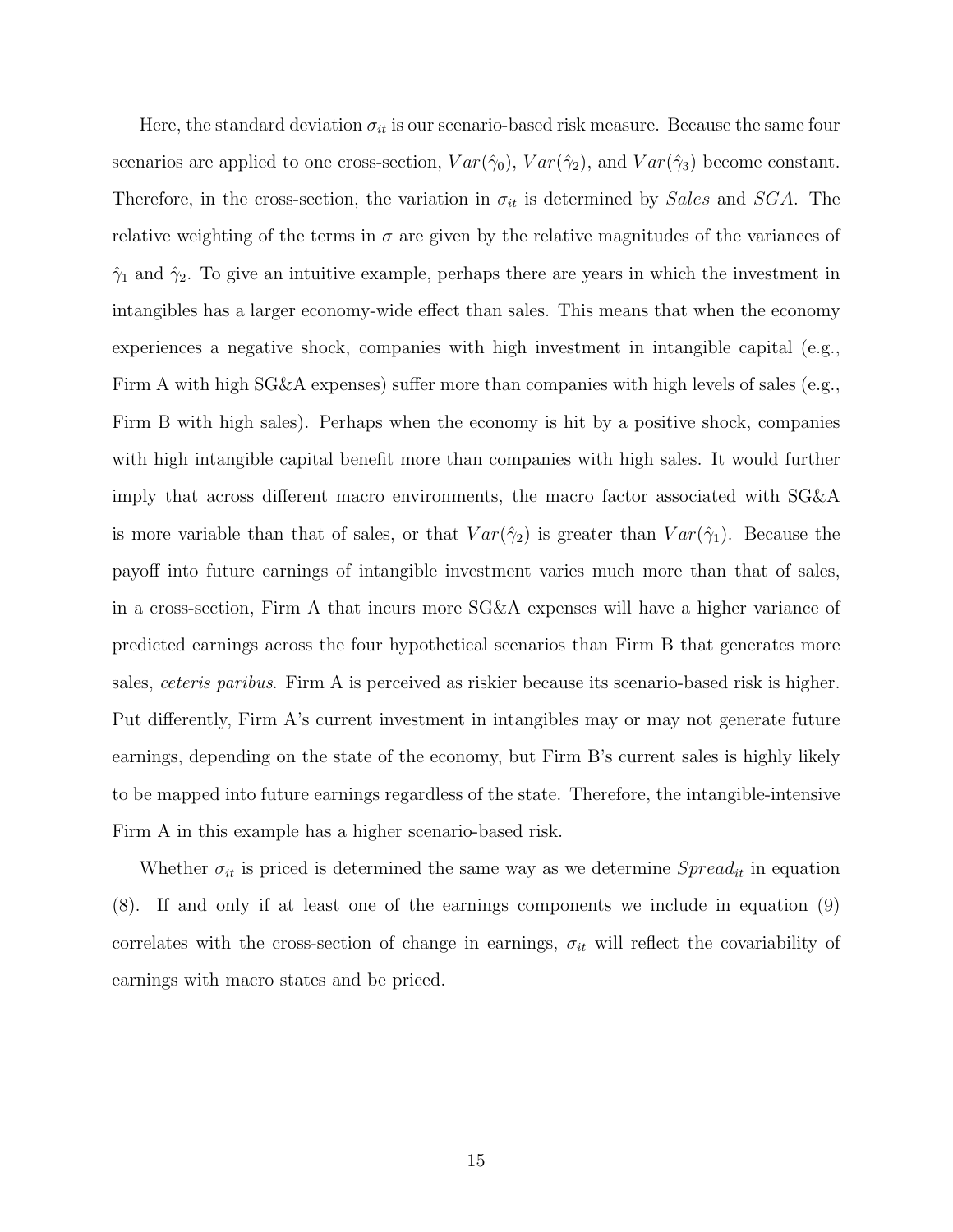#### 3.2 Empirical design

We begin by constructing macro scenarios that are used to create variation in predicted earnings. We do so by estimating cross-sectional earnings prediction models (Fama and French, 2020; Fama and MacBeth, 1973). As we have discussed, we interpret the coefficients as the parameters that represent the state of the economy in the cross-section. The formal regression is equation (15).

$$
\Delta OP_{i,t+1} = \gamma_0 + \gamma_1 REVT_{it} + \gamma_2 COGS_{it} + \gamma_3 SGA_{it} + \gamma_4 XRD_{it}
$$
\n
$$
(15)
$$

As the dependent variable, we use leading change in operating profitability, or  $\Delta OP_{t+1}$ , scaled by average common equity. Although Easton and Sommers (2003) recommend market capitalization as the proper scale for accounting variables, we scale by common equity rather than market capitalization to limit our model information to accounting-based fundamentals (Ellahie, 2020).<sup>7</sup>

As discussed in Section 3.1, we use change in operating profitability as the dependent variable instead of the level of operating profitability because both earnings and earnings components are persistent (Dechow et al., 2008; Easton and Zmijewski, 1989; Kormendi and Lipe, 1987; Richardson et al., 2005; Sloan, 1996). First-differencing allows us to better capture the common economic forces that affect a cross-section of earnings volatility and to mitigate the spurious statistical significance in the presence of two nonstationary variables (Finger, 1994; Granger et al., 1974).<sup>8</sup>

Operating profitability  $OP$  is calculated as revenue  $(REVT)$  less cost of goods sold  $(COGS)$  and selling, general, and administrative expenses reported by Compustat  $(XSGA).<sup>9</sup>$ 

<sup>&</sup>lt;sup>7</sup>In robustness tests, we scale by market capitalization and our inferences remain unchanged, tabulated in Table A3.

<sup>8</sup>Another justification for choosing the change in operating profitability as the outcome variable is that Ellahie (2020) shows that earnings betas constructed from changes in expected earnings are more strongly associated with stock returns. This is presumably because earnings is persistent and less sensitive to changes in the economy.

<sup>&</sup>lt;sup>9</sup>Following Ball et al. (2015), we subtract XRD from XSGA reported by Compustat to obtain each company's self-reported SG&A expenses  $(SGA)$ . We impute zero for missing XRD. Operating profitability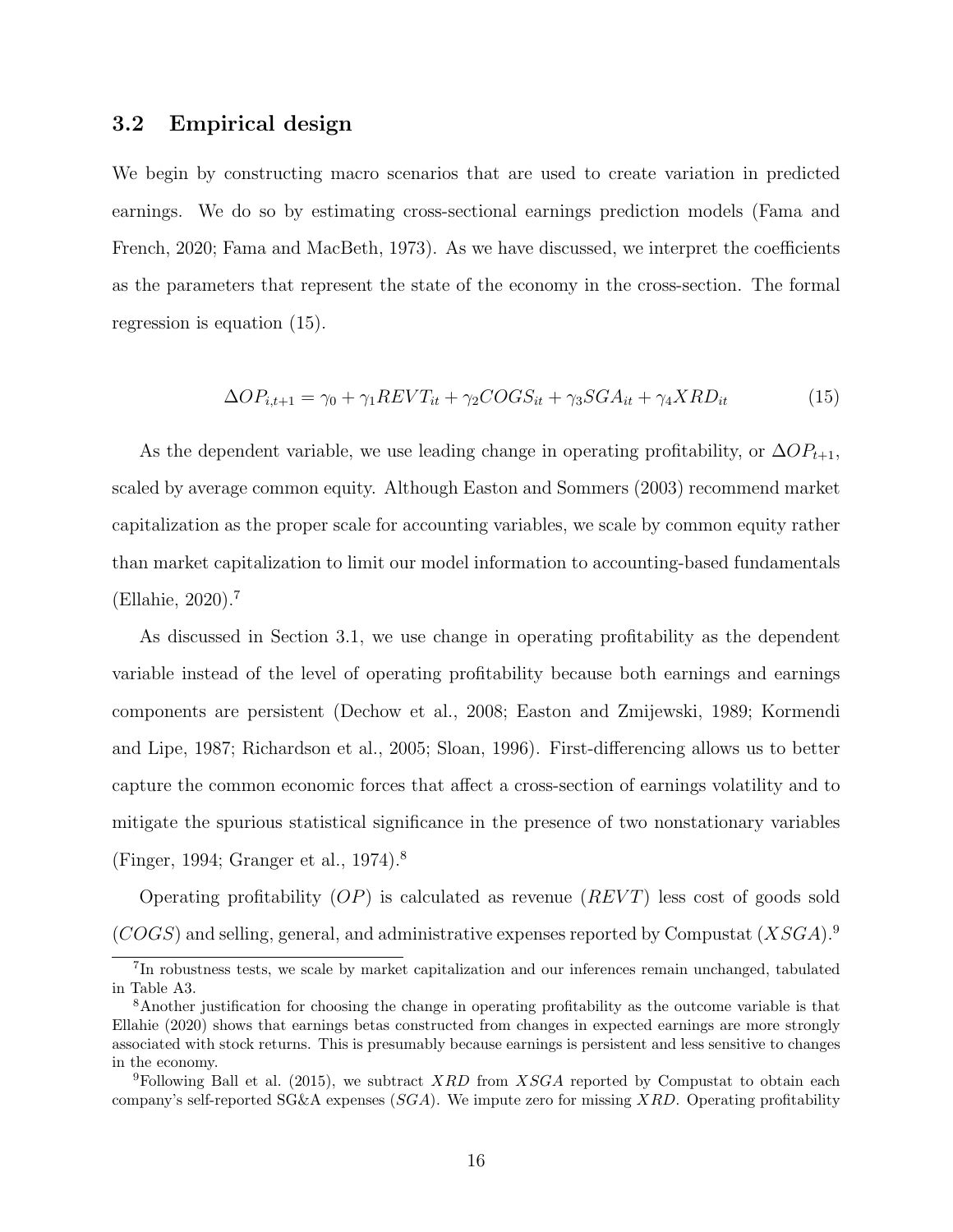For the independent variables, we include REVT, COGS, SGA, and XRD, because they are the primary components of operating profitability.<sup>10</sup> Detailed variable definitions are provided in the appendix.

We require observations to have positive common equity, total assets, and revenue to enter the sample. We also require non-missing values for the five variables we use in the regression equation (15). All variables are trimmed at the top and bottom  $1\%$  within each fiscal year. These steps leave us with 215,951 observations for the years 1963 to 2018. The number of observations by year, descriptive statistics, and the correlations as well as autocorrelation among the variables for constructing macro states are tabulated in Table 1. From Panel B, we notice that change variables are generally right skewed with a mean and median slightly greater than zero and means greater than medians, suggesting that companies scale up over time and that scale increases are larger than scale decreases. Panel C shows the Pearson correlation among variables and autocorrelation of each variable, with autocorrelation displayed on the diagonal. From Panel C, we see that level variables generally have higher autocorrelations, while  $\Delta OP_{t+1}$  has low correlations with all other variables.  $\Delta OP_{t+1}$  also has low and insignificant autocorrelation. The high correlations and autocorrelation of level variables are consistent with prior literature that the level variable may be persistent and nonstationary and that the first-differenced change variable may mitigate the bias (Finger, 1994; Granger et al., 1974).

The first step for calculating  $\sigma$  is to construct the macro scenarios that represent the states of the economy. By running annual regressions from 1963 to 2018, we obtain the earnings prediction coefficients from equation (15) for each cross-section, the  $\hat{\gamma}$ s, tabulated in Table 2, Panel A. From this table, we notice several empirical observations. First, each

constructed in Ball et al. (2015) does not account for R&D expenses. Our measure of OP accounts for R&D expenses because many companies such as Apple and Facebook report operating profitability as the line item after subtracting R&D expenses, and because R&D expenses decrease operating profitability in Fama and French (2020).

<sup>10</sup>To account for different information about future earnings changes (i.e. permanent versus transitory earnings components (Ali and Zarowin, 1992)), we use a model that incorporates both change and level components as independent variables to capture the common variation in earnings as one robustness test. The results are largely the same (untabulated).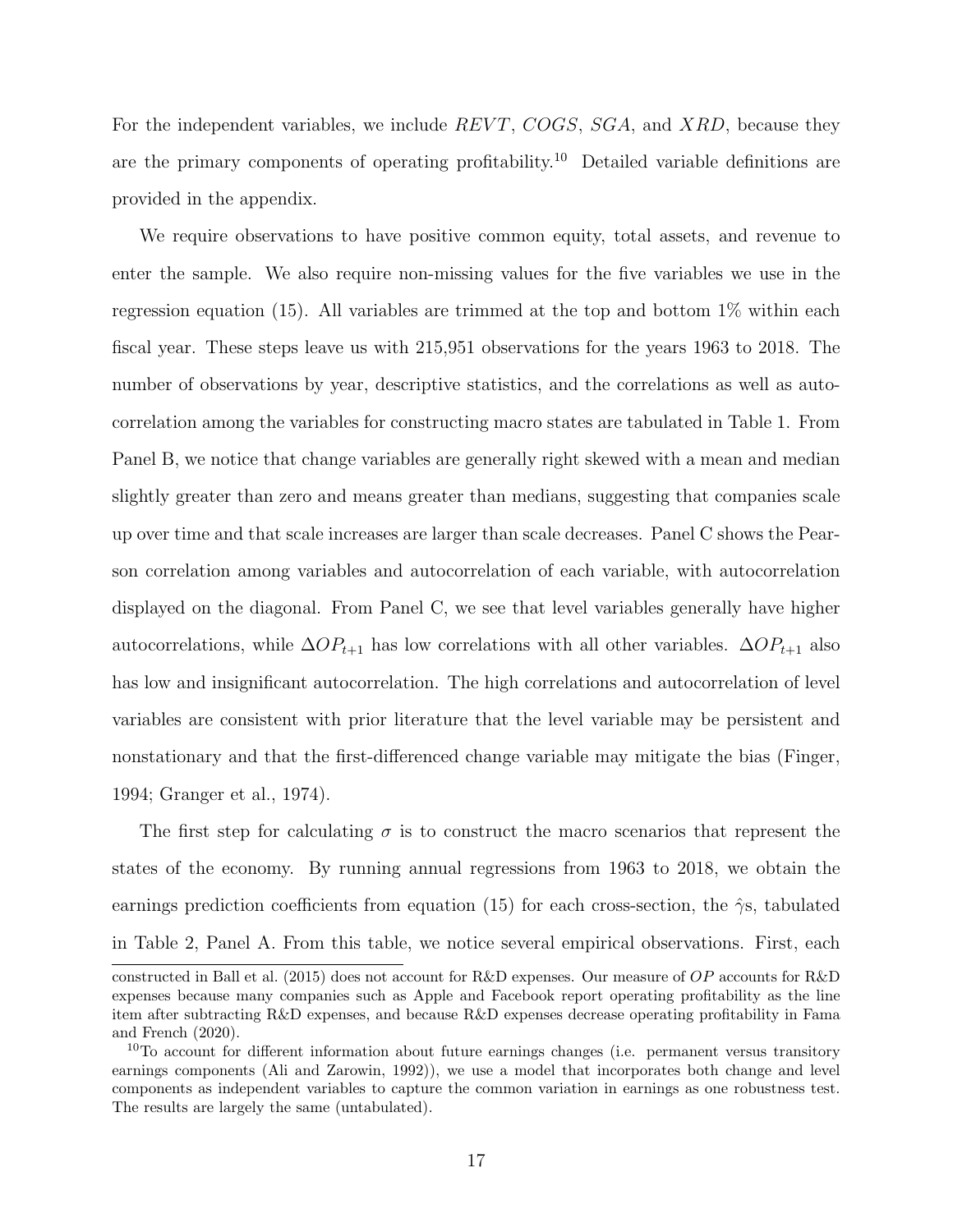component can positively or negatively predict  $\Delta OP_{t+1}$ . For example, in 1963, one unit of REVT predicts 0.132 unit of  $\Delta OP_{t+1}$ , whereas in 1981, one unit predicts −0.101 unit of  $\Delta OP_{t+1}$ . This implies that relative to  $REVT$ , 1963 is a good state because higher  $REVT$ is associated with an increase in operating profitability in 1964, whereas 1982 is a bad state because higher  $REVT$  from 1981 is associated with a reverse of operating profitability in 1982.

Second, the parameters of  $REVT$  and  $COGS$  appear to be largely correlated in both magnitude and significance. We conjecture that these two components of earnings largely respond to the same state variable.  $SGA$  and  $XRD$  behave more differently from these two components, suggesting that they may respond to a different state variable. In Panel B of Table 2, we show the time-series correlations between the five estimated parameters and 13 macro variables, including five state variables from Fama and French (2015) five factors, GDP and change in GDP, and six bond market risk factors. Specifically, the parameters of  $REVT$ ,  $COGS$ , and  $SGA$  are significantly correlated with multiple state variables. The correlations between  $XRD$  and these 13 macro factors appear to be less strong, but is still significant for three bond market risk measures. In Panel C of Table 2, we regress the time series of each estimated model coefficient on 13 macro factors and present the model statistics of each coefficient.  $\gamma_1$ ,  $\gamma_2$ , and  $\gamma_3$ , which correspond to REVT, COGS, and SGA all have adjusted R squared of about 70%, while  $\gamma_4$  that corresponds to XRD has adjusted R squared of about 16%, suggesting that these estimated coefficients from cross-sectional earnings prediction model well incorporate macro state information represented by 13 state variables. Empirical results on these components are consistent with our conjecture that cross-sectional prediction models yield information about the undiversifiable and common volatility, implying that the input variables (i.e., the earnings components) are sensitive to the common volatility.

Third, the variance of the eight parameters differ. For example,  $REVT$ ,  $COGS$  and  $SGA$ have similar variance in the model parameter, ranging from 0.0054 to 0.0066, tabulated in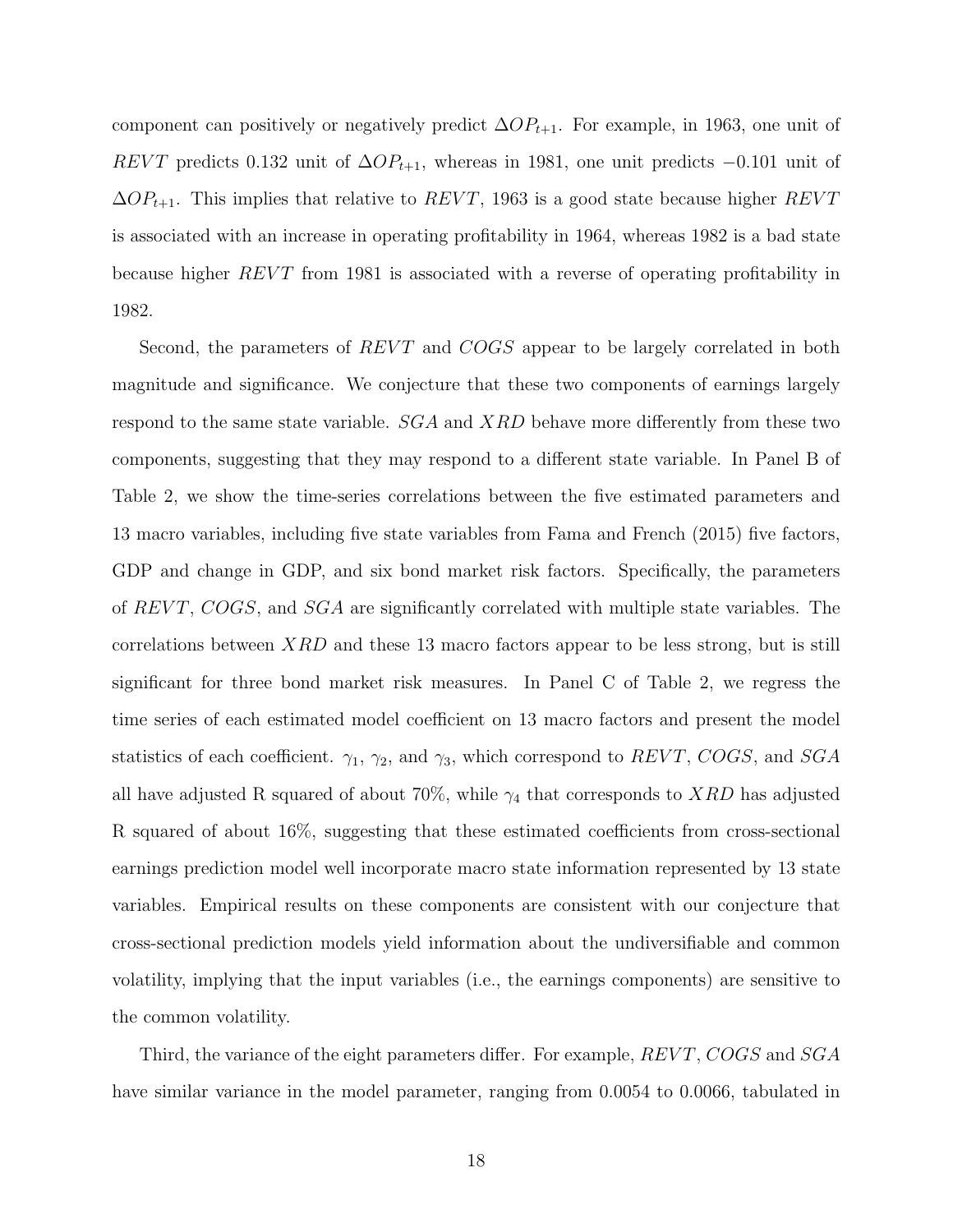the last row of Panel A, Table 2. It suggests that the uncertainty associated with these three components are similar. Contrarily, the parameter of XRD has a higher variance at 0.0280. The high variance of the coefficients of R&D is consistent with the notion that R&D expenditures result in risky payoffs (Coles et al., 2006; Gormley et al., 2013). The higher variance of the XRD parameter means that R&D will receive a higher weight in  $\sigma$  than the other components.

After we construct the parameters that constitute our historical macro scenarios, the next step is to forecast ∆OP under the set of macro scenarios and calculate the distribution of  $\Delta \hat{O}P$  for each firm-year. The prediction is calculated using equation (16).

$$
\Delta \hat{O} P_{i,t+1} = \hat{\gamma}_0 + \hat{\gamma}_1 REVT_{it} + \hat{\gamma}_2 COGS_{it} + \hat{\gamma}_3 SGA_{it} + \hat{\gamma}_4 XRD_{it}
$$
(16)

To prevent bias created by using information that is not known at each time t, we forecast ten  $\Delta OP_{i,t+1}$  for each firm-year by combining earnings components from year t with the ten sets of parameters from  $t - 11$  to  $t - 2$ . For example, the earliest year for which we predict the different scenarios for  $\Delta OP$  is 1974 because our earliest macro scenario starts in 1963. We use firm-year earnings components from 1974 and macro scenarios from 1963 to 1972 to predict the outcomes, resulting in ten  $\Delta \hat{O}P$  scenario-based outcomes.

After applying the ten macro scenarios for each firm-year and obtaining the ten forecasts, we calculate the standard deviation of the ten forecasts, which is our firm-year systematic risk measure,

$$
\sigma_{it} = \sqrt{Var(\Delta \hat{O} P_{i,t+1})}.
$$
\n(17)

### 4 Empirical Tests and Results

We conduct three sets of tests. First, we show the association of our measure of systematic risk,  $\sigma$ , with firm characteristics and  $\sigma$ 's ability to capture *ex ante* uncertainty. Second, we show the association of  $\sigma$  with other risk measures: earnings beta, earnings volatility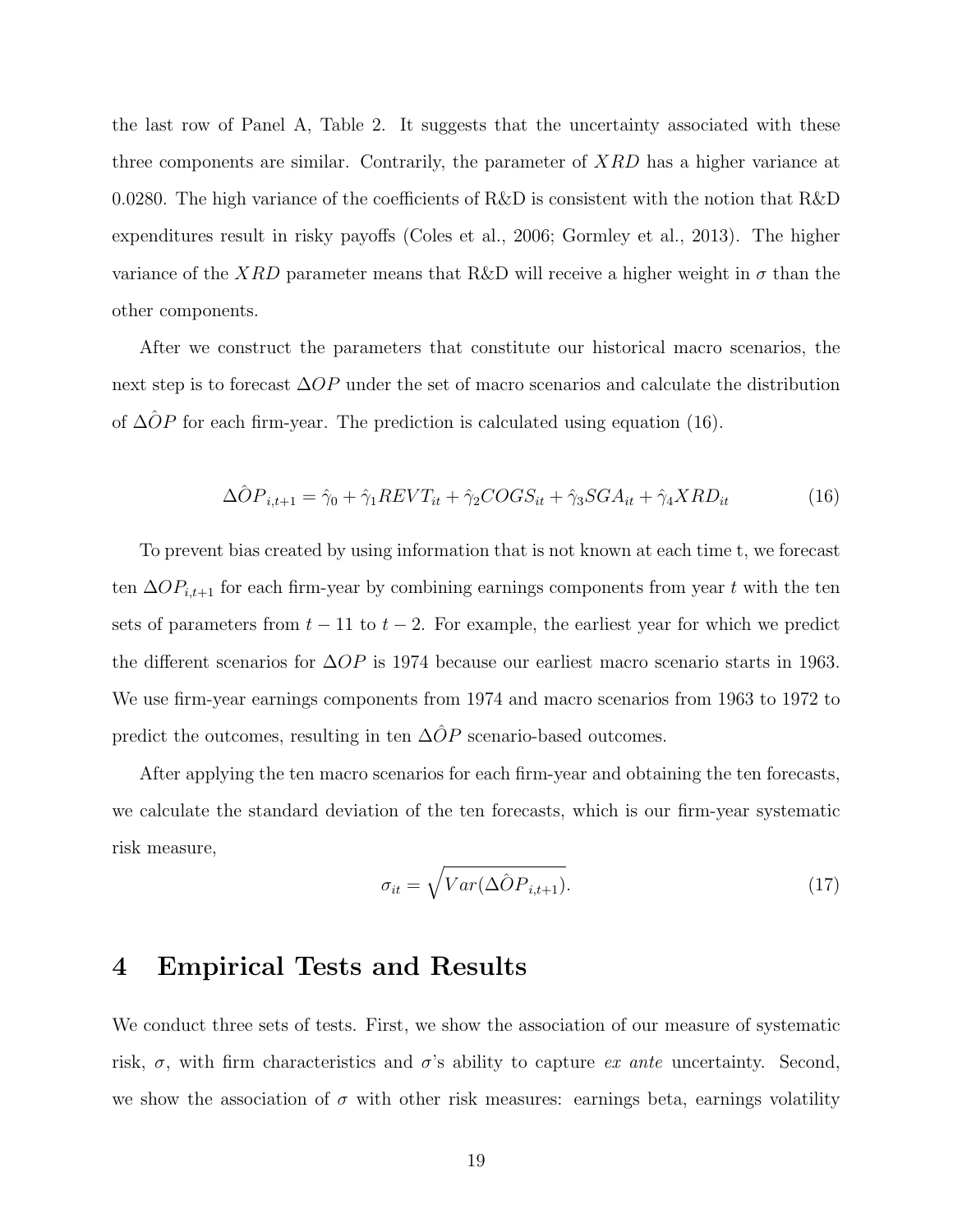and its alternatives, and CAPM beta. We also test whether  $\sigma$ , incremental to these other measures, significantly predicts future returns (Beaver et al., 1970; Dichev and Tang, 2009; Ellahie, 2020; Frankel and Litov, 2009). Lastly, we compare  $\sigma$  with proposed time-varying priced risk measures in the asset pricing literature: market capitalization, book-to-market, investment, momentum, and operating profitability (Ball et al., 2015; Fama and French, 1993, 2006, 2020).

Descriptive statistics for  $\sigma$ , annual returns, and other variables relevant to our tests are tabulated in Table 3. We assume that annual report information is publicly available at the end of the third month (Ou and Penman, 1989). The annual return (ANNRET) is calculated as the 12 month buy-and-hold return, beginning the fourth month after the last fiscal year end and ending three months after the fiscal year end. We lead the variable ANNRET to derive annual returns for future years. The definitions of other variables are tabulated in the appendix and in the table captions. Our observations for the main tests are capped at 130,501, less than in Table 1, because we use data prior to 1974 to calculate  $\sigma$ .

#### 4.1 Fundamental characteristics and realized variances

In order to better understand the generation process of  $\sigma$  and to inspect whether  $\sigma$  captures the uncertainty aspect of a firm's fundamental activities, we examine firm characteristics partitioned by  $\sigma$ . We rank firms within each fiscal year into quintiles based on  $\sigma$ , and we test how characteristics differ across the top and bottom quintiles. Statistics are provided in Table 4. We make several observations. First, if on average a high  $\sigma$  is expected to represent high risk, we expect higher future returns to be realized for companies with high σ. Consistent with this expectation, we see that high σ firms have higher contemporaneous and future annual returns. The differences in annual returns between the highest quintile of  $\sigma$  and the lowest quintile are significant for year t,  $t + 1$ ,  $t + 2$ , and  $t + 3$ , although the magnitude of the difference in returns declines moving further from the ranking year.

Second, high  $\sigma$  firms have higher amounts of the four components of OP (i.e., REVT,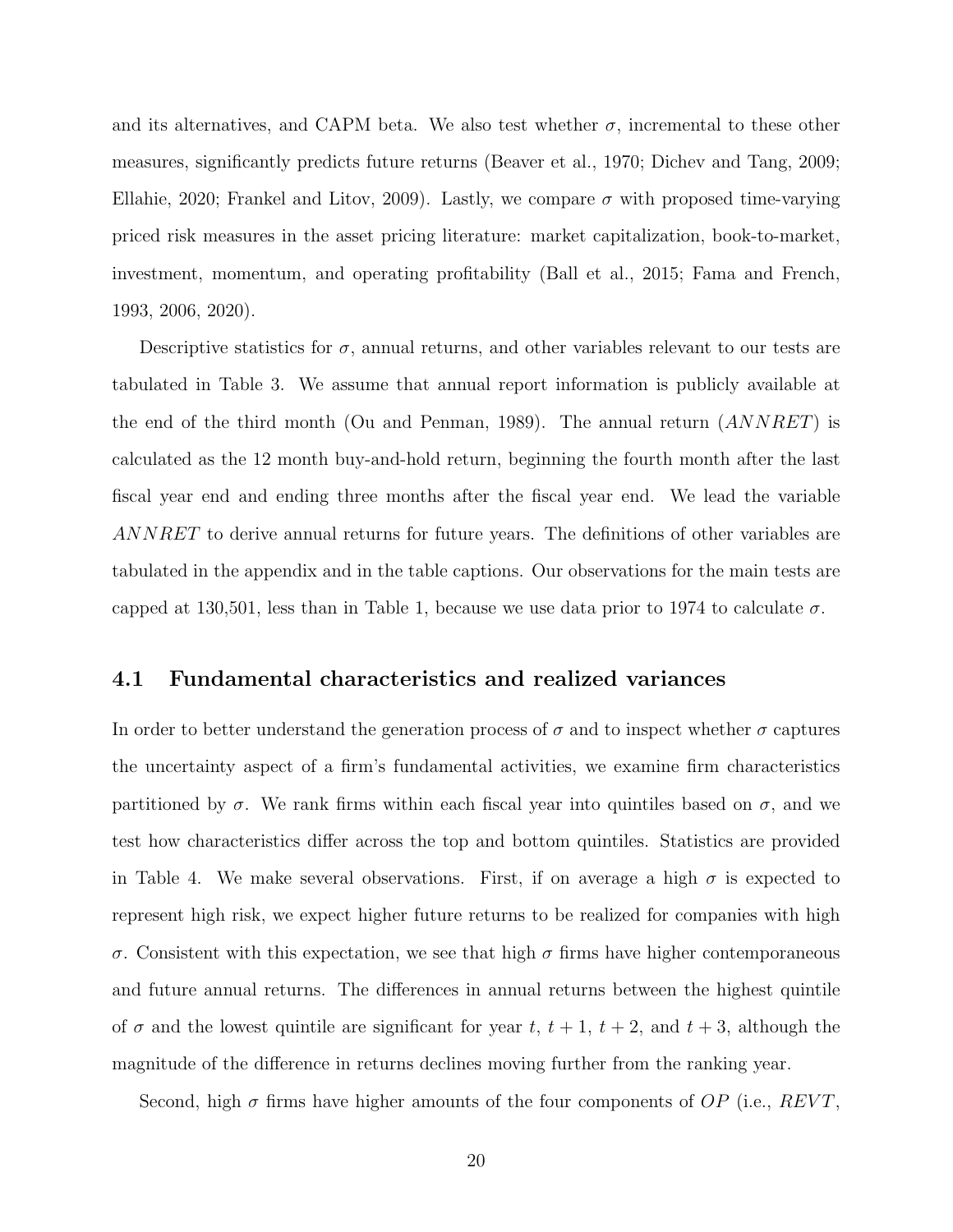COGS, SGA, and XRD). This observation is partially by construction as we demonstrate in Section 3.1 equation (14), in a cross-section where all firms are imposed with the same set of macro scenarios, higher magnitudes in earnings components result in a higher  $\sigma$  value.<sup>11</sup> To illustrate our inferences on the connection between earnings components and systematic risk exposure, we take revenue as an example that represents a firm's exposure or sensitivity to the economy. When a macro scenario varies, or revenue's  $\gamma$  coefficient varies across several historical cross-sections, a high revenue will cause the expected future earnings of a firm to be more variant compared to a low revenue firm in the same cross-section. This is because we assume a common persistence parameter for revenue for both firms, and the outcome is the multiplication of the parameter and the magnitude of revenue. The intuition is that a high revenue firm in a bad state has more to lose than a low revenue firm and therefore, a higher magnitude of revenue results in more uncertain outcomes as well as a higher  $\sigma$  value.

Our inferences and assumptions that high revenue firms might be more risky could seem unintuitive if a high revenue firm is expected to have more stable earnings across different macro scenarios. However, the persistence of earnings in this claim must refer to idiosyncratic persistence, which should not affect a firm's systematic risk profile. Put differently, a high revenue firm may have higher idiosyncratic persistence of revenue as well as lower idiosyncratic volatility, but as long as a firm's revenue responds to the shocks in the economy, a high revenue as a measure of systematic exposure must result in higher systematic risk. The same reasoning can be applied to other earnings components.

Third, high  $\sigma$  firms have higher  $OP$  as well as higher  $\Delta OP$ . We anticipate the relation between high  $\sigma$  and high OP because  $\sigma$  is constructed from the components of OP. If  $\sigma$ captures a firm's systematic risk, the high  $OP$  for a high  $\sigma$  is also consistent with research that posits a positive association between operating profitability and risk (Ball et al., 2015).

Fourth, several firm characteristics differ between the high and the low  $\sigma$  quintiles. High

<sup>&</sup>lt;sup>11</sup>We recognize that firms with small operational scale can be risky too, but  $\sigma$  does not pick up this size related risk exposure. In additional analysis, we change the scenario-construction model to include an inverse measure of common equity.  $\sigma$  with this model allows small equity firms to have high  $\sigma$  value, and the conclusions from the main analysis remain unchanged, tabulated in Table A3.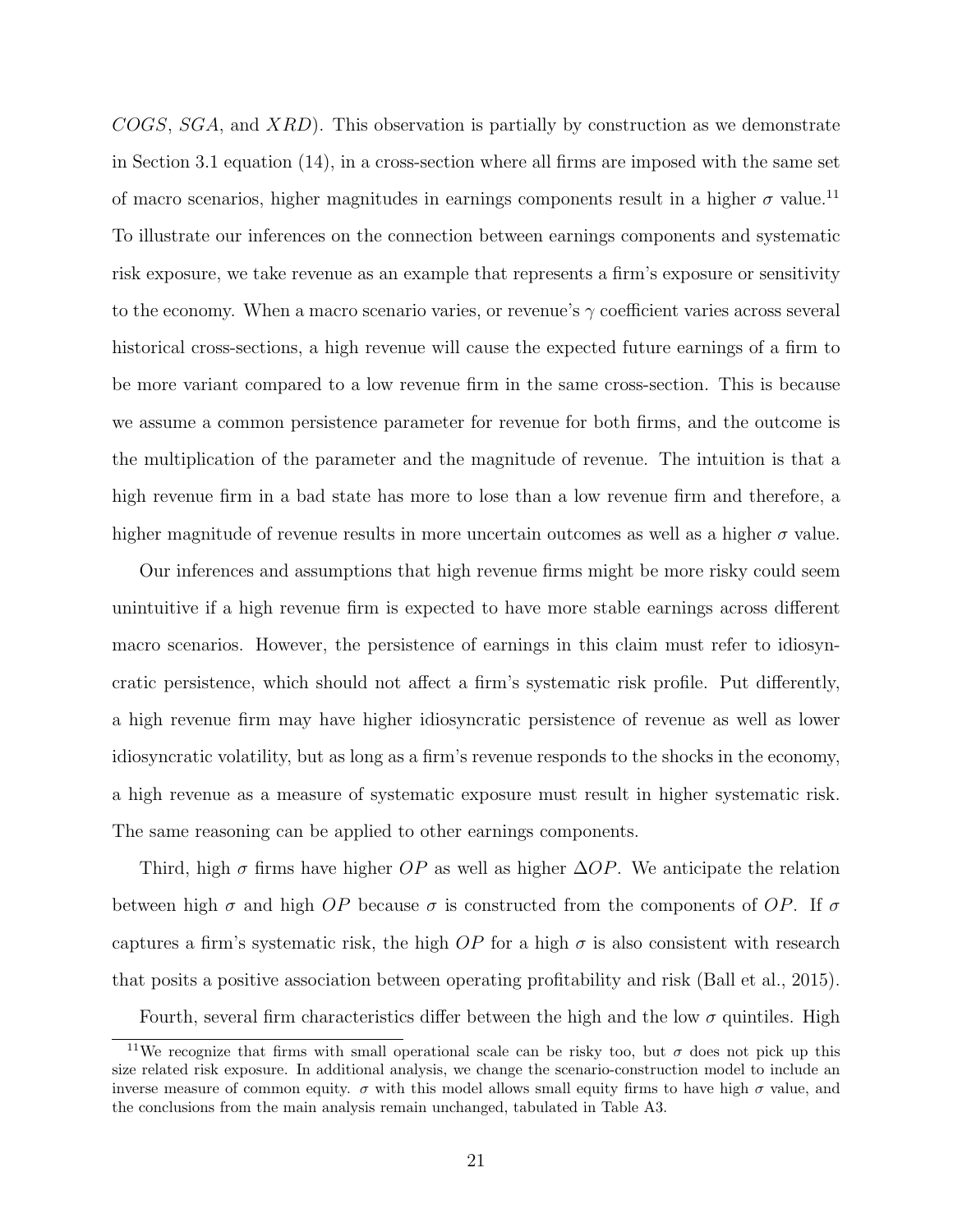$\sigma$  firms have higher common equity (CEQ), leverage (LEV), market capitalization (SIZE), and higher past year returns  $(MOM)$ . High  $\sigma$  firms also have lower book-to-market  $(BTM)$ . However, we speculate that this inconsistency is due to the denominator and we further discuss this concern in robustness test.<sup>12</sup>

Next, we are interested in whether  $\sigma$  represents greater ex ante uncertainty by examining its ex post variance. We rank firm-years based on  $\sigma$  and  $OP$  into independent quintiles and form  $5 \times 5$  buckets of firms. We control for OP to address the concern that OP and  $\sigma$  may be measuring the same underlying factor. We use three outcomes of interest: the mean of the realized absolute change in operating profits  $(|\Delta OP_{t+1}|)$ , the within-group variance of the realized leading operating profitability  $OP_{t+1}$ , and the within-group variance of the realized leading accounting earnings  $(ROE_{t+1})$ . If  $\sigma$  captures ex ante uncertainty, we expect that high  $\sigma$  firms have higher realized absolute change in operating profits, as future operating profitability deviates from the current performance to a greater extent. We also expect high  $\sigma$  firms to have greater realized variance of future financial performance, because conditional on the current OP, the variance of future financial performance reflects the uncertainty of future payoffs. Results are tabulated in Table 5.

Panel A, Table 5 shows the results for realized  $|\Delta OP_{t+1}|$  for each bucket. Consistent with our expectation, lower ranked  $\sigma$  groups generally have smaller absolute changes in  $OP$ , higher ranked  $\sigma$  groups generally have greater absolute changes in  $OP$ , and the differences across groups are significant for each quintile of  $OP$ . This shows that  $\sigma$  captures information beyond what is captured by OP. Panel B shows the results for the standard deviation of

<sup>&</sup>lt;sup>12</sup>If  $\sigma$  is a risk measure, the relation between  $\sigma$  and  $SIZE$  and  $BTM$  seems inconsistent with the risk relation posited by prior research and the cross-section of returns (Ball et al., 2020; Campbell and Vuolteenaho, 2004; Fama and French, 1995). We speculate that this inconsistency could be due to a scale effect when  $\sigma$ is constructed scaling by common equity instead of market capitalization as recommended by Easton and Sommers (2003). We repeat the macro-scenario construction process using market capitalization as the denominator to derive  $\sigma$  and reexamine the relation between  $\sigma$  and BTM and SIZE. Results are tabulated in the Appendix Table A2. We find that when scaling accounting variables by market capitalization, high  $\sigma$  firms have higher  $BTM$  and lower  $SIZE$ , consistent with prior research that documents the relation between these measures and returns. In addition, our inferences on future returns, earnings components, and profitability largely stay the same with the different deflator. Therefore, we present our main tests with common equity as the deflator in order to limit our model information to accounting-based fundamentals (Ellahie, 2020).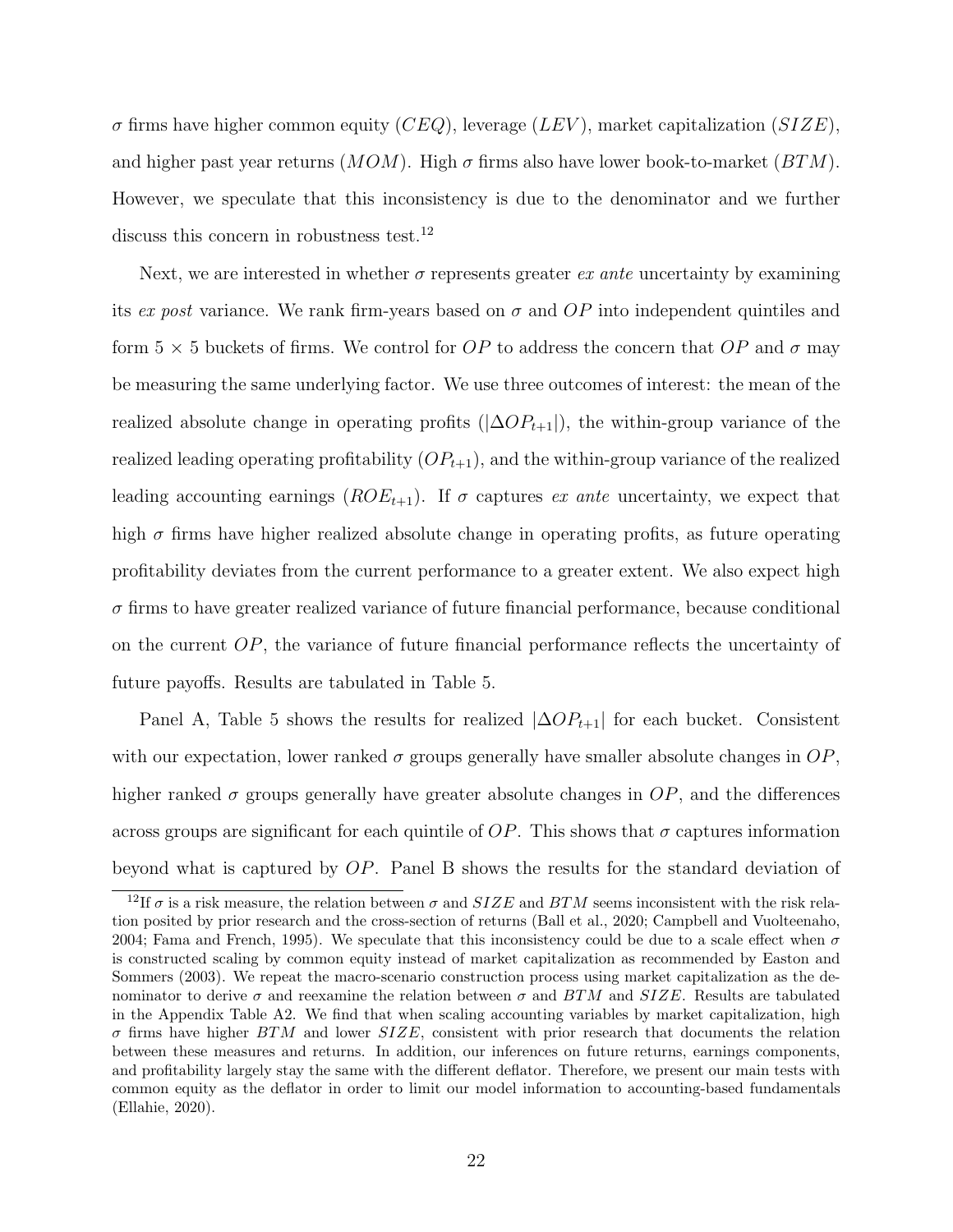realized leading operating profitability  $OP_{t+1}$ . The standard deviation of realized future  $OP$  in the low  $\sigma$  groups is generally low, and the standard deviation of realized future  $OP$ in the high  $\sigma$  groups is generally high. Importantly, every comparison is conditional on a similar level of current operating performance. Finally, Panel C shows the results for the standard deviation of realized leading accounting earnings  $(ROE_{t+1})$ . Again, conditional on operating profitability, low  $\sigma$  groups generally realize low standard deviation of future ROE while high  $\sigma$  groups generally realize high standard deviation of future ROE, and the differences across all quintiles of OP are significant. This set of tests validates our argument that  $\sigma$  captures ex ante risk, which results in more variant ex post outcomes.

#### 4.2 Earnings volatility, earnings beta, and CAPM beta

In this section, we study the association between  $\sigma$  and several competing risk or uncertainty measures as well as their ability to predict future returns. Following prior research, we use earnings volatility and its alternatives, earnings beta, and CAPM beta (Beaver et al., 1970; Dichev and Tang, 2009; Ellahie, 2020). Earnings volatility  $(EVOL)$  is calculated as the variance of five years of income before extraordinary items from the statement of cash flows on a rolling basis, following Dichev and Tang (2009). In addition to earnings volatility, we also measure historical volatility of operating profitability and change in operating profitability, calculated as five-year rolling variance of  $OP$  and  $\Delta OP$  (OPVOL) and  $\Delta OPVOL$ ). Earnings beta  $(EBeta)$  is calculated as the covariance of the past five years (20 quarters) of realized return on equity and the aggregate realized return on equity on the same fiscal quarter end date, where return on equity is the core earnings scaled by average common equity. CAPM beta  $(Beta)$  is the covariance of the past 60-month risk-free rate adjusted return and the market premium. The above mentioned procedures for *EBeta* and *Beta* follow the calculation in Ellahie (2020).

Summary statistics for these three competiting variables and their correlations with  $\sigma$ are tabulated in Panel A and B of Table 6. From this table, we can see that  $\sigma$  is significantly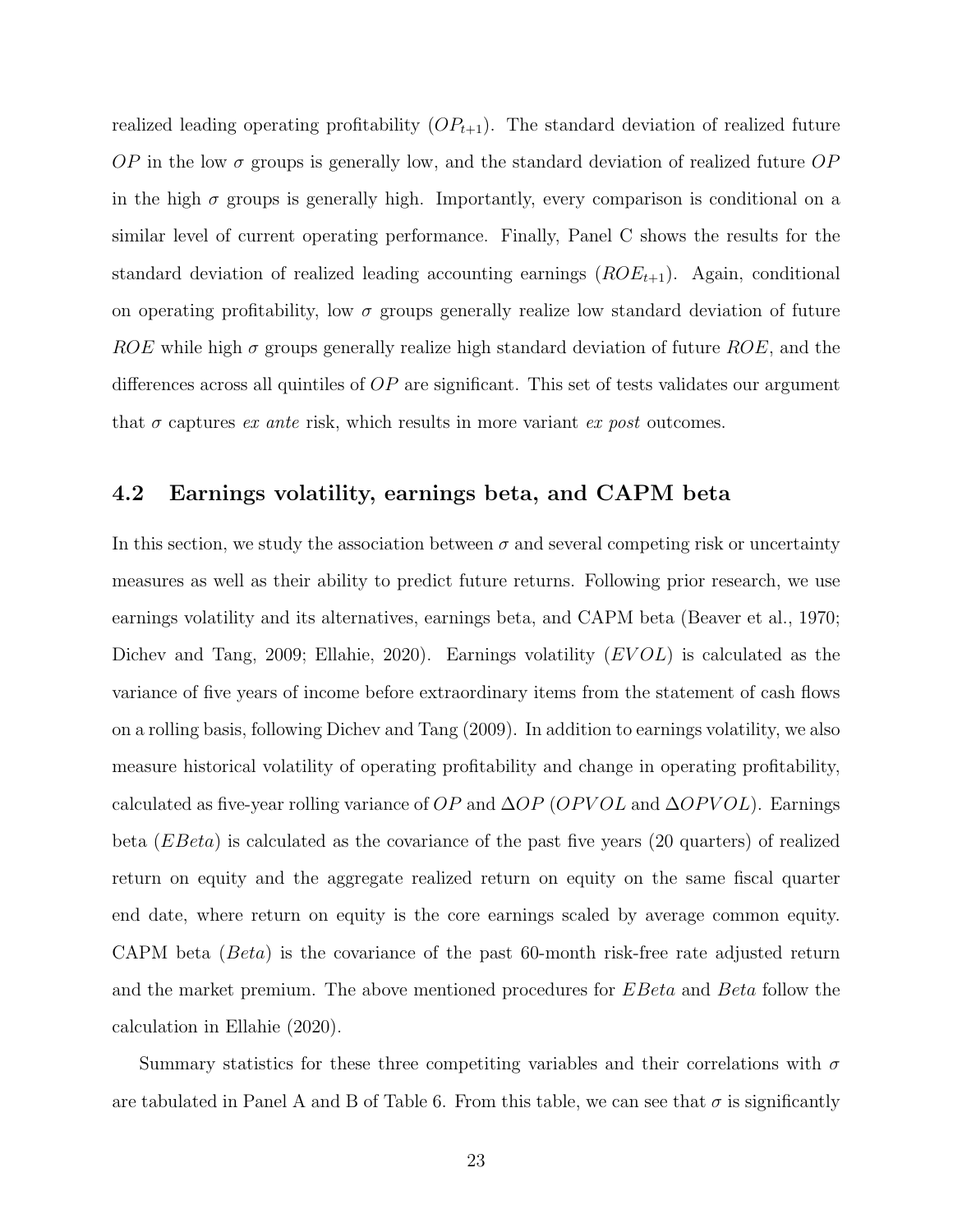positively correlated with all five measures of risk and uncertainty, and that it has relatively stronger correlation with  $OPVOL$ ,  $\Delta OPVOL$  and Beta. The former two relations are to be expected since  $\sigma$  and the two volatility measures of operating profitability overlap conceptually.  $\sigma$  is a measure of the expected volatility of earnings change with variation coming from a set of plausible macro scenarios, whereas  $OPVOL$  and  $\Delta OPVOL$  are the realized volatility of profitability with variation coming from both the realized economic environment and the idiosyncratic business of a firm (Dichev and Tang, 2009). Moreover,  $\sigma$ being significantly positively correlated with both earnings beta and market beta suggests that  $\sigma$  captures the covariability of a firm's earnings as well as returns. Additionally,  $EBeta$ has a correlation of 0.077 with CAPM Beta while earnings volatility EVOL has a correlation of 0.205 with Beta, supporting the extant literature that the relation between earnings covariability and CAPM Beta is weaker than that between earnings total variability and Beta (Beaver et al., 1970). Lastly, both  $EBeta$  and  $Beta$  are significantly correlated with  $EVOL$ ,  $OPVOL$  and  $\Delta OPVOL$ , suggesting that these time-seires volatility measures capture real and unavoidable economic volatility (Dichev and Tang, 2009).

Next, we show the results from regressing leading one-year returns on the measures of risk and tabulate them in Panel C, Table 6. Column (1) of Panel B, Table 6 shows that  $\sigma$ significantly predicts leading one-year returns. In this specification, we control for fiscal-year fixed effects and the standard errors are clustered by firm and year. We sequentially show the association with returns of  $EVOL$ ,  $\Delta OPVOL$ ,  $OPVOL$ ,  $EBeta$ , and  $Beta$  from Column (2) to (6), and none of them significantly predict future returns. These results are consistent with prior literature that earnings volatility is not priced and that earnings beta constructed from historical return on equity and market-based beta lack the ability to predict future returns (Ellahie, 2020; Frankel and Litov, 2009; Jagannathan and Wang, 1996). In Column (7), we show a model with all six variables together. Under this specification,  $\sigma$  is still significant in leading one-year returns, and none of the other measures load.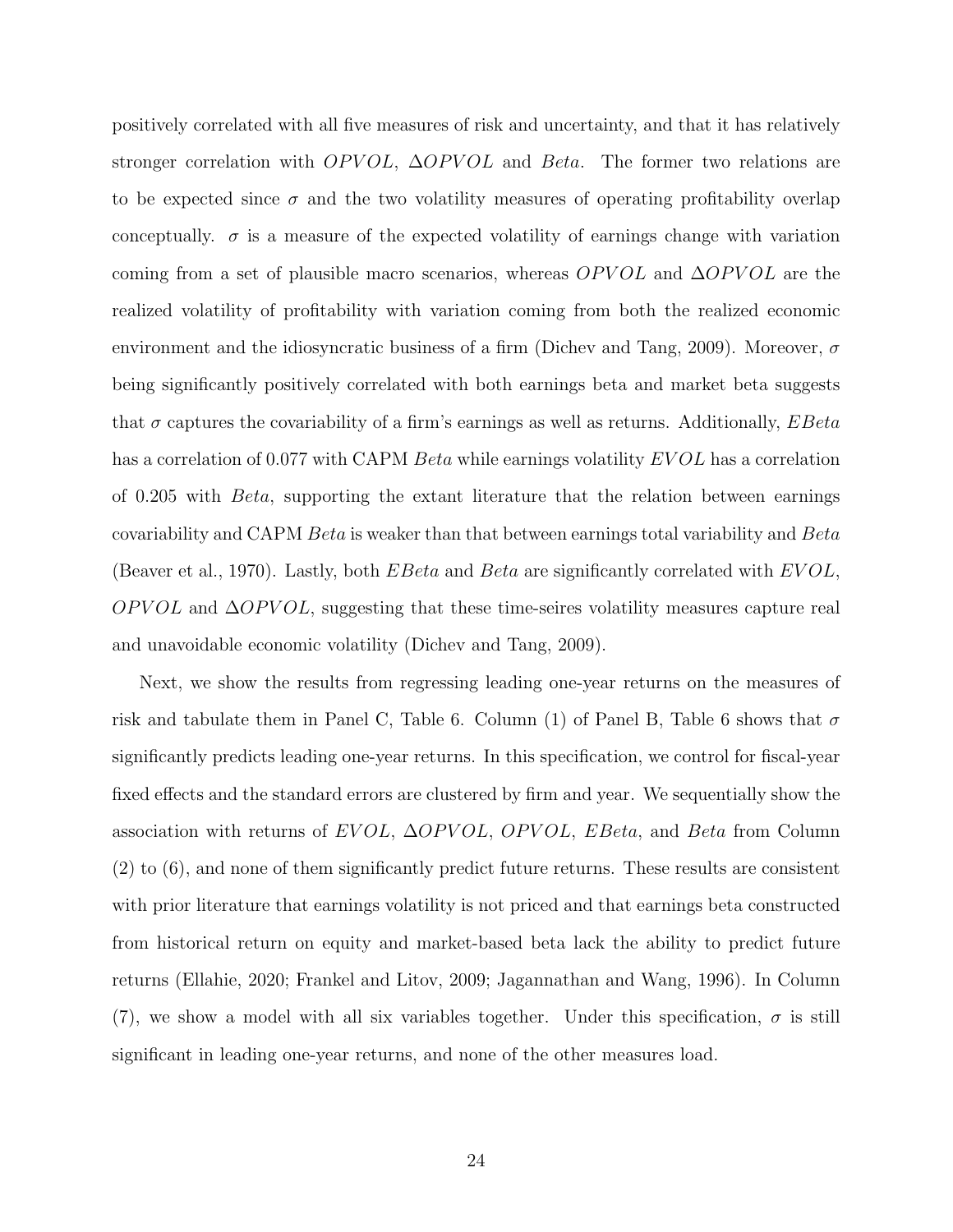### 4.3 Firm characteristics and future returns

We have shown that  $\sigma$  captures a firm's *ex ante* uncertainty by showing its relation with the realized variance in performance and that  $\sigma$  predicts returns by itself and in competition with other risk measures. In this section, we proceed to test  $\sigma$ 's ability to predict future returns compared with measures that have most commonly been used as time-varying systematic risk measures. We follow the literature and start by conducting portfolio tests. We examine the pattern of future returns on one-way sorted portfolios constructed separately from  $\sigma$ , bookto-market  $(BTM)$ , market capitalization  $(SIZE)$ , and operating profitability  $OPAT$ ). Operating profitability in this set of tests is calculated as operating profitability scaled by lagged total assets, and the definition and calculation strictly follow Ball et al. (2015), as they show that operating profitability scaled by total assets demonstrates a stronger relation with future returns than by other deflators. We rank all firms within the same fiscal year into quintiles based on each variable and calculate the mean one-year return  $(ANNRET1)$ , the mean annual return for the second year after the ranking year (ANNRET2), and the mean annual return for the third year after the ranking year  $(ANNRET3)$  for each quintile.

We first tabulate the future returns on one-way sorted portfolios in Table 7. In Panel A, Table 7, portfolios are constructed from  $\sigma$  quintiles. As expected, higher  $\sigma$  firms on average earn higher future returns, and the difference between the highest and lowest quintiles is statistically significant. The additional one-way sorts follow prior research. In Panel B, portfolios are constructed on  $SIZE$ . Firms with higher market capitalization earn significantly lower returns in the future three years, compared to the small-cap firms. In Panel C, portfolios are sorted by  $BTM$  and the high  $BTM$  group has significantly higher future returns in the next three years. The results on  $SIZE$  and  $BTM$  are consistent with the previously documented empirical findings such as Banz (1981), Fama and French (1993), and Rosenberg et al. (1984), among many others. Panel D of Table 7 displays the return results sorted by  $OP\_AT$ . Supporting Ball et al. (2015),  $OP\_AT$  also strongly predicts future returns. Finally, in terms of magnitude, portfolios formed by BTM earn the highest spread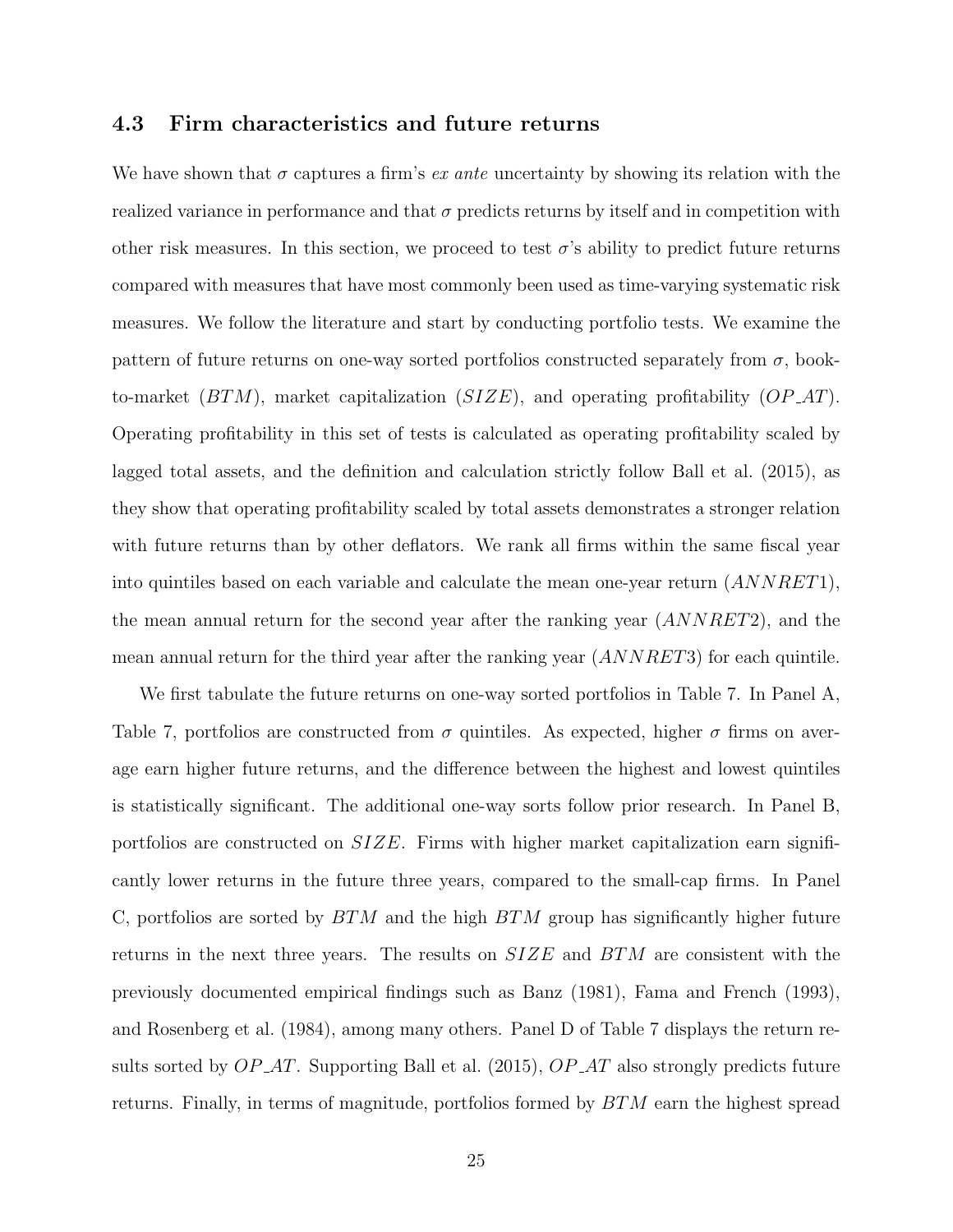in returns between the highest and the lowest quintiles, followed by  $\sigma$ ,  $SIZE$ , and  $OP\_AT$ .

One-way sorts do not address the possibility that other risk exposures create the observed patterns of returns. Therefore, we perform two-way sorts. We condition on  $SIZE, BTM,$ and  $OP\_AT$  and then examine the pattern of future returns for varying levels of  $\sigma$ . Table 8 presents mean returns with two-way sorts. For the exposition, we focus on ANNRET1. Panel A tabulates the results conditional on  $SIZE$ . We notice that within all quintiles of  $SIZE$ , the highest  $\sigma$  quintile always significantly earns higher returns than the low  $\sigma$ quintile. Four out of five size quintiles with the only exception of  $SIZE1$ , leading one-year returns monotonically increase from lower-ranked  $\sigma$  to higher-ranked  $\sigma$ . The results of twoway sorts by  $\sigma$  and  $BTM$  are tabulated in Panel B. From this panel, we observe that again, conditional on each quintile of  $BTM$ , the highest  $\sigma$  firms significantly earn higher returns than the lowest  $\sigma$  firms. The monotonically increasing pattern is strong among four out of five quintiles of  $BTM$ , with the only exception of  $BTM3$ . Lastly, Panel C presents the results on two-way sorts by  $\sigma$  and  $OP_AT$ . Conditional on  $OP_AT$ , high  $\sigma$  groups earn significantly higher returns among all five quintiles of  $OP\_AT$ . The monotonic pattern is weaker than the previous sorts, as only  $OP_A T2$  exhibits a cleanly monotonic pattern. We are not entirely surprised by the slightly weaker portfolio returns constructed from  $\sigma$  and  $OP \text{-}AT$  because  $\sigma$  is not independent from  $OP \text{-}AT$ . Overall, the portfolio tests suggest that high  $\sigma$  firms on average earn higher returns and its ability to predict returns can persist up to three years ahead. Without imposing any model assumptions, these non-parametric tests seem to support that investors require greater compensation for high  $\sigma$  firms.

Next, we run pooled regression models to control for multiple characteristics while testing  $\sigma$ 's ability to predict cross-sectional returns. We use the recommended characteristics from Fama and French (2020) as the control variables:  $SIZE, BTM, INV,$  and  $MOM$ , as well as operating profitability. However, different from OP scaled by common equity in Fama and French (2020), we scale operating profitability by lagged total assets  $(\mathcal{OP} \_AT)$  in order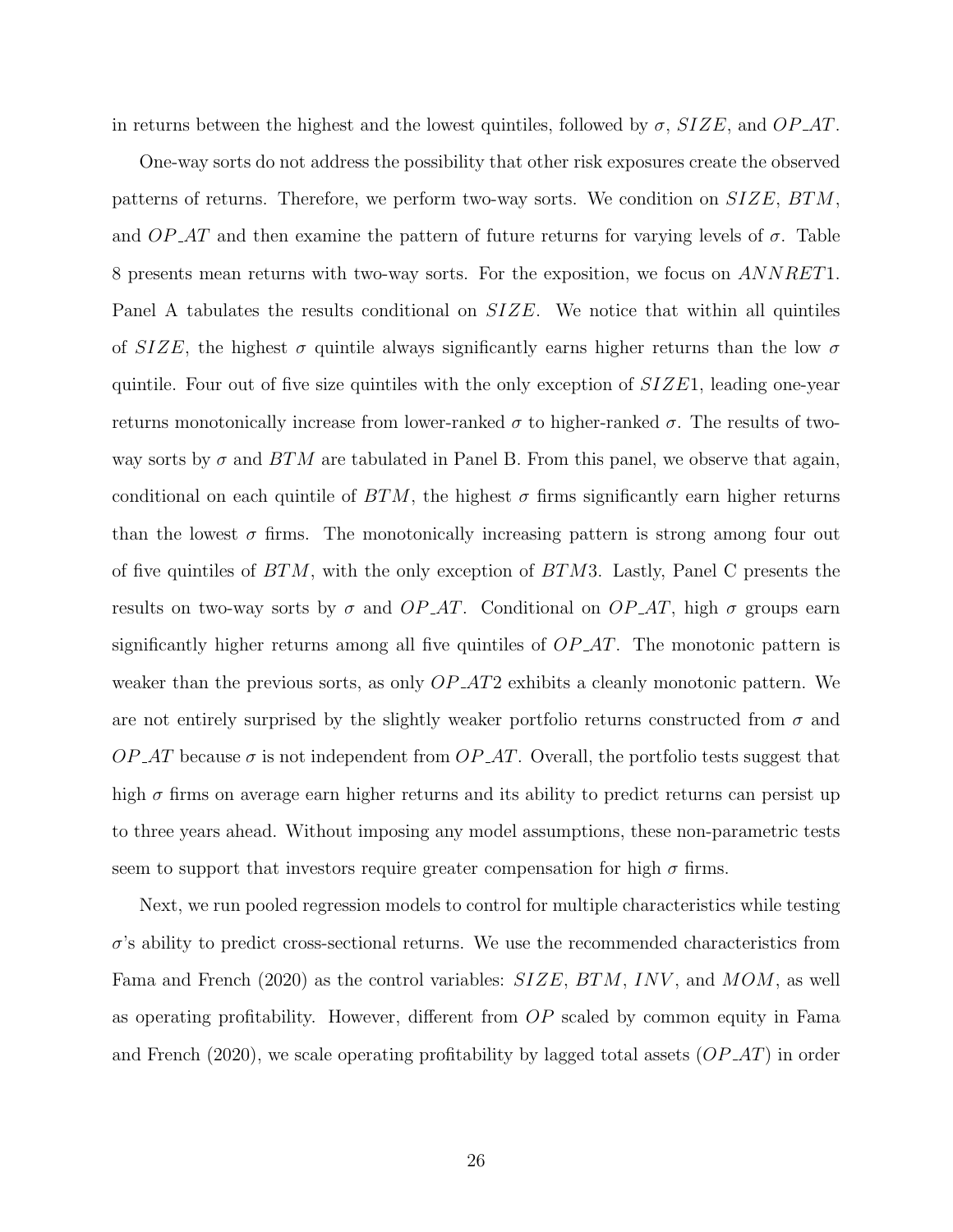to compete  $\sigma$  against the stronger form of operating profitability (Ball et al., 2015)<sup>13</sup>. SIZE and BTM are the same as we detail in the prior sections. INV represents asset growth, which negatively predicts future returns, and MOM represents return performance over the prior year, which positively predicts future returns (Jegadeesh and Titman, 1993; Titman et al., 2004).

We first show a baseline regression using the five characteristics and year fixed effects in predicting returns. In Column  $(1)$  of Table 9, all characteristics but  $SIZE$  significantly predict future returns, and the directions are mostly consistent with Fama and French (2020) with the one exception being momentum  $(MOM)$ . The difference could be attributed to our use of annual returns instead of the leading one-month return. In Column (2), we add  $\sigma$  to the baseline regression. As we discuss earlier,  $\sigma$  and  $OP$ -AT share some common information but in this case, both are still strongly significant in leading one-year returns, suggesting that they may capture different aspects of priced information. In terms of economic magnitude, moving  $\sigma$  from its 25th percentile to its 75th percentile,  $\sigma$  increases by 0.013 (0.034 – 0.021), which translates to 0.021 (0.013  $\times$  1.618), or 12 months of returns of 2.1%. This means that a firm that has a  $\sigma$  at the 75th percentile earns a 2.1% higher buy-and-hold return over the year compared to a firm that has a  $\sigma$  at the 25th percentile with SIZE, BTM, OP\_AT, INV, and  $MOM$  held constant. Meanwhile, moving  $OP\_AT$  from the its 25th percentile to its 75th percentile,  $OP\_AT$  increases by 0.168 (0.222 – 0.054), which translates to 0.030  $(0.168 \times 0.178)$ , or an annualized return of 3.0%. Therefore, the economic magnitude of  $\sigma$  is over 70% of OP AT in explaining leading one-year returns.

Next, we repeat the analysis with the annual return for the following year and the results are tabulated in Column (3). We notice that  $INV$  and  $MOM$  lose their ability to predict returns, but  $BTM$ ,  $OP$   $AT$  and  $\sigma$  continue to explain returns. Moreover, the coefficients of all variables decrease in magnitude compared with when the dependent variable is ANNRET1. Finally in column (4), we repeat the analysis moving the annual returns to the third year.

<sup>&</sup>lt;sup>13</sup>We also control for  $OP$  scaled by common equity in one robustness test, tabulated in Table 3A.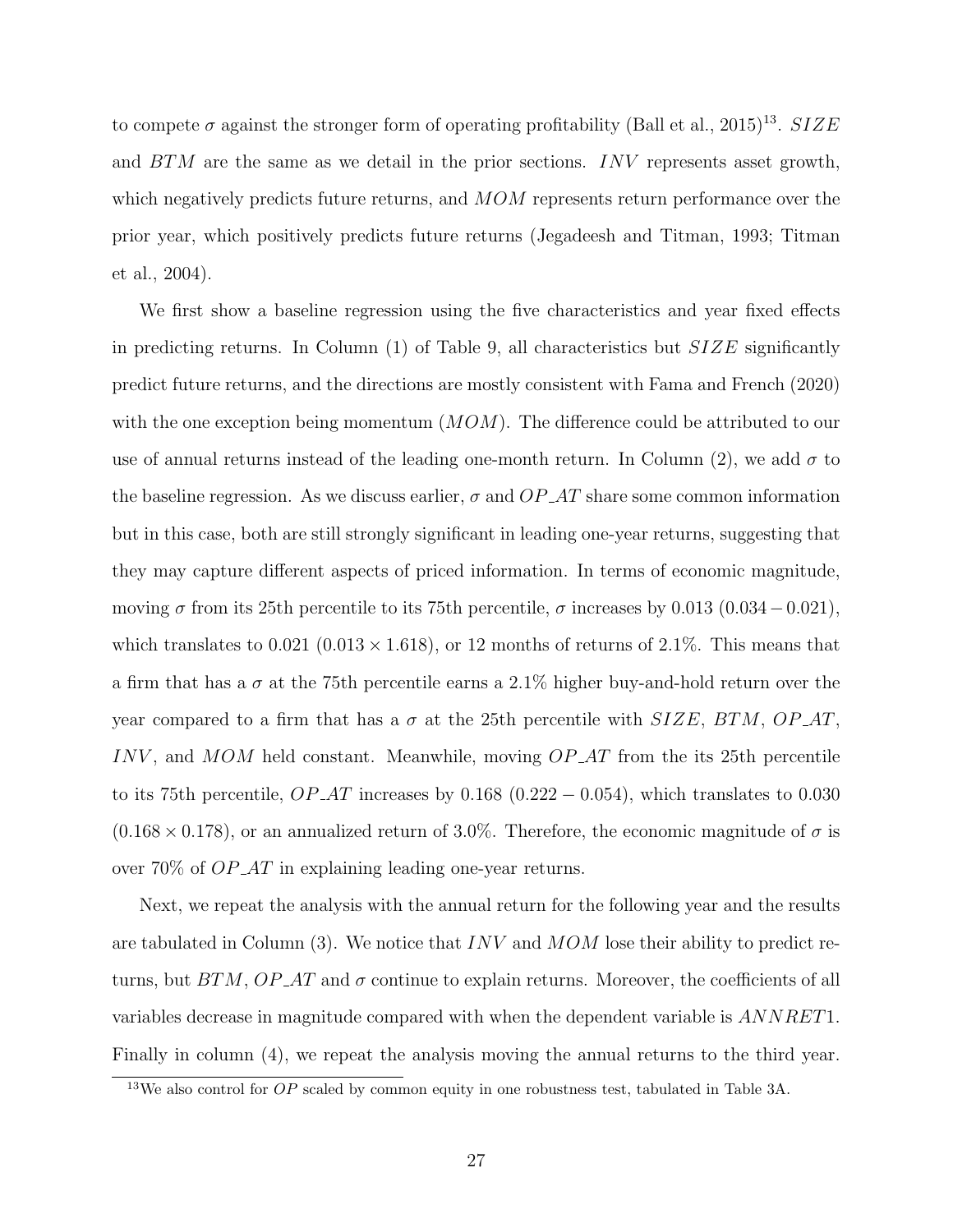BTM persists to strongly predict returns, while  $OP$ -AT and  $\sigma$  decrease in significance but still positively predict returns. Overall, the evidence collectively suggests that  $\sigma$  captures well a firm's operational exposure to the economy as it results in more variant ex post payoffs and higher returns, evidence that investors appear to price the information in  $\sigma$ .

### 5 Robustness Tests

We conduct several additional tests to validate the robustness of the scenario-based approach and our measure  $\sigma$  in its ability to capture a firm's operational exposures to systematic risk. First, our use of a pooled regression analysis differs from many cross-sectional regression tests. We use Fama-MacBeth regressions to examine  $\sigma$ 's ability to predict future returns in each cross-section. The inferences for leading one-year and two-year returns are unchanged with the Fama-MacBeth methodology (Fama and MacBeth, 1973), tabulated in Table 3A, Panel A.

Second, as mentioned previously, we choose to scale earnings variables by the book value of common equity. Scaling by the market value of equity yields similar inferences about future returns, profitability, and earnings components with regard to the comparison of high and low  $\sigma$  firms. Scaling by the market value of equity also corrects some observations that are unique to the previous scalor, particularly BTM and SIZE being inconsistent with the prior literature, discussed in Section 4.1. When we scale by market value of equity, higher  $\sigma$  firms have smaller market capitalization and higher book-to-market, consistent with the prior literature. Results of comparing high and low  $\sigma$  groups are tabulated in Table A2, and regrssion results are tabulated in Table 3A, Panel B.

Next, we adapt the model by adding the inverse term of average common equity in the process of constructing macro scenarios so that  $\sigma$  can be inversely correlated with the size of the company. With this model, we allow small equity firms to have high  $\sigma$  value. Our inferences are robust to this alternative model, tabulated in Table 3A, Panel C.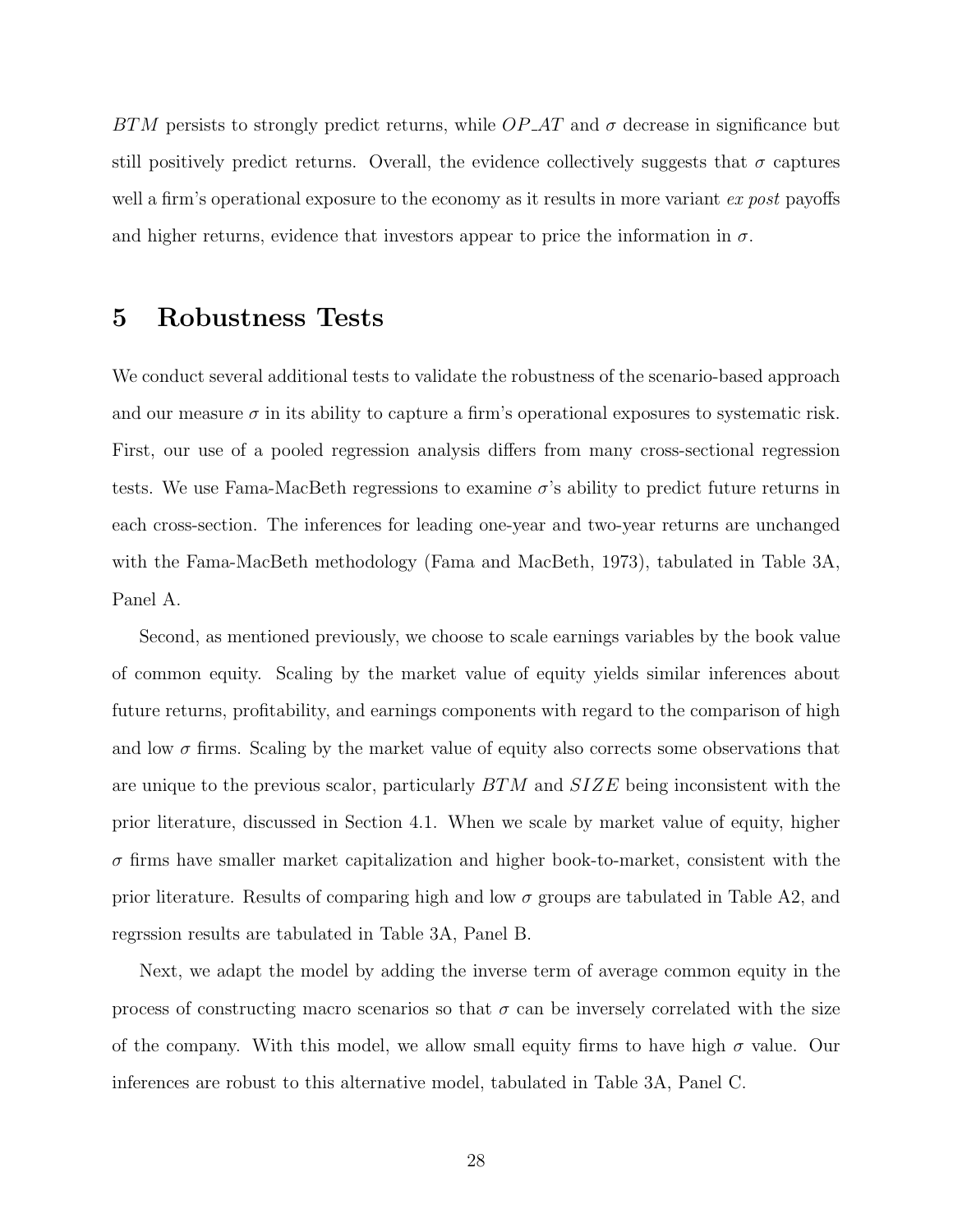We adapt the model by incorporating not only the level variables of earnings components, but also the change of earnings components, and the test results are highly similar to our main results (untabulated). We also add five-year rolling variance of operating profitability and five-year rolling variance of change in operating profitability as the control variable in the model, and our results are robust to the additional controls (untabulated).

We replace  $OP \text{-}AT$  with cash-based operating profitability constructed in Ball et al. (2016), and  $\sigma$  remains significant for leading one-year and two-year returns, tabulated Table 3A, Panel D. Lastly, we replace  $OP\_AT$  with operating profitability scaled by common equity (OP), and our main inferences largely sustain. The results are in Table 3A, Panel E.

## 6 Conclusion

We revisit whether accounting reports capture systematic risk information by developing a scenario-based measure of risk in earnings. We start by forming historical scenarios represented by the regression coefficients of cross-sectional earnings prediction models. We then combine earnings components with the historical scenarios to create a distribution of expected earnings outcome. The standard deviation of this distribution is our firm-year risk measure  $\sigma$ . We demonstrate that  $\sigma$  captures systematic risk in earnings and that it complements firm characteristics that are used as measures of risk in predicting cross-sectional returns. The differential one-year returns of the interquartile range for  $\sigma$  is 2.1%.

We contribute to the literature in three significant aspects. First, we provide new insights about earnings prediction models in cross-sectional regressions. By running cross-sectional regressions, the variation of earnings captured in the regression coefficients is automatically systematic or common variation, since the idiosyncratic variation of earnings is left in the error. Our argument that the estimated regression coefficients represent macro scenarios is validated by that a group of macro state variables largely overlap with our estimated regression coefficients. Second, we develop a priced scenario-based risk measure using only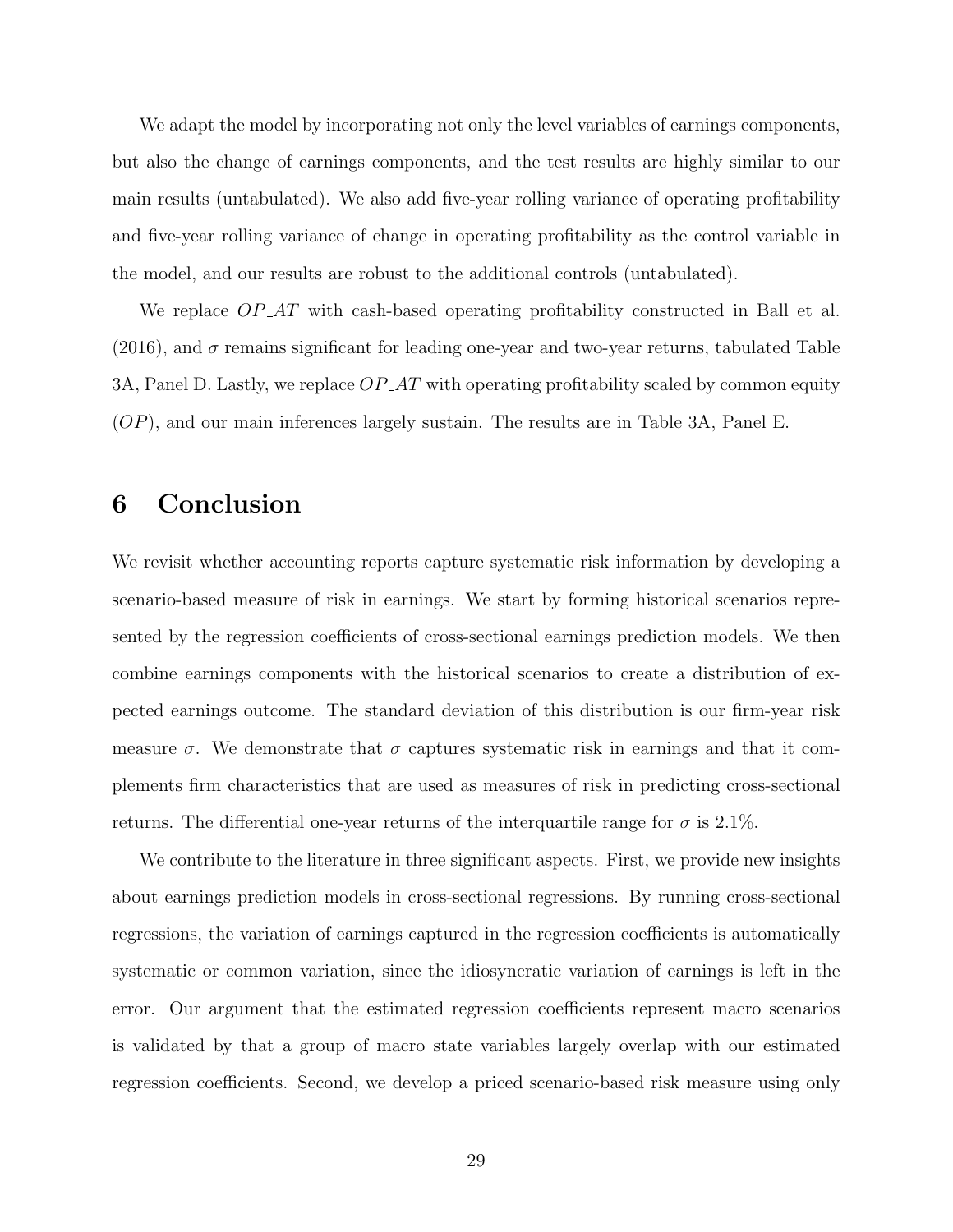fundamental information. Our measure does not require long time-series of firm level data and is applicable to private firms and firms without analyst coverage. Lastly, we contribute to the debate whether operating profitability is a risk exposure by showing that the common volatility extracted from operating profitability largely correlates with a battery of macro state variables, which implies that the input variables (i.e., the components of operating profitability) of the cross-sectional prediction model are sensitive to the systematic volatility in the economy.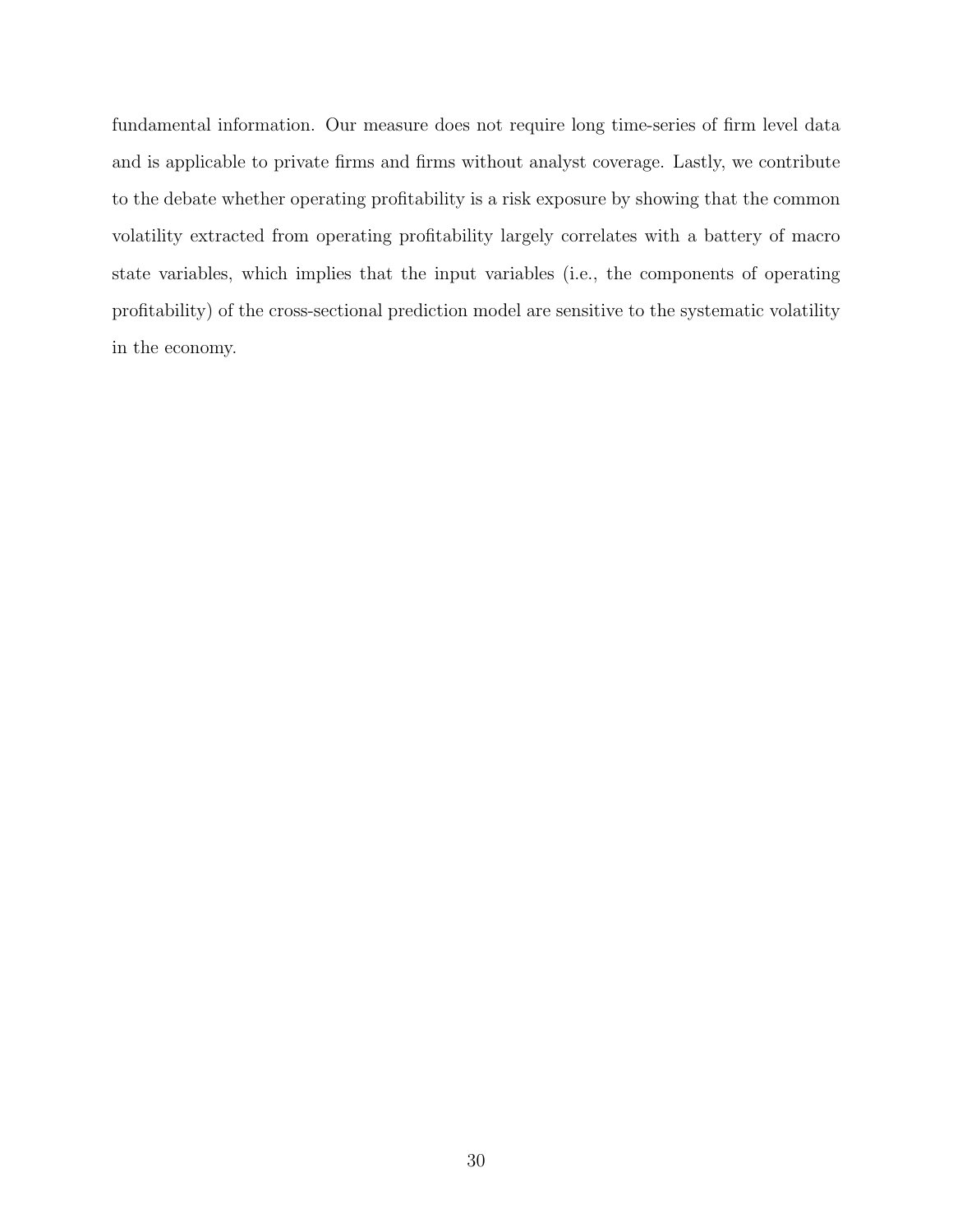# Appendix

| Variable              | Definition                                                                                                                                                                                                               |
|-----------------------|--------------------------------------------------------------------------------------------------------------------------------------------------------------------------------------------------------------------------|
| Macro scenarios       | Data source: Compustat                                                                                                                                                                                                   |
| CEQ                   | Total book equity (Compustat item CEQ)                                                                                                                                                                                   |
| CEQA                  | Average book equity (i.e., the sum of CEQ and lagged CEQ over 2)                                                                                                                                                         |
| $REVT*$               | Total revenue (Compustat item REVT) scaled by CEQA                                                                                                                                                                       |
| $COGS*$               | Cost of goods sold (Compustat item COGS) scaled by CEQA                                                                                                                                                                  |
| $_{SGA\ast}$          | Selling, general and administrative expenses (i.e., Compustat item XSGA minus XRD) scaled by CEQA                                                                                                                        |
| $_{XRD*}$             | R&D expenses (Compustat item XRD) scaled by CEQA, imputed zero if missing                                                                                                                                                |
| $OP*$                 | Operating profits: $REVT - COGS - XSGA$ , scaled by $CEQA$                                                                                                                                                               |
| $\Delta OP*$          | Lagged raw OP subtracted from raw OP, then scaled by lagged CEQA                                                                                                                                                         |
| Main tests            | Data source: Compustat, CRSP, World Bank, and Kenneth French's website                                                                                                                                                   |
| AT                    | Total assets (Compustat item AT)                                                                                                                                                                                         |
| LEV                   | Leverage, calculated as Compustat item LT over AT                                                                                                                                                                        |
| $\mathit{SIZE}$ *     | Natural log of market value of equity (MVE)                                                                                                                                                                              |
| MVE                   | The market value of equity, calculated as Compustat items $\text{PRCC}\text{-}F \times \text{CSHO}$                                                                                                                      |
| $BTM*$                | Natural log of book-to-market, with book-to-market calculated as CEQ over MVE                                                                                                                                            |
| $OP_AT*$              | Operating profitability scaled by lagged total assets, with operating profitability calculated as (REVT)<br>$-$ COGS $-$ (XSGA $-$ XRD)), following Ball et al. (2015)                                                   |
| $INV*$                | Asset growth, calculated as $\log(AT_{t-1}/AT_{t-2})$ , the natural log of lagged total assets divided by twice-                                                                                                         |
|                       | lagged total assets (Fama and French, 2020)                                                                                                                                                                              |
| $_{MOM*}$             | Momentum, a stock's buy-and-hold return from month $s-12$ to $s-2$ , where s is the month of fiscal                                                                                                                      |
|                       | year end                                                                                                                                                                                                                 |
| $ROE*$                | Compustat item NI scaled by CEQA                                                                                                                                                                                         |
| $ANNRET*$             | 12 months of market-adjusted (vwret) buy-and-hold returns, starting from the 4th month of a fiscal                                                                                                                       |
|                       | year to the 3rd month after the current fiscal year                                                                                                                                                                      |
| ANNRET1               | One-year leading ANNRET                                                                                                                                                                                                  |
| ANNRET2               | Two-year leading ANNRET                                                                                                                                                                                                  |
| ANNRET3               | Three-year leading ANNRET                                                                                                                                                                                                |
| σ                     | The standard deviation of ten predicted earnings for each firm-year. The predicted earnings is the sum                                                                                                                   |
|                       | of the firm's earnings components in year $t$ multiplying the persistence parameters for each component.                                                                                                                 |
|                       | We have ten predicted earnings because we use persistence parameters estimated from ten previous cross                                                                                                                   |
| EBeta                 | sections, $t-11$ to $t-2$ . Earnings persistence parameters for each cross-section are tabulated in Table 2<br>Earnings beta. Calculation strictly follows Ellahie (2020), as the covariance of trailing 20-quarter core |
|                       | earnings and the aggregate earnings                                                                                                                                                                                      |
| Beta                  | CAPM beta. Calculation strictly follows Ellahie (2020) as the covariance of trailing 60-month risk-free                                                                                                                  |
|                       | adjusted returns and the market risk-free rate adjusted returns. Risk-free rate is obtained from Kenneth                                                                                                                 |
|                       | French's library.                                                                                                                                                                                                        |
| <b>EVOL</b>           | Earnings volatility. Calculation strictly follows Dichev and Tang (2009), as the variance of five years of                                                                                                               |
|                       | earnings before extraordinary items (Compustat item IBC) on a rolling basis                                                                                                                                              |
| OPVOL                 | Operating profitability volatility. It is the analogue of $EVOL$ , with the variable being $OP$                                                                                                                          |
| $\Delta OPVOL$        | Volatility of change in operating profitability. It is the analogue of EVOL, with the variable being $\Delta OP$                                                                                                         |
| CbOP                  | Cash-based operating profitability, calculated following Ball et al. (2016) from cash flow statement:                                                                                                                    |
|                       | $REVT - COGS - (XSGA - XRD) + RECCH + INVCH + APALCH$                                                                                                                                                                    |
| GDP                   | U.S. GDP by year, from World Bank                                                                                                                                                                                        |
| $\Delta GDP$          | U.S. GDP growth by year, from World Bank                                                                                                                                                                                 |
| MktPrem               | Annual market premium, obtained from Kenneth French's library                                                                                                                                                            |
| $_{SMB}$              | Annual SMB factor, obtained from Kenneth French's library                                                                                                                                                                |
| HML                   | Annual HML factor, obtained from Kenneth French's library                                                                                                                                                                |
| $\mathcal{R}MW$       | Annual RMW factor, obtained from Kenneth French's library                                                                                                                                                                |
| $_{CMA}$              | Annual CMA factor, obtained from Kenneth French's library                                                                                                                                                                |
| <i>FFO</i>            | The annual federal funds rate                                                                                                                                                                                            |
| $\Delta FFO$          | Annual change in the federal funds rate                                                                                                                                                                                  |
| Term<br>$\Delta Term$ | The difference in the rate of the 7 year minus the 10 year US Treasury Notes<br>Annual change of the variable Term                                                                                                       |
| $S$ <i>pread</i>      | The difference in the bond yield for BAA - AAA rated corporate bonds                                                                                                                                                     |
| $\Delta Spread$       | Annual change of the variable Spread                                                                                                                                                                                     |
|                       |                                                                                                                                                                                                                          |
| Note                  | * indicates that the variable is trimmed at top and bottom 1% within each fiscal year                                                                                                                                    |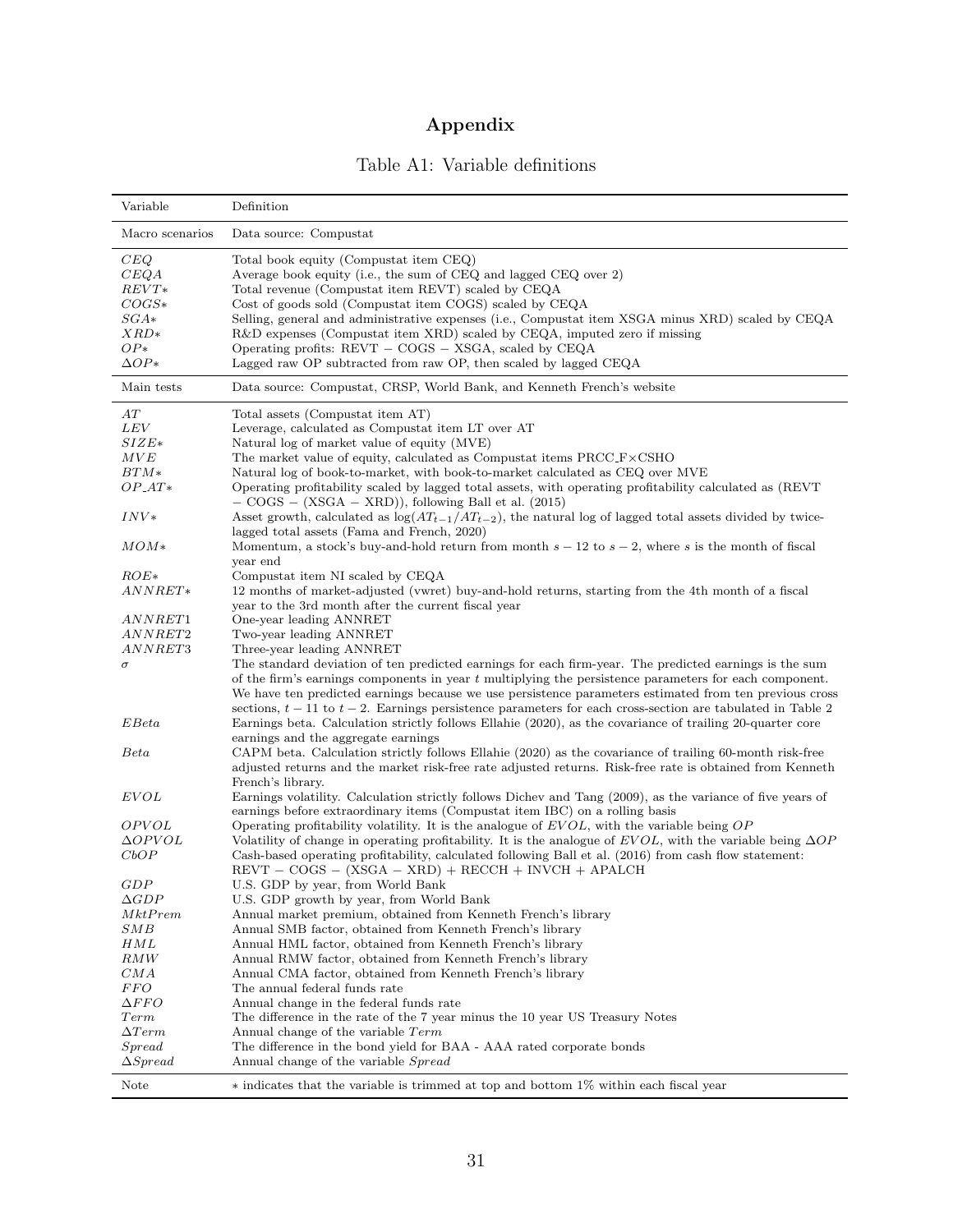| Variables           | $\sigma1(N=24531)$ | $\sigma$ 5(N=24621) | Difference | Significance |
|---------------------|--------------------|---------------------|------------|--------------|
| $\sigma$            | 0.013              | 0.043               | 0.030      | ***          |
| ANNRET              | 0.102              | $-0.080$            | $-0.182$   | ***          |
| ANNRET1             | $-0.018$           | 0.077               | 0.095      | $***$        |
| ANNRET <sub>2</sub> | $-0.005$           | 0.057               | 0.062      | ***          |
| ANNRET3             | 0.011              | 0.046               | 0.035      | ***          |
| AT                  | 3505               | 6349                | 2844       | $***$        |
| CEQ                 | 978                | 847                 | $-130$     | ***          |
| <b>LEV</b>          | 0.442              | 0.564               | 0.122      | ***          |
| SIZE                | 5.956              | 4.283               | $-1.673$   | $***$        |
| BTM                 | $-0.982$           | 0.004               | 0.986      | ***          |
| INV                 | 0.152              | 0.061               | $-0.091$   | ***          |
| MOM                 | 1.013              | 0.992               | $-0.021$   | $***$        |
| ROE                 | 0.114              | $-0.042$            | $-0.156$   | ***          |
| $ROE_{t+1}$         | 0.093              | $-0.046$            | $-0.139$   | ***          |
| OP                  | 0.101              | 0.248               | 0.147      | $***$        |
| $OP_{t+1}$          | 0.104              | 0.239               | 0.135      | ***          |
| $\Delta OP$         | 0.018              | 0.018               | 0.000      |              |
| REVT                | 0.648              | 4.737               | 4.089      | $***$        |
| COGS                | 0.395              | 3.535               | 3.140      | ***          |
| SGA                 | 0.149              | 0.871               | 0.722      | $***$        |
| XRD                 | 0.008              | 0.058               | 0.050      | $***$        |

Table A2: Characteristics of low and high  $\sigma$  firms scaled by market value of equity

 $*p<0.1$ ;  $*p<0.05$ ;  $***p<0.01$ 

This table shows the comparison of fundamental characteristics of firms that are ranked at low and high  $\sigma$ . The only difference between this table and Table 4 is that  $\sigma$  in this table is constructed from earnings component variables scaled by market value of equity  $(MVE)$  rather than average common equity  $(CEQA)$ . Specifically, we rank firms within each fiscal years into quintiles by its  $\sigma$  value. Column  $\sigma$ 1 represents the variable mean for firms that have the lowest quintile rank σ, and column σ5 represents the variable mean for firms that have the highest quintile rank σ. Variables are calculated following these definitions.

 $\sigma$  is the standard deviation of 10 predicted earnings for each firm-year. The predicted earnings is the sum of the firm's earnings components in year t multiplying the persistence parameters for each component. We have 10 predicted earnings because we use persistence parameters estimated from 10 previous cross-sections,  $t - 11$  to  $t - 2$ . Earnings persistence parameters for each cross-section are tabulated in Table 2. ANNRET is the 12 months market-adjusted (vwret) buy-andhold returns, starting from the 4th month of a fiscal year to the 3rd month after the current fiscal year. ANNRET1, ANNRET2, and ANNRET3 are the one-year, two-year, and three-year leading ANNRET. AT is total assets (Compustat item AT). CEQ is total book equity (Compustat item CEQ). CEQA is average book equity (i.e., the sum of CEQ and lagged CEQ over 2). LEV is leverage, calculated as Compustat item LT over AT. SIZE is the natural log of market value of equity  $(MVE)$ , with  $MVE$  calculated as the multiplication of Compustat items PRCC F\*CSHO. BTM is the natural log of book-to-market, with book-to-market calculated as CEQ over MVE. INV is asset growth, calculated as the natural log of lagged total assets divided by twice-lagged total assets (i.e.,  $log(AT_{t-1}/AT_{t-2})$ ), following Fama and French (2020). MOM is momentum, calculated as a stock's buy-and-hold return from month  $t - 12$  to  $t - 2$  (Fama and French, 2020). ROE is the Compustat item NI scaled by CEQA.  $ROE_{t+1}$  is the leading term of ROE. OP is operating profits, calculated as REVT - COGS - XSGA, scaled by MVE.  $OP_{t+1}$  is the leading terms of  $OP$ .  $\Delta OP$  is lagged raw OP subtracted from raw OP, then scaled by lagged MVE. REVT is total revenue (Compustat item REVT) scaled by MVE. COGS is cost of goods sold (Compustat item COGS) scaled by MV E. SGA is selling, general and administrative expenses (i.e., Compustat item XSGA minus XRD) scaled by  $MVE$ . XRD is R&D expenses (Compustat item XRD) scaled by  $MVE$ , imputed zero if missing.  $\Delta REVT$  is lagged raw REVT subtracted from raw REVT, then scaled by lagged  $MVE$ .  $\Delta COGS$  is lagged raw COGS subtracted from raw COGS, then scaled by lagged MVE. △SGA is lagged raw SGA subtracted from raw SGA, then scaled by lagged  $MVE$ .  $\Delta XRD$  is lagged raw XRD subtracted from raw XRD, then scaled by lagged  $MVE$ .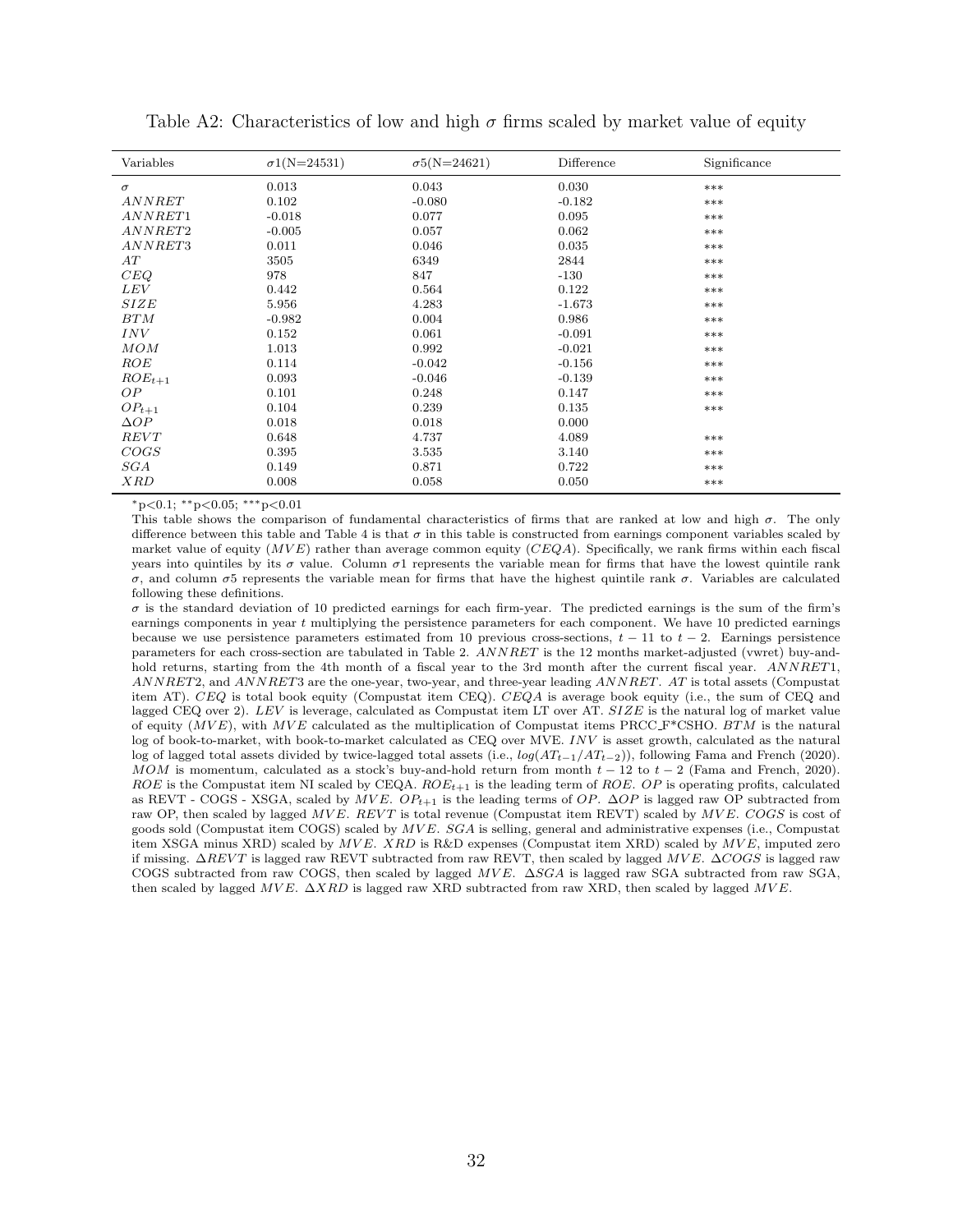|                                                           | Dependent variable: |            |            |  |  |  |
|-----------------------------------------------------------|---------------------|------------|------------|--|--|--|
|                                                           | ANNRET1             | ANNRET2    | ANNRET3    |  |  |  |
|                                                           | (1)                 | (2)        | (3)        |  |  |  |
| Panel A: Fama-MacBeth regression                          |                     |            |            |  |  |  |
| $\sigma$                                                  | $1.020***$          | $0.799***$ | 0.448      |  |  |  |
|                                                           | [2.836]             | 2.523      | [1.501]    |  |  |  |
| Control                                                   | Υ                   | Y          | Υ          |  |  |  |
| Average Adjusted $\mathbb{R}^2$                           | 0.043               | 0.035      | 0.031      |  |  |  |
| Panel B: $\sigma$ constructed from variable scaled by MVE |                     |            |            |  |  |  |
| $\sigma$                                                  | 2.306***            | $1.058***$ | $0.873***$ |  |  |  |
|                                                           | (0.608)             | (0.380)    | (0.320)    |  |  |  |
| Fyear FE                                                  | Υ                   | Y          | Υ          |  |  |  |
| Two-way cluster                                           | Υ                   | Y          | Υ          |  |  |  |
| Observations                                              | 107,740             | 94,512     | 83,381     |  |  |  |
| Panel C: Add an inverse term of CEQ                       |                     |            |            |  |  |  |
| $\sigma$                                                  | $1.769***$          | $1.165***$ | $0.693*$   |  |  |  |
|                                                           | (0.476)             | (0.373)    | (0.361)    |  |  |  |
| Fyear FE                                                  | Υ                   | Y          | Υ          |  |  |  |
| Two-way cluster                                           | Υ                   | Υ          | Υ          |  |  |  |
| Observations                                              | 106,626             | 92,137     | 80,339     |  |  |  |
| Panel D: Replace OP_AT with CbOP                          |                     |            |            |  |  |  |
| $\sigma$                                                  | $1.345***$          | $0.934**$  | 0.696      |  |  |  |
|                                                           | (0.517)             | (0.411)    | (0.440)    |  |  |  |
| $_{CbOP}$                                                 | $0.223***$          | $0.155***$ | $0.101**$  |  |  |  |
|                                                           | (0.031)             | (0.043)    | (0.040)    |  |  |  |
| Fyear FE                                                  | Υ                   | Y          | Υ          |  |  |  |
| Two-way cluster                                           | Y                   | Y          | Y          |  |  |  |
| Observations                                              | 48,945              | 42,436     | 36,962     |  |  |  |
| Panel E: Replace OP_AT with OP                            |                     |            |            |  |  |  |
| $\sigma$                                                  | $1.547**$           | $1.065*$   | 0.760      |  |  |  |
|                                                           | (0.633)             | (0.585)    | (0.506)    |  |  |  |
| ОP                                                        | 0.059               | 0.033      | 0.023      |  |  |  |
|                                                           | (0.045)             | (0.041)    | (0.037)    |  |  |  |
| Fyear FE                                                  | Υ                   | Y          | Υ          |  |  |  |
| Two-way cluster                                           | Υ                   | Y          | Υ          |  |  |  |
| Observations                                              | 113,046             | 98,621     | 86,724     |  |  |  |

#### Table A3: Robustness tests on  $\sigma$

<sup>∗</sup>p<0.1; ∗∗p<0.05; ∗∗∗p<0.01

In this table, we construct  $\sigma$  using different specifications and show its ability to explain future earnings. In all panels, the benchmark return test is specified as  $ANNRET1 = \beta_0 + \beta_1 \sigma + \beta_2 SIZE +$  $\beta_3BTM + \beta_4OP_AT + \beta_5INV + \beta_6MOM$ . In Panel A,  $\sigma$  is constructed the same way as the main analysis, but we run Fama-MacBeth regressions instead of pooled regressions with fixed effects to inspect the average  $\sigma$  and its ability to predict returns. In Panel B,  $\sigma$  is constructed the same way as the main analysis, with the difference being earnings component variables are scaled by  $MVE$ . In Panel C,  $\sigma$  is constructed with four earnings components and an inverse term of CEQ, with the rest of the analysis being the same as the main analysis. In Panel D, we replace  $OP\_AT$  with cash-based operating profitability CbOP. Its calculation follows the cash flow statement method in Ball et al. (2016). In Panel E, we replace  $OP\_AT$  with operating profitability deflated by common equity (OP).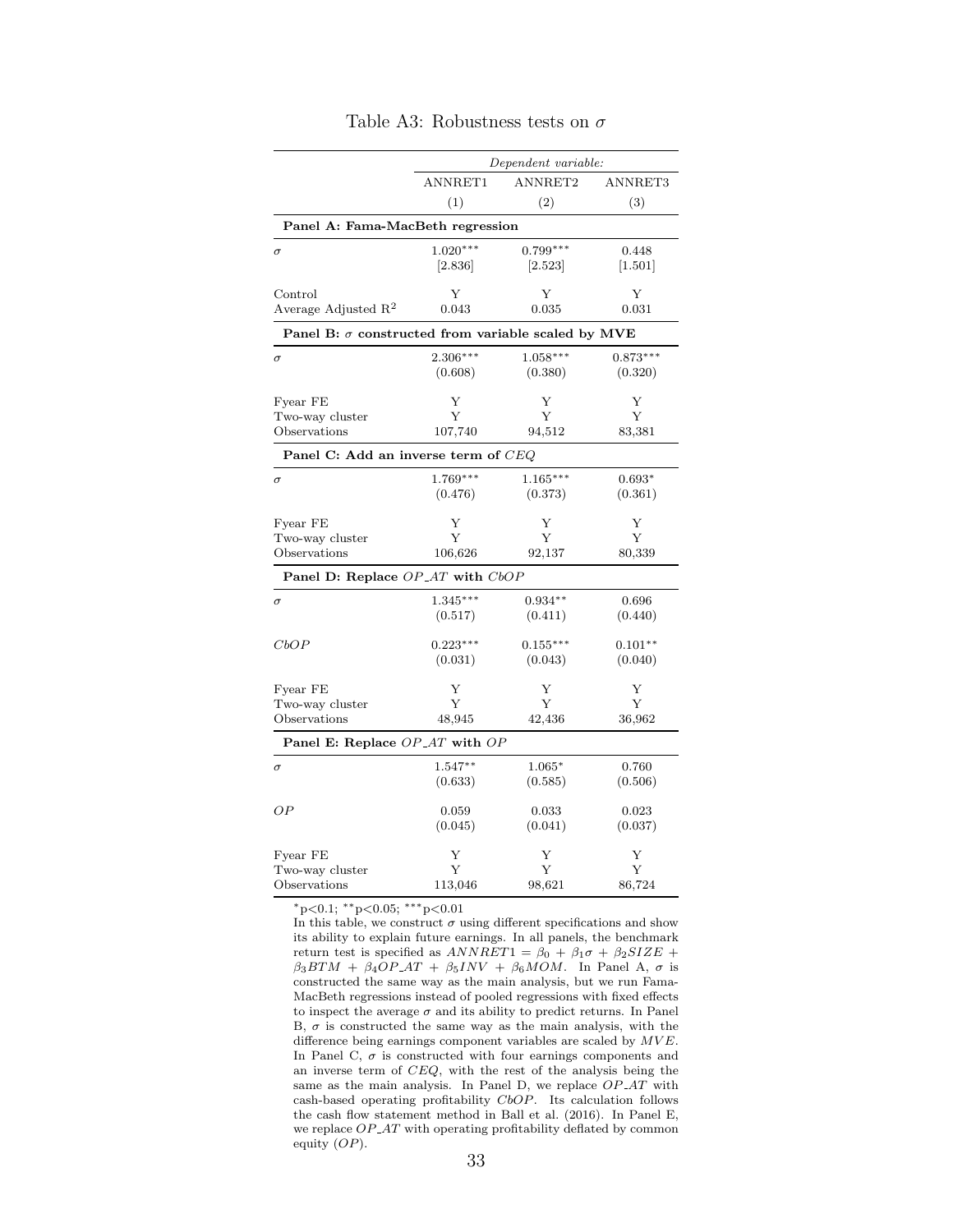## References

- Ali, A. and P. Zarowin (1992). The role of earnings levels in annual earnings-returns studies. Journal of Accounting Research 30(2), 286-296.
- Avramov, D. and T. Chordia (2006). Asset pricing models and financial market anomalies. The Review of Financial Studies 19 (3), 1001–1040.
- Ball, R., J. Gerakos, J. T. Linnainmaa, and V. Nikolaev (2016). Accruals, cash flows, and operating profitability in the cross section of stock returns. Journal of Financial Economics  $121(1)$ ,  $28-45$ .
- Ball, R., J. Gerakos, J. T. Linnainmaa, and V. V. Nikolaev (2015). Deflating profitability. Journal of Financial Economics  $117(2)$ ,  $225-248$ .
- Ball, R., G. Sadka, and R. Sadka (2009). Aggregate earnings and asset prices. *Journal of* Accounting Research  $47(5)$ , 1097-1133.
- Ball, R., G. Sadka, and A. Tseng (2020). Using accounting earnings and aggregate economic indicators to estimate firm-level systematic risk. Available at SSRN 3387609.
- Banz, R. W. (1981). The relationship between return and market value of common stocks. Journal of Financial Economics  $9(1)$ , 3-18.
- Beaver, W., P. Kettler, and M. Scholes (1970). The association between market determined and accounting determined risk measures. The Accounting Review 45 (4), 654–682.
- Beaver, W. and J. Manegold (1975). The association between market-determined and accounting-determined measures of systematic risk: Some further evidence. Journal of Financial and Quantitative Analysis  $10(2)$ , 231–284.
- Berk, J. B., R. C. Green, and V. Naik (1999). Optimal investment, growth options, and security returns. The Journal of Finance  $54(5)$ , 1553–1607.
- Bouchaud, J.-P., P. Krueger, A. Landier, and D. Thesmar (2019). Sticky expectations and the profitability anomaly. The Journal of Finance  $74(2)$ , 639–674.
- Bowman, R. G. (1979). The theoretical relationship between systematic risk and financial (accounting) variables. The Journal of Finance  $34(3)$ , 617–630.
- Campbell, J. Y. and T. Vuolteenaho (2004). Inflation illusion and stock prices. American Economic Review 94 (2), 19–23.
- Chang, W.-J., S. Monahan, A. Ouazad, F. Vasvari, et al. (2020). The higher moments of future earningsthe higher moments of future earnings. The Accounting Review.
- Cochrane, J. H. (2009). Asset pricing: Revised edition. Princeton university press.
- Coles, J. L., N. D. Daniel, and L. Naveen (2006). Managerial incentives and risk-taking. Journal of financial Economics  $79(2)$ , 431-468.
- Daniel, K. and S. Titman (1997). Evidence on the characteristics of cross sectional variation in stock returns. The Journal of Finance  $52(1)$ , 1–33.
- Dechow, P. M., S. A. Richardson, and R. G. Sloan (2008). The persistence and pricing of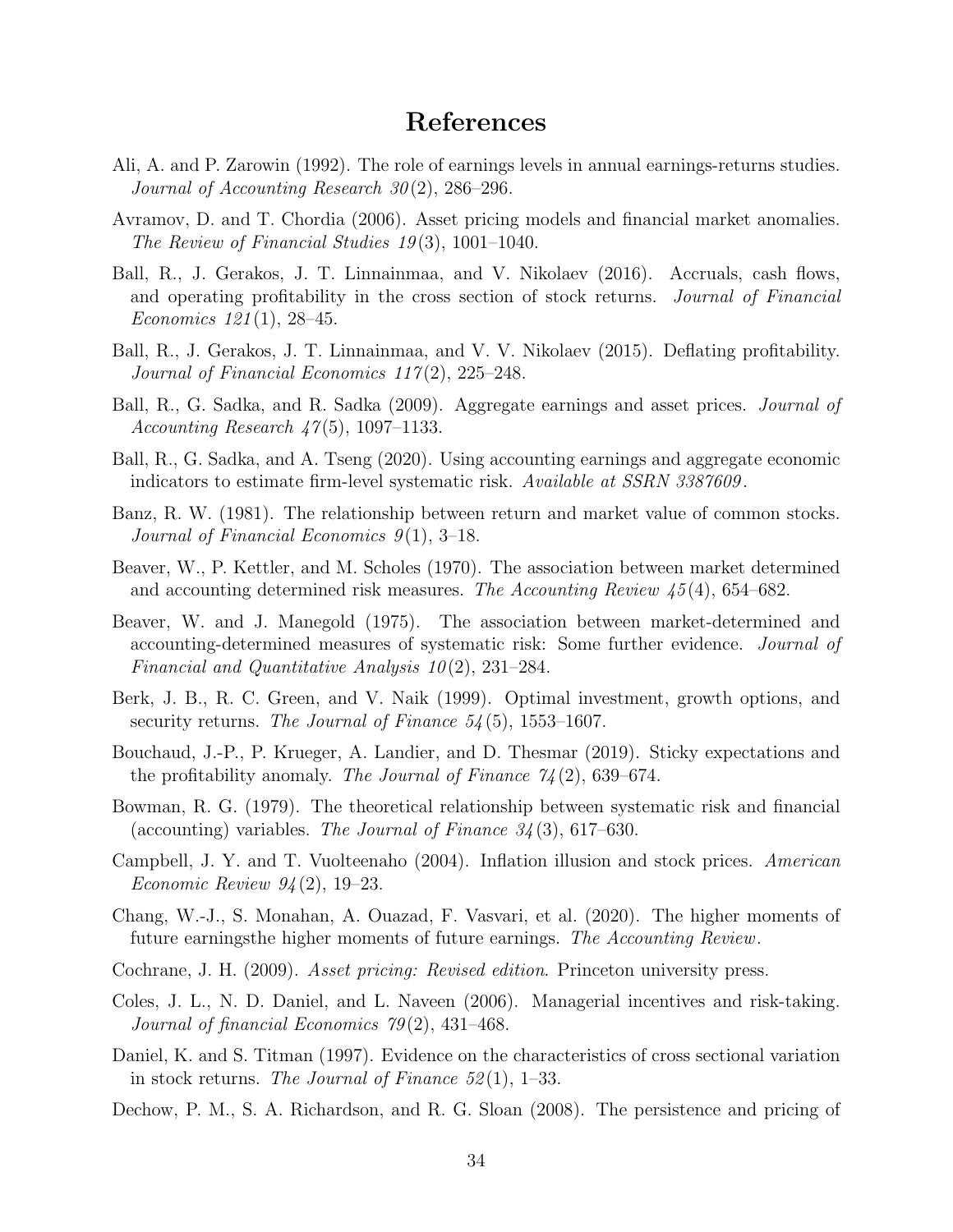the cash component of earnings. Journal of accounting research  $46(3)$ , 537–566.

- Dichev, I. D. and V. W. Tang (2009). Earnings volatility and earnings predictability. Journal of Accounting and Economics  $47(1-2)$ , 160-181.
- Easton, P. D. and G. A. Sommers (2003). Scale and the scale effect in market-based accounting research. Journal of Business Finance  $\mathcal C$  Accounting 30(1-2), 25–56.
- Easton, P. D. and M. E. Zmijewski (1989). Cross-sectional variation in the stock market response to accounting earnings announcements. Journal of Accounting and Economics  $11(2-3)$ , 117-141.
- Elgers, P. T. (1980). Accounting-based risk predictions: a re-examination. The Accounting Review, 389–408.
- Ellahie, A. (2020). Earnings beta. Review of Accounting Studies.
- Fama, E. F. and K. R. French (1993). Common risk factors in the returns on stocks and bonds. Journal of Financial Economics.
- Fama, E. F. and K. R. French (1995). Size and book-to-market factors in earnings and returns. The journal of finance  $50(1)$ , 131–155.
- Fama, E. F. and K. R. French (2006). Profitability, investment and average returns. Journal of Financial Economics 82 (3), 491–518.
- Fama, E. F. and K. R. French (2015). A five-factor asset pricing model. Journal of Financial Economics  $116(1)$ , 1–22.
- Fama, E. F. and K. R. French (2020). Comparing cross-section and time-series factor models. The Review of Financial Studies 33 (5), 1891–1926.
- Fama, E. F. and J. D. MacBeth (1973). Risk, return, and equilibrium: Empirical tests. Journal of Political Economy 81 (3), 607–636.
- Farrelly, G. E., K. R. Ferris, and W. R. Reichenstein (1985). Perceived risk, market risk, and accounting determined risk measures. The Accounting Review, 278–288.
- Ferson, W. E. and C. R. Harvey (1991). The variation of economic risk premiums. Journal of Political Economy  $99(2)$ , 385-415.
- Ferson, W. E. and R. W. Schadt (1996). Measuring fund strategy and performance in changing economic conditions. The Journal of Finance  $51(2)$ , 425–461.
- Finger, C. A. (1994). The ability of earnings to predict future earnings and cash flow. *Journal* of accounting research  $32(2)$ ,  $210-223$ .
- Frankel, R. and L. Litov (2009). Earnings persistence. Journal of Accounting and Economics  $47(1-2)$ , 182-190.
- Gormley, T. A., D. A. Matsa, and T. Milbourn (2013). Ceo compensation and corporate risk: Evidence from a natural experiment. Journal of Accounting and Economics  $56(2-3)$ , 79–101.
- Granger, C. W., P. Newbold, and J. Econom (1974). Spurious regressions in econometrics.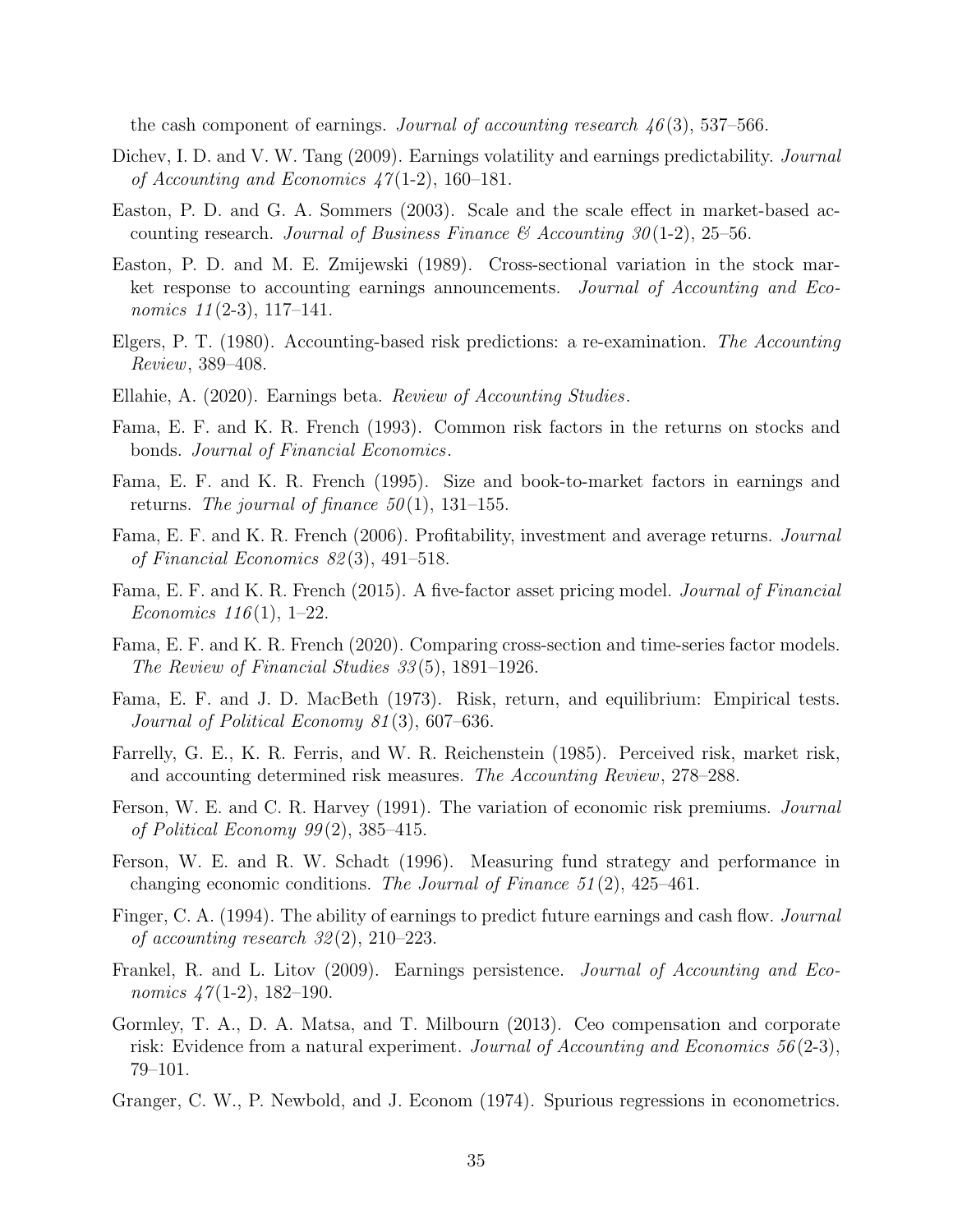Baltagi, Badi H. A Companion of Theoretical Econometrics, 557–61.

- Jagannathan, R. and Z. Wang (1996). The conditional capm and the cross-section of expected returns. The Journal of Finance  $51(1)$ , 3–53.
- Jegadeesh, N. and S. Titman (1993). Returns to buying winners and selling losers: Implications for stock market efficiency. The Journal of Finance  $48(1)$ , 65–91.
- Joos, P., J. D. Piotroski, and S. Srinivasan (2016). Can analysts assess fundamental risk and valuation uncertainty? an empirical analysis of scenario-based value estimates. Journal of Financial Economics 121 (3), 645–663.
- Keim, D. B. (1983). Size-related anomalies and stock return seasonality: Further empirical evidence. *Journal of Financial Economics* 12(1), 13–32.
- Konstantinidi, T. and P. F. Pope (2016). Forecasting risk in earnings. Contemporary Accounting Research  $33(2)$ , 487–525.
- Kormendi, R. and R. Lipe (1987). Earnings innovations, earnings persistence, and stock returns. Journal of business, 323–345.
- Lintner, J. (1965). Security prices, risk, and maximal gains from diversification. The Journal of Finance  $20(4)$ , 587–615.
- Lui, D., S. Markov, and A. Tamayo (2007). What makes a stock risky? evidence from sell-side analysts' risk ratings. Journal of Accounting Research 45 (3), 629–665.
- Nekrasov, A. and P. K. Shroff (2009). Fundamentals-based risk measurement in valuation. The Accounting Review 84 (6), 1983–2011.
- Novy-Marx, R. (2013). The other side of value: The gross profitability premium. Journal of Financial Economics  $108(1)$ , 1–28.
- Ou, J. A. and S. H. Penman (1989). Financial statement analysis and the prediction of stock returns. Journal of Accounting and Economics 11 (4), 295–329.
- Richardson, S. A., R. G. Sloan, M. T. Soliman, and I. Tuna (2005). Accrual reliability, earnings persistence and stock prices. Journal of accounting and economics  $39(3)$ ,  $437-$ 485.
- Rosenberg, B., K. Reid, and R. Lanstein (1984). Persuasive evidence of market inefficiency. Journal of Portfolio Management 11, 9–17.
- Ross, S. A. (1976). The arbitrage theory of capital asset pricing. Journal of Economic Theory.
- Ryan, S. G. (1997). A survey of research relating accounting numbers to systematic equity risk, with implications for risk disclosure policy and future research. Accounting Horizons 11 (2), 82.
- Shanken, J. (1990). Intertemporal asset pricing: An empirical investigation. Journal of Econometrics  $45(1-2)$ , 99-120.
- Sharpe, W. F. (1964). Capital asset prices: A theory of market equilibrium under conditions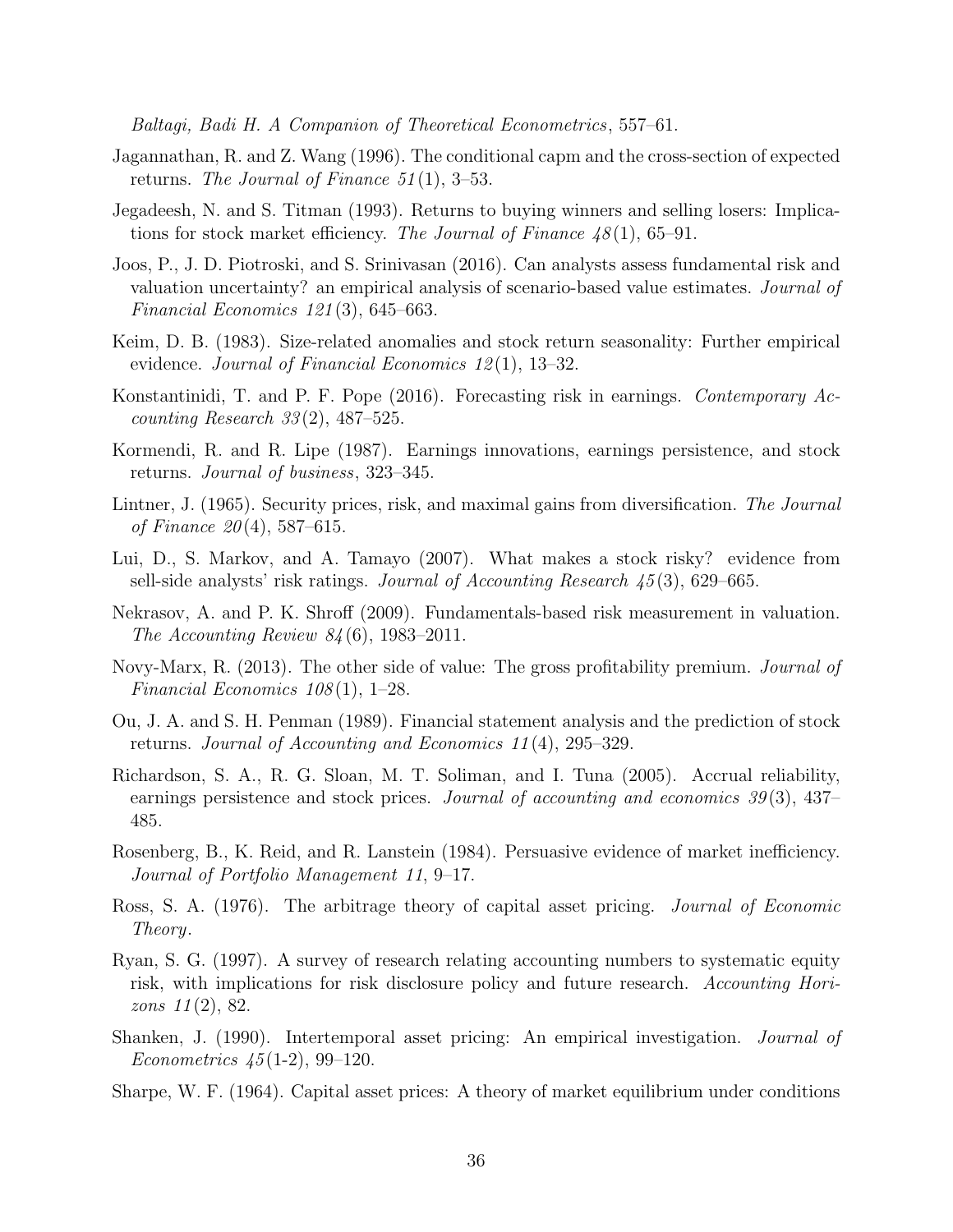of risk. The Journal of Finance  $19(3)$ , 425-442.

- Sloan, R. G. (1996). Do stock prices fully reflect information in accruals and cash flows about future earnings? Accounting review, 289–315.
- Srivastava, A. (2014). Why have measures of earnings quality changed over time? Journal of Accounting and Economics  $57(2-3)$ , 196-217.
- Titman, S., K. J. Wei, and F. Xie (2004). Capital investments and stock returns. Journal of financial and Quantitative Analysis 39 (4), 677–700.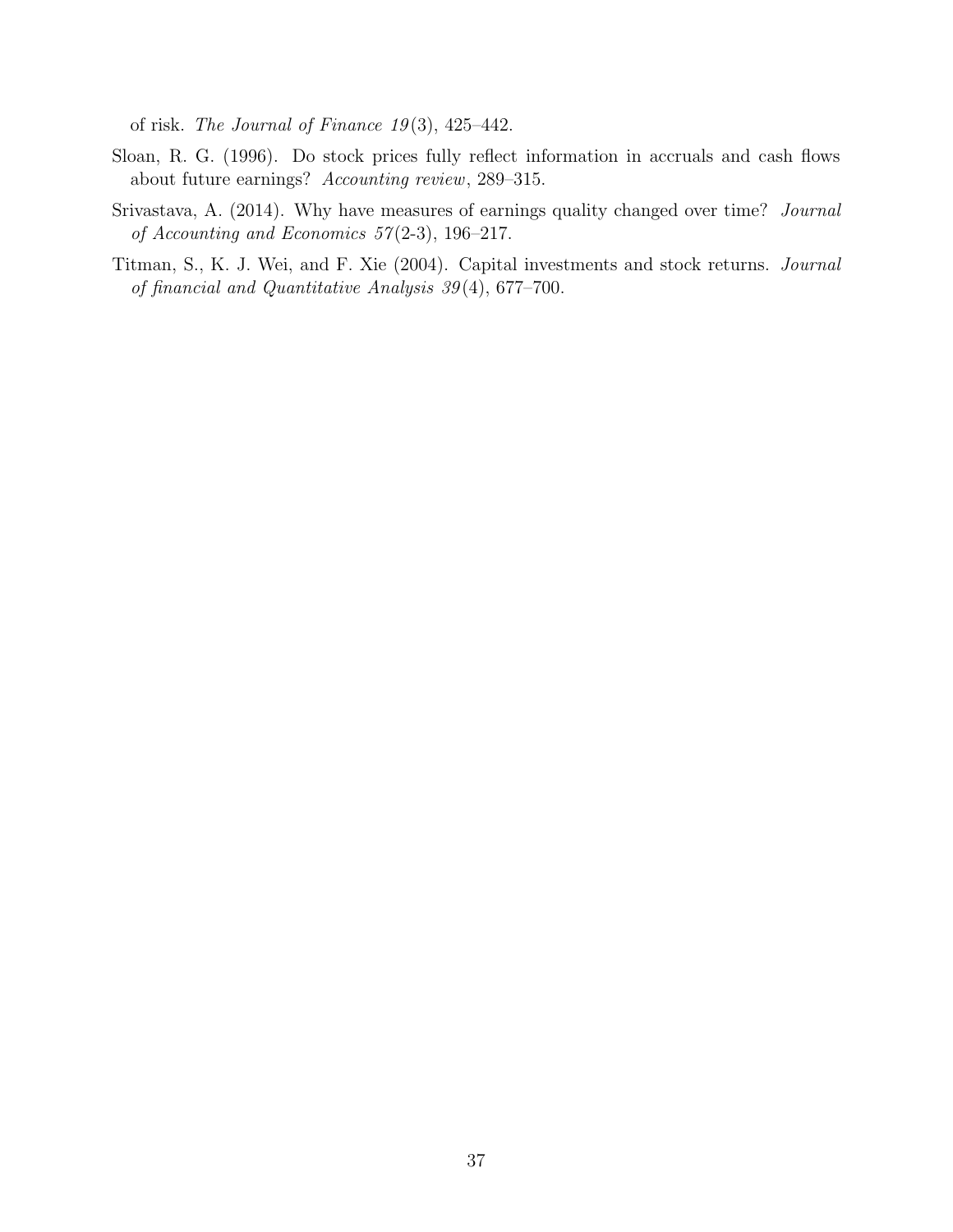|                   | Panel A: Distribution of fiscal years |                                          |                                                   |            |          |                                   |                                          |            |                   |
|-------------------|---------------------------------------|------------------------------------------|---------------------------------------------------|------------|----------|-----------------------------------|------------------------------------------|------------|-------------------|
| Fyear             | $\mathbf N$                           | $\ensuremath{\mathop{\rm Pet}\nolimits}$ | Cum                                               | CumPet     | Fyear    | N                                 | $\ensuremath{\mathop{\rm Pet}\nolimits}$ | Cum        | CumPet            |
| 1963              | 474                                   | 0.22                                     | 474                                               | 0.22       | 1991     | 3971                              | 1.84                                     | 89923      | 41.64             |
| 1964              | 829                                   | $0.38\,$                                 | 1303                                              | 0.60       | 1992     | 4072                              | 1.89                                     | 93995      | 43.53             |
| 1965              | 1005                                  | $0.47\,$                                 | 2308                                              | 1.07       | 1993     | 4268                              | 1.98                                     | 98263      | 45.50             |
| 1966              | 1425                                  | $\,0.66\,$                               | 3733                                              | 1.73       | 1994     | 5078                              | 2.35                                     | 103341     | 47.85             |
| 1967              | 1780                                  | 0.82                                     | 5513                                              | 2.55       | 1995     | 5322                              | 2.46                                     | 108663     | 50.32             |
| 1968              | 1965                                  | $\rm 0.91$                               | 7478                                              | 3.46       | 1996     | $5373\,$                          | 2.49                                     | 114036     | 52.81             |
| 1969              | 2480                                  | 1.15                                     | 9958                                              | 4.61       | 1997     | 5398                              | 2.50                                     | 119434     | 55.31             |
| 1970              | 2680                                  | 1.24                                     | 12638                                             | 5.85       | 1998     | 5218                              | 2.42                                     | 124652     | 57.72             |
| 1971              | 2249                                  | 1.04                                     | 14887                                             | 6.89       | 1999     | $5135\,$                          | 2.38                                     | 129787     | 60.10             |
| 1972              | 2043                                  | $\rm 0.95$                               | 16930                                             | 7.84       | 2000     | 5141                              | 2.38                                     | 134928     | 62.48             |
| 1973              | 2776                                  | $1.29\,$                                 | 19706                                             | 9.13       | 2001     | 5214                              | 2.41                                     | 140142     | 64.90             |
| 1974              | 3349                                  | $1.55\,$                                 | 23055                                             | 10.68      | 2002     | 5148                              | $2.38\,$                                 | 145290     | 67.28             |
| 1975              | 4345                                  | $2.01\,$                                 | 27400                                             | 12.69      | 2003     | 5029                              | 2.33                                     | 150319     | 69.61             |
| 1976              | 4287                                  | 1.99                                     | 31687                                             | 14.67      | 2004     | 4886                              | 2.26                                     | 155205     | 71.87             |
| 1977              | 4087                                  | 1.89                                     | 35774                                             | 16.57      | 2005     | 4802                              | 2.22                                     | 160007     | 74.09             |
| 1978              | 3880                                  | 1.80                                     | 39654                                             | 18.36      | 2006     | 4611                              | 2.14                                     | 164618     | 76.23             |
| 1979              | 3780                                  | $1.75\,$                                 | 43434                                             | 20.11      | 2007     | 4611                              | 2.14                                     | 169229     | 78.36             |
| 1980              | 3728                                  | 1.73                                     | 47162                                             | 21.84      | 2008     | 4573                              | 2.12                                     | 173802     | 80.48             |
| 1981              | 3676                                  | 1.70                                     | 50838                                             | 23.54      | 2009     | 4421                              | 2.05                                     | 178223     | 82.53             |
| 1982              | 3774                                  | $1.75\,$                                 | 54612                                             | 25.29      | 2010     | 4380                              | $2.03\,$                                 | 182603     | 84.56             |
| 1983              | 3769                                  | 1.75                                     | 58381                                             | 27.03      | 2011     | 4395                              | 2.04                                     | 186998     | 86.59             |
| 1984              | 3904                                  | $1.81\,$                                 | 62285                                             | 28.84      | 2012     | 4341                              | $2.01\,$                                 | 191339     | 88.60             |
| 1985              | 3849                                  | 1.78                                     | 66134                                             | 30.62      | 2013     | 4337                              | 2.01                                     | 195676     | 90.61             |
| 1986              | 3837                                  | 1.78                                     | 69971                                             | 32.40      | $\,2014$ | 4217                              | 1.95                                     | 199893     | 92.56             |
| 1987              | 3910                                  | $1.81\,$                                 | 73881                                             | 34.21      | 2015     | 4160                              | 1.93                                     | 204053     | 94.49             |
| 1988              | 4034                                  | 1.87                                     | 77915                                             | 36.08      | 2016     | 4055                              | 1.88                                     | 208108     | 96.37             |
| 1989              | 4025                                  | 1.86                                     | 81940                                             | 37.94      | 2017     | $3959\,$                          | 1.83                                     | 212067     | 98.20             |
| 1990              | 4012                                  | 1.86                                     | 85952                                             | 39.80      | 2018     | 3884                              | 1.80                                     | 215951     | 100.00            |
|                   |                                       |                                          | Panel B: Descriptive statistics $(N = 215951)$    |            |          |                                   |                                          |            |                   |
|                   | Mean                                  |                                          | St. Dev.                                          | $\rm{Min}$ | Pctl(25) | Median                            |                                          | Pctl(75)   | ${\rm Max}$       |
| REVT              | 2.896                                 |                                          | 2.846                                             | $0.006\,$  | 1.093    | 2.119                             |                                          | 3.618      | 34.197            |
| COGS              | 2.000                                 |                                          | 2.361                                             | 0.002      | 0.521    | 1.296                             |                                          | 2.529      | 27.007            |
| SGA               | 0.581                                 |                                          | 0.615                                             | 0.007      | 0.200    | 0.393                             |                                          | 0.738      | 7.585             |
| <b>XRD</b>        | 0.045                                 |                                          | 0.102                                             | 0.000      | 0.000    | 0.000                             |                                          | 0.0438     | 1.482             |
| $OP_{t+1}$        | 0.261                                 |                                          | 0.327                                             | $-2.440$   | 0.129    | 0.265                             |                                          | 0.401      | 3.068             |
| $\Delta OP_{t+1}$ | 0.042                                 |                                          | 0.214                                             | $-1.345$   | $-0.035$ | 0.029                             |                                          | 0.105      | 2.135             |
|                   |                                       |                                          | Panel C: Pearson correlations and autocorrelation |            |          |                                   |                                          |            |                   |
|                   | REVT                                  |                                          | COGS                                              | $SGA$      |          | ${X} {\mathcal{R}} {\mathcal{D}}$ | $OP_{t+1}$                               |            | $\Delta OP_{t+1}$ |
| REVT              | $0.895***$                            |                                          |                                                   |            |          |                                   |                                          |            |                   |
| COGS              | $0.974***$                            |                                          | $0.911***$                                        |            |          |                                   |                                          |            |                   |
| $SGA$             | $0.664***$                            |                                          | $0.517***$                                        | $0.890***$ |          |                                   |                                          |            |                   |
| XRD               | $-0.040***$                           |                                          | $-0.093***$                                       | $0.128***$ |          | $0.891***$                        |                                          |            |                   |
| $OP_{t+1}$        | $0.336***$                            |                                          | $0.268***$                                        | $0.128***$ |          | $-0.182***$                       |                                          | $0.771***$ |                   |
| $\Delta OP_{t+1}$ | $0.058***$                            |                                          | $0.056***$                                        | $0.089***$ |          | $0.039***$                        |                                          | $0.384***$ | $-0.002$          |
|                   |                                       |                                          |                                                   |            |          |                                   |                                          |            |                   |

Table 1: Distribution of fiscal years and descriptive statistics of macro scenarios

 $*p<0.1$ ;  $*p<0.05$ ;  $***p<0.01$ 

This table displays information for the sample that is used to construct macro scenarios. Observations must have positive common equity, total assets and revenue (Compustat item CEQ, AT, and REVT) to enter the sample. CEQA is average book equity (i.e., the sum of CEQ and lagged CEQ over 2). REVT and COGS are total revenue and cost of goods sold (Compustat items REVT and COGS) scaled by CEQA.  $SG\AA$  is selling, general and administrative expenses (i.e., Compustat items XSGA minus XRD) scaled by CEQA. XRD is R&D expenses (Compustat item XRD) scaled by CEQA, imputed zero if missing. OP is operating profits, calculated as Compustat items REVT - COGS - XSGA, scaled by CEQA. ∆OP is lagged raw OP subtracted from raw OP, then scaled by lagged CEQA. These ten variables are trimmed at top and bottom 1% within each fiscal year.  $OP_{t+1}$  ( $ΔOP_{t+1}$ ) is leading  $OP$  ( $ΔOP$ ). Observations in this sample have non-missing values for all these variables. Panel C diagonal displays the autocorrelation.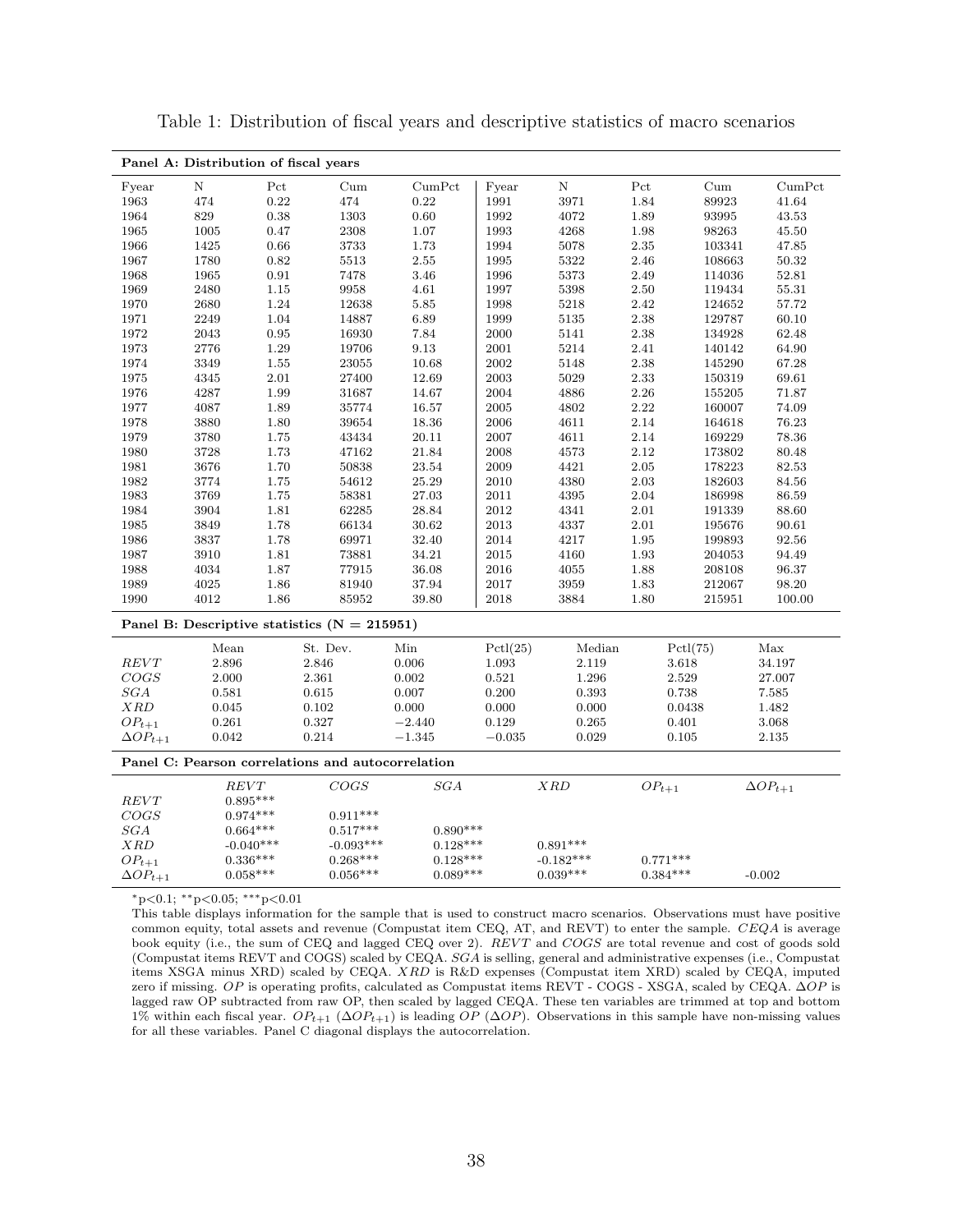| $\gamma_3(SGA)$<br>$\gamma_4(\text{XRD})$<br>Fyear<br>$\gamma_0(Intercept)$<br>$\gamma_1(\rm REVT)$<br>$\gamma_2({\rm COGS})$<br>1963<br>0.009<br>$-0.129***$<br>$-0.112***$<br>$-0.668**$<br>$0.132***$<br>1964<br>$0.016*$<br>$-0.076***$<br>0.126<br>$0.109***$<br>$-0.106***$<br>1965<br>$0.019**$<br>$0.101***$<br>$-0.098***$<br>$-0.072***$<br>0.040<br>$-0.016$<br>1966<br>$-0.005$<br>$0.072***$<br>$-0.075***$<br>$-0.192$<br>1967<br>$-0.008$<br>$0.167***$<br>$-0.158***$<br>$-0.135***$<br>$-0.096$<br>$-0.002$<br>1968<br>$0.101***$<br>$-0.098***$<br>$-0.052**$<br>$-0.147$<br>1969<br>0.012<br>0.021<br>$-0.020***$<br>$-0.015$<br>$-0.244*$<br>1970<br>$0.096***$<br>$0.096***$<br>0.099<br>$0.044***$<br>$-0.086***$<br>1971<br>$0.045***$<br>$0.043**$<br>$0.062***$<br>$-0.039**$<br>$0.266***$<br>1972<br>$-0.030$<br>$0.074***$<br>$-0.002$<br>0.009<br>$0.153*$<br>1973<br>0.018<br>$-0.012$<br>$-0.040**$<br>$-0.011$<br>$0.042***$<br>1974<br>$-0.135***$<br>$0.138***$<br>$0.177***$<br>$0.042***$<br>$0.196***$<br>1975<br>$0.060***$<br>$-0.079***$<br>$0.083***$<br>$0.109***$<br>$0.384***$<br>1976<br>$-0.012$<br>0.013<br>$0.037***$<br>$0.040***$<br>$0.269***$<br>1977<br>0.008<br>$-0.001$<br>0.018<br>$0.045***$<br>$0.254***$<br>1978<br>$0.033***$<br>$-0.046***$<br>$0.053***$<br>$-0.028**$<br>$0.220***$<br>1979<br>$0.036***$<br>0.008<br>$-0.014$<br>0.001<br>$0.297***$<br>1980<br>$0.043***$<br>$-0.059***$<br>$0.057***$<br>$0.091***$<br>$0.126*$<br>1981<br>$-0.007$<br>$-0.101***$<br>$0.104***$<br>$0.127***$<br>$0.107*$<br>1982<br>$0.031***$<br>$-0.075***$<br>$0.081***$<br>$0.112***$<br>$0.154***$<br>1983<br>$0.051***$<br>$-0.073***$<br>$0.083***$<br>$0.087***$<br>$0.241***$<br>1984<br>$0.180***$<br>$0.030***$<br>$-0.145***$<br>$0.149***$<br>$0.216***$<br>1985<br>$0.165***$<br>$0.027***$<br>$-0.132***$<br>$0.142***$<br>$0.208***$<br>1986<br>$0.127***$<br>$0.076***$<br>$-0.124***$<br>$0.147***$<br>$0.183***$<br>1987<br>$0.052***$<br>$-0.093***$<br>$0.096***$<br>$0.125***$<br>$0.169***$<br>1988<br>$0.044***$<br>$-0.123***$<br>$0.128***$<br>$0.159***$<br>$0.186***$<br>1989<br>$0.011*$<br>$0.062***$<br>$-0.062***$<br>$0.107***$<br>$0.129***$<br>1990<br>$0.011*$<br>$-0.145***$<br>$0.145***$<br>$0.199***$<br>$0.281***$<br>1991<br>$0.036***$<br>$-0.053***$<br>$0.056***$<br>$0.074***$<br>0.012<br>1992<br>$0.028***$<br>$-0.030***$<br>$0.038***$<br>$0.045***$<br>$0.102***$<br>1993<br>0.001<br>0.006<br>$0.020*$<br>$0.077**$<br>$0.030***$<br>1994<br>$0.042***$<br>$-0.038***$<br>$0.041***$<br>$0.057***$<br>$0.233***$<br>1995<br>$0.035***$<br>$-0.006$<br>0.011<br>$0.031***$<br>$-0.069**$<br>1996<br>0.008<br>$-0.003$<br>$0.022**$<br>$0.030***$<br>0.010<br>$0.090***$<br>0.035<br>1997<br>$0.015***$<br>$-0.049***$<br>$0.057***$<br>1998<br>$0.048***$<br>$-0.067***$<br>$0.067***$<br>$0.100***$<br>$0.066**$<br>1999<br>0.001<br>$0.034***$<br>0.011<br>$-0.013$<br>$-0.127***$<br>$2000\,$<br>0.000<br>$0.023***$<br>$-0.153***$<br>$0.150***$<br>$0.206***$<br>2001<br>$0.148***$<br>$0.034***$<br>$-0.149***$<br>$0.213***$<br>$0.183***$<br>2002<br>$0.051***$<br>$-0.082***$<br>$0.082***$<br>$0.109***$<br>$0.254***$<br>2003<br>$0.041***$<br>$-0.015*$<br>$0.027***$<br>$0.022**$<br>$0.123***$<br>2004<br>0.008<br>0.014<br>$0.046***$<br>$-0.005$<br>$-0.054**$<br>2005<br>$0.022**$<br>$0.027***$<br>$-0.010$<br>$0.017**$<br>$-0.024$<br>0.007<br>0.007<br>$0.100***$<br>2006<br>0.007<br>$-0.004$<br>2007<br>0.000<br>$-0.054***$<br>$0.057***$<br>$0.066***$<br>$0.156***$<br>$-0.008*$<br>$-0.193***$<br>$0.198***$<br>$0.252***$<br>2008<br>$0.267***$<br>2009<br>$0.062***$<br>$-0.080***$<br>$0.095***$<br>$0.089***$<br>$0.256***$<br>2010<br>$0.041***$<br>$-0.055***$<br>$0.062***$<br>$0.067***$<br>$0.075***$<br>2011<br>$0.016***$<br>$-0.026***$<br>$0.031***$<br>$0.039***$<br>$-0.092***$<br>2012<br>$0.014***$<br>$-0.020***$<br>$0.021***$<br>0.033<br>$0.030***$<br>2013<br>$0.017***$<br>$-0.017**$<br>$0.022***$<br>$0.026***$<br>0.030<br>2014<br>$-0.007*$<br>$-0.047***$<br>$0.054***$<br>$0.065***$<br>$0.044*$<br>2015<br>$0.086***$<br>$0.025***$<br>$-0.081***$<br>$0.116***$<br>$0.055**$<br>2016<br>$0.027***$<br>$0.031***$<br>$-0.026***$<br>$0.048***$<br>$0.072***$<br>$2017\,$<br>$-0.016**$<br>$0.022***$<br>$0.028***$<br>$0.099***$<br>$0.019***$<br>2018<br>$0.009**$<br>$-0.037***$<br>$0.039***$<br>$0.053***$<br>0.026<br>Var<br>0.0004<br>0.0054<br>0.0054<br>0.0066<br>0.0280 | Panel A: Regression coefficients for each cross-section |  |  |  |  |  |  |  |  |
|--------------------------------------------------------------------------------------------------------------------------------------------------------------------------------------------------------------------------------------------------------------------------------------------------------------------------------------------------------------------------------------------------------------------------------------------------------------------------------------------------------------------------------------------------------------------------------------------------------------------------------------------------------------------------------------------------------------------------------------------------------------------------------------------------------------------------------------------------------------------------------------------------------------------------------------------------------------------------------------------------------------------------------------------------------------------------------------------------------------------------------------------------------------------------------------------------------------------------------------------------------------------------------------------------------------------------------------------------------------------------------------------------------------------------------------------------------------------------------------------------------------------------------------------------------------------------------------------------------------------------------------------------------------------------------------------------------------------------------------------------------------------------------------------------------------------------------------------------------------------------------------------------------------------------------------------------------------------------------------------------------------------------------------------------------------------------------------------------------------------------------------------------------------------------------------------------------------------------------------------------------------------------------------------------------------------------------------------------------------------------------------------------------------------------------------------------------------------------------------------------------------------------------------------------------------------------------------------------------------------------------------------------------------------------------------------------------------------------------------------------------------------------------------------------------------------------------------------------------------------------------------------------------------------------------------------------------------------------------------------------------------------------------------------------------------------------------------------------------------------------------------------------------------------------------------------------------------------------------------------------------------------------------------------------------------------------------------------------------------------------------------------------------------------------------------------------------------------------------------------------------------------------------------------------------------------------------------------------------------------------------------------------------------------------------------------------------------------------------------------------------------------------------------------------------------------------------------------------------------------------------------------------------------------------------------------------------------------------------------------------------------------------------------------------------------------------------------------------------------------------------------------------------------------------------------------------------------------------------------------------------------------------------------------------------------------------------------------------------------------------------------------------------------------------------------------------------------------------------------------------------------------------------------------------|---------------------------------------------------------|--|--|--|--|--|--|--|--|
|                                                                                                                                                                                                                                                                                                                                                                                                                                                                                                                                                                                                                                                                                                                                                                                                                                                                                                                                                                                                                                                                                                                                                                                                                                                                                                                                                                                                                                                                                                                                                                                                                                                                                                                                                                                                                                                                                                                                                                                                                                                                                                                                                                                                                                                                                                                                                                                                                                                                                                                                                                                                                                                                                                                                                                                                                                                                                                                                                                                                                                                                                                                                                                                                                                                                                                                                                                                                                                                                                                                                                                                                                                                                                                                                                                                                                                                                                                                                                                                                                                                                                                                                                                                                                                                                                                                                                                                                                                                                                                                                                  |                                                         |  |  |  |  |  |  |  |  |
|                                                                                                                                                                                                                                                                                                                                                                                                                                                                                                                                                                                                                                                                                                                                                                                                                                                                                                                                                                                                                                                                                                                                                                                                                                                                                                                                                                                                                                                                                                                                                                                                                                                                                                                                                                                                                                                                                                                                                                                                                                                                                                                                                                                                                                                                                                                                                                                                                                                                                                                                                                                                                                                                                                                                                                                                                                                                                                                                                                                                                                                                                                                                                                                                                                                                                                                                                                                                                                                                                                                                                                                                                                                                                                                                                                                                                                                                                                                                                                                                                                                                                                                                                                                                                                                                                                                                                                                                                                                                                                                                                  |                                                         |  |  |  |  |  |  |  |  |
|                                                                                                                                                                                                                                                                                                                                                                                                                                                                                                                                                                                                                                                                                                                                                                                                                                                                                                                                                                                                                                                                                                                                                                                                                                                                                                                                                                                                                                                                                                                                                                                                                                                                                                                                                                                                                                                                                                                                                                                                                                                                                                                                                                                                                                                                                                                                                                                                                                                                                                                                                                                                                                                                                                                                                                                                                                                                                                                                                                                                                                                                                                                                                                                                                                                                                                                                                                                                                                                                                                                                                                                                                                                                                                                                                                                                                                                                                                                                                                                                                                                                                                                                                                                                                                                                                                                                                                                                                                                                                                                                                  |                                                         |  |  |  |  |  |  |  |  |
|                                                                                                                                                                                                                                                                                                                                                                                                                                                                                                                                                                                                                                                                                                                                                                                                                                                                                                                                                                                                                                                                                                                                                                                                                                                                                                                                                                                                                                                                                                                                                                                                                                                                                                                                                                                                                                                                                                                                                                                                                                                                                                                                                                                                                                                                                                                                                                                                                                                                                                                                                                                                                                                                                                                                                                                                                                                                                                                                                                                                                                                                                                                                                                                                                                                                                                                                                                                                                                                                                                                                                                                                                                                                                                                                                                                                                                                                                                                                                                                                                                                                                                                                                                                                                                                                                                                                                                                                                                                                                                                                                  |                                                         |  |  |  |  |  |  |  |  |
|                                                                                                                                                                                                                                                                                                                                                                                                                                                                                                                                                                                                                                                                                                                                                                                                                                                                                                                                                                                                                                                                                                                                                                                                                                                                                                                                                                                                                                                                                                                                                                                                                                                                                                                                                                                                                                                                                                                                                                                                                                                                                                                                                                                                                                                                                                                                                                                                                                                                                                                                                                                                                                                                                                                                                                                                                                                                                                                                                                                                                                                                                                                                                                                                                                                                                                                                                                                                                                                                                                                                                                                                                                                                                                                                                                                                                                                                                                                                                                                                                                                                                                                                                                                                                                                                                                                                                                                                                                                                                                                                                  |                                                         |  |  |  |  |  |  |  |  |
|                                                                                                                                                                                                                                                                                                                                                                                                                                                                                                                                                                                                                                                                                                                                                                                                                                                                                                                                                                                                                                                                                                                                                                                                                                                                                                                                                                                                                                                                                                                                                                                                                                                                                                                                                                                                                                                                                                                                                                                                                                                                                                                                                                                                                                                                                                                                                                                                                                                                                                                                                                                                                                                                                                                                                                                                                                                                                                                                                                                                                                                                                                                                                                                                                                                                                                                                                                                                                                                                                                                                                                                                                                                                                                                                                                                                                                                                                                                                                                                                                                                                                                                                                                                                                                                                                                                                                                                                                                                                                                                                                  |                                                         |  |  |  |  |  |  |  |  |
|                                                                                                                                                                                                                                                                                                                                                                                                                                                                                                                                                                                                                                                                                                                                                                                                                                                                                                                                                                                                                                                                                                                                                                                                                                                                                                                                                                                                                                                                                                                                                                                                                                                                                                                                                                                                                                                                                                                                                                                                                                                                                                                                                                                                                                                                                                                                                                                                                                                                                                                                                                                                                                                                                                                                                                                                                                                                                                                                                                                                                                                                                                                                                                                                                                                                                                                                                                                                                                                                                                                                                                                                                                                                                                                                                                                                                                                                                                                                                                                                                                                                                                                                                                                                                                                                                                                                                                                                                                                                                                                                                  |                                                         |  |  |  |  |  |  |  |  |
|                                                                                                                                                                                                                                                                                                                                                                                                                                                                                                                                                                                                                                                                                                                                                                                                                                                                                                                                                                                                                                                                                                                                                                                                                                                                                                                                                                                                                                                                                                                                                                                                                                                                                                                                                                                                                                                                                                                                                                                                                                                                                                                                                                                                                                                                                                                                                                                                                                                                                                                                                                                                                                                                                                                                                                                                                                                                                                                                                                                                                                                                                                                                                                                                                                                                                                                                                                                                                                                                                                                                                                                                                                                                                                                                                                                                                                                                                                                                                                                                                                                                                                                                                                                                                                                                                                                                                                                                                                                                                                                                                  |                                                         |  |  |  |  |  |  |  |  |
|                                                                                                                                                                                                                                                                                                                                                                                                                                                                                                                                                                                                                                                                                                                                                                                                                                                                                                                                                                                                                                                                                                                                                                                                                                                                                                                                                                                                                                                                                                                                                                                                                                                                                                                                                                                                                                                                                                                                                                                                                                                                                                                                                                                                                                                                                                                                                                                                                                                                                                                                                                                                                                                                                                                                                                                                                                                                                                                                                                                                                                                                                                                                                                                                                                                                                                                                                                                                                                                                                                                                                                                                                                                                                                                                                                                                                                                                                                                                                                                                                                                                                                                                                                                                                                                                                                                                                                                                                                                                                                                                                  |                                                         |  |  |  |  |  |  |  |  |
|                                                                                                                                                                                                                                                                                                                                                                                                                                                                                                                                                                                                                                                                                                                                                                                                                                                                                                                                                                                                                                                                                                                                                                                                                                                                                                                                                                                                                                                                                                                                                                                                                                                                                                                                                                                                                                                                                                                                                                                                                                                                                                                                                                                                                                                                                                                                                                                                                                                                                                                                                                                                                                                                                                                                                                                                                                                                                                                                                                                                                                                                                                                                                                                                                                                                                                                                                                                                                                                                                                                                                                                                                                                                                                                                                                                                                                                                                                                                                                                                                                                                                                                                                                                                                                                                                                                                                                                                                                                                                                                                                  |                                                         |  |  |  |  |  |  |  |  |
|                                                                                                                                                                                                                                                                                                                                                                                                                                                                                                                                                                                                                                                                                                                                                                                                                                                                                                                                                                                                                                                                                                                                                                                                                                                                                                                                                                                                                                                                                                                                                                                                                                                                                                                                                                                                                                                                                                                                                                                                                                                                                                                                                                                                                                                                                                                                                                                                                                                                                                                                                                                                                                                                                                                                                                                                                                                                                                                                                                                                                                                                                                                                                                                                                                                                                                                                                                                                                                                                                                                                                                                                                                                                                                                                                                                                                                                                                                                                                                                                                                                                                                                                                                                                                                                                                                                                                                                                                                                                                                                                                  |                                                         |  |  |  |  |  |  |  |  |
|                                                                                                                                                                                                                                                                                                                                                                                                                                                                                                                                                                                                                                                                                                                                                                                                                                                                                                                                                                                                                                                                                                                                                                                                                                                                                                                                                                                                                                                                                                                                                                                                                                                                                                                                                                                                                                                                                                                                                                                                                                                                                                                                                                                                                                                                                                                                                                                                                                                                                                                                                                                                                                                                                                                                                                                                                                                                                                                                                                                                                                                                                                                                                                                                                                                                                                                                                                                                                                                                                                                                                                                                                                                                                                                                                                                                                                                                                                                                                                                                                                                                                                                                                                                                                                                                                                                                                                                                                                                                                                                                                  |                                                         |  |  |  |  |  |  |  |  |
|                                                                                                                                                                                                                                                                                                                                                                                                                                                                                                                                                                                                                                                                                                                                                                                                                                                                                                                                                                                                                                                                                                                                                                                                                                                                                                                                                                                                                                                                                                                                                                                                                                                                                                                                                                                                                                                                                                                                                                                                                                                                                                                                                                                                                                                                                                                                                                                                                                                                                                                                                                                                                                                                                                                                                                                                                                                                                                                                                                                                                                                                                                                                                                                                                                                                                                                                                                                                                                                                                                                                                                                                                                                                                                                                                                                                                                                                                                                                                                                                                                                                                                                                                                                                                                                                                                                                                                                                                                                                                                                                                  |                                                         |  |  |  |  |  |  |  |  |
|                                                                                                                                                                                                                                                                                                                                                                                                                                                                                                                                                                                                                                                                                                                                                                                                                                                                                                                                                                                                                                                                                                                                                                                                                                                                                                                                                                                                                                                                                                                                                                                                                                                                                                                                                                                                                                                                                                                                                                                                                                                                                                                                                                                                                                                                                                                                                                                                                                                                                                                                                                                                                                                                                                                                                                                                                                                                                                                                                                                                                                                                                                                                                                                                                                                                                                                                                                                                                                                                                                                                                                                                                                                                                                                                                                                                                                                                                                                                                                                                                                                                                                                                                                                                                                                                                                                                                                                                                                                                                                                                                  |                                                         |  |  |  |  |  |  |  |  |
|                                                                                                                                                                                                                                                                                                                                                                                                                                                                                                                                                                                                                                                                                                                                                                                                                                                                                                                                                                                                                                                                                                                                                                                                                                                                                                                                                                                                                                                                                                                                                                                                                                                                                                                                                                                                                                                                                                                                                                                                                                                                                                                                                                                                                                                                                                                                                                                                                                                                                                                                                                                                                                                                                                                                                                                                                                                                                                                                                                                                                                                                                                                                                                                                                                                                                                                                                                                                                                                                                                                                                                                                                                                                                                                                                                                                                                                                                                                                                                                                                                                                                                                                                                                                                                                                                                                                                                                                                                                                                                                                                  |                                                         |  |  |  |  |  |  |  |  |
|                                                                                                                                                                                                                                                                                                                                                                                                                                                                                                                                                                                                                                                                                                                                                                                                                                                                                                                                                                                                                                                                                                                                                                                                                                                                                                                                                                                                                                                                                                                                                                                                                                                                                                                                                                                                                                                                                                                                                                                                                                                                                                                                                                                                                                                                                                                                                                                                                                                                                                                                                                                                                                                                                                                                                                                                                                                                                                                                                                                                                                                                                                                                                                                                                                                                                                                                                                                                                                                                                                                                                                                                                                                                                                                                                                                                                                                                                                                                                                                                                                                                                                                                                                                                                                                                                                                                                                                                                                                                                                                                                  |                                                         |  |  |  |  |  |  |  |  |
|                                                                                                                                                                                                                                                                                                                                                                                                                                                                                                                                                                                                                                                                                                                                                                                                                                                                                                                                                                                                                                                                                                                                                                                                                                                                                                                                                                                                                                                                                                                                                                                                                                                                                                                                                                                                                                                                                                                                                                                                                                                                                                                                                                                                                                                                                                                                                                                                                                                                                                                                                                                                                                                                                                                                                                                                                                                                                                                                                                                                                                                                                                                                                                                                                                                                                                                                                                                                                                                                                                                                                                                                                                                                                                                                                                                                                                                                                                                                                                                                                                                                                                                                                                                                                                                                                                                                                                                                                                                                                                                                                  |                                                         |  |  |  |  |  |  |  |  |
|                                                                                                                                                                                                                                                                                                                                                                                                                                                                                                                                                                                                                                                                                                                                                                                                                                                                                                                                                                                                                                                                                                                                                                                                                                                                                                                                                                                                                                                                                                                                                                                                                                                                                                                                                                                                                                                                                                                                                                                                                                                                                                                                                                                                                                                                                                                                                                                                                                                                                                                                                                                                                                                                                                                                                                                                                                                                                                                                                                                                                                                                                                                                                                                                                                                                                                                                                                                                                                                                                                                                                                                                                                                                                                                                                                                                                                                                                                                                                                                                                                                                                                                                                                                                                                                                                                                                                                                                                                                                                                                                                  |                                                         |  |  |  |  |  |  |  |  |
|                                                                                                                                                                                                                                                                                                                                                                                                                                                                                                                                                                                                                                                                                                                                                                                                                                                                                                                                                                                                                                                                                                                                                                                                                                                                                                                                                                                                                                                                                                                                                                                                                                                                                                                                                                                                                                                                                                                                                                                                                                                                                                                                                                                                                                                                                                                                                                                                                                                                                                                                                                                                                                                                                                                                                                                                                                                                                                                                                                                                                                                                                                                                                                                                                                                                                                                                                                                                                                                                                                                                                                                                                                                                                                                                                                                                                                                                                                                                                                                                                                                                                                                                                                                                                                                                                                                                                                                                                                                                                                                                                  |                                                         |  |  |  |  |  |  |  |  |
|                                                                                                                                                                                                                                                                                                                                                                                                                                                                                                                                                                                                                                                                                                                                                                                                                                                                                                                                                                                                                                                                                                                                                                                                                                                                                                                                                                                                                                                                                                                                                                                                                                                                                                                                                                                                                                                                                                                                                                                                                                                                                                                                                                                                                                                                                                                                                                                                                                                                                                                                                                                                                                                                                                                                                                                                                                                                                                                                                                                                                                                                                                                                                                                                                                                                                                                                                                                                                                                                                                                                                                                                                                                                                                                                                                                                                                                                                                                                                                                                                                                                                                                                                                                                                                                                                                                                                                                                                                                                                                                                                  |                                                         |  |  |  |  |  |  |  |  |
|                                                                                                                                                                                                                                                                                                                                                                                                                                                                                                                                                                                                                                                                                                                                                                                                                                                                                                                                                                                                                                                                                                                                                                                                                                                                                                                                                                                                                                                                                                                                                                                                                                                                                                                                                                                                                                                                                                                                                                                                                                                                                                                                                                                                                                                                                                                                                                                                                                                                                                                                                                                                                                                                                                                                                                                                                                                                                                                                                                                                                                                                                                                                                                                                                                                                                                                                                                                                                                                                                                                                                                                                                                                                                                                                                                                                                                                                                                                                                                                                                                                                                                                                                                                                                                                                                                                                                                                                                                                                                                                                                  |                                                         |  |  |  |  |  |  |  |  |
|                                                                                                                                                                                                                                                                                                                                                                                                                                                                                                                                                                                                                                                                                                                                                                                                                                                                                                                                                                                                                                                                                                                                                                                                                                                                                                                                                                                                                                                                                                                                                                                                                                                                                                                                                                                                                                                                                                                                                                                                                                                                                                                                                                                                                                                                                                                                                                                                                                                                                                                                                                                                                                                                                                                                                                                                                                                                                                                                                                                                                                                                                                                                                                                                                                                                                                                                                                                                                                                                                                                                                                                                                                                                                                                                                                                                                                                                                                                                                                                                                                                                                                                                                                                                                                                                                                                                                                                                                                                                                                                                                  |                                                         |  |  |  |  |  |  |  |  |
|                                                                                                                                                                                                                                                                                                                                                                                                                                                                                                                                                                                                                                                                                                                                                                                                                                                                                                                                                                                                                                                                                                                                                                                                                                                                                                                                                                                                                                                                                                                                                                                                                                                                                                                                                                                                                                                                                                                                                                                                                                                                                                                                                                                                                                                                                                                                                                                                                                                                                                                                                                                                                                                                                                                                                                                                                                                                                                                                                                                                                                                                                                                                                                                                                                                                                                                                                                                                                                                                                                                                                                                                                                                                                                                                                                                                                                                                                                                                                                                                                                                                                                                                                                                                                                                                                                                                                                                                                                                                                                                                                  |                                                         |  |  |  |  |  |  |  |  |
|                                                                                                                                                                                                                                                                                                                                                                                                                                                                                                                                                                                                                                                                                                                                                                                                                                                                                                                                                                                                                                                                                                                                                                                                                                                                                                                                                                                                                                                                                                                                                                                                                                                                                                                                                                                                                                                                                                                                                                                                                                                                                                                                                                                                                                                                                                                                                                                                                                                                                                                                                                                                                                                                                                                                                                                                                                                                                                                                                                                                                                                                                                                                                                                                                                                                                                                                                                                                                                                                                                                                                                                                                                                                                                                                                                                                                                                                                                                                                                                                                                                                                                                                                                                                                                                                                                                                                                                                                                                                                                                                                  |                                                         |  |  |  |  |  |  |  |  |
|                                                                                                                                                                                                                                                                                                                                                                                                                                                                                                                                                                                                                                                                                                                                                                                                                                                                                                                                                                                                                                                                                                                                                                                                                                                                                                                                                                                                                                                                                                                                                                                                                                                                                                                                                                                                                                                                                                                                                                                                                                                                                                                                                                                                                                                                                                                                                                                                                                                                                                                                                                                                                                                                                                                                                                                                                                                                                                                                                                                                                                                                                                                                                                                                                                                                                                                                                                                                                                                                                                                                                                                                                                                                                                                                                                                                                                                                                                                                                                                                                                                                                                                                                                                                                                                                                                                                                                                                                                                                                                                                                  |                                                         |  |  |  |  |  |  |  |  |
|                                                                                                                                                                                                                                                                                                                                                                                                                                                                                                                                                                                                                                                                                                                                                                                                                                                                                                                                                                                                                                                                                                                                                                                                                                                                                                                                                                                                                                                                                                                                                                                                                                                                                                                                                                                                                                                                                                                                                                                                                                                                                                                                                                                                                                                                                                                                                                                                                                                                                                                                                                                                                                                                                                                                                                                                                                                                                                                                                                                                                                                                                                                                                                                                                                                                                                                                                                                                                                                                                                                                                                                                                                                                                                                                                                                                                                                                                                                                                                                                                                                                                                                                                                                                                                                                                                                                                                                                                                                                                                                                                  |                                                         |  |  |  |  |  |  |  |  |
|                                                                                                                                                                                                                                                                                                                                                                                                                                                                                                                                                                                                                                                                                                                                                                                                                                                                                                                                                                                                                                                                                                                                                                                                                                                                                                                                                                                                                                                                                                                                                                                                                                                                                                                                                                                                                                                                                                                                                                                                                                                                                                                                                                                                                                                                                                                                                                                                                                                                                                                                                                                                                                                                                                                                                                                                                                                                                                                                                                                                                                                                                                                                                                                                                                                                                                                                                                                                                                                                                                                                                                                                                                                                                                                                                                                                                                                                                                                                                                                                                                                                                                                                                                                                                                                                                                                                                                                                                                                                                                                                                  |                                                         |  |  |  |  |  |  |  |  |
|                                                                                                                                                                                                                                                                                                                                                                                                                                                                                                                                                                                                                                                                                                                                                                                                                                                                                                                                                                                                                                                                                                                                                                                                                                                                                                                                                                                                                                                                                                                                                                                                                                                                                                                                                                                                                                                                                                                                                                                                                                                                                                                                                                                                                                                                                                                                                                                                                                                                                                                                                                                                                                                                                                                                                                                                                                                                                                                                                                                                                                                                                                                                                                                                                                                                                                                                                                                                                                                                                                                                                                                                                                                                                                                                                                                                                                                                                                                                                                                                                                                                                                                                                                                                                                                                                                                                                                                                                                                                                                                                                  |                                                         |  |  |  |  |  |  |  |  |
|                                                                                                                                                                                                                                                                                                                                                                                                                                                                                                                                                                                                                                                                                                                                                                                                                                                                                                                                                                                                                                                                                                                                                                                                                                                                                                                                                                                                                                                                                                                                                                                                                                                                                                                                                                                                                                                                                                                                                                                                                                                                                                                                                                                                                                                                                                                                                                                                                                                                                                                                                                                                                                                                                                                                                                                                                                                                                                                                                                                                                                                                                                                                                                                                                                                                                                                                                                                                                                                                                                                                                                                                                                                                                                                                                                                                                                                                                                                                                                                                                                                                                                                                                                                                                                                                                                                                                                                                                                                                                                                                                  |                                                         |  |  |  |  |  |  |  |  |
|                                                                                                                                                                                                                                                                                                                                                                                                                                                                                                                                                                                                                                                                                                                                                                                                                                                                                                                                                                                                                                                                                                                                                                                                                                                                                                                                                                                                                                                                                                                                                                                                                                                                                                                                                                                                                                                                                                                                                                                                                                                                                                                                                                                                                                                                                                                                                                                                                                                                                                                                                                                                                                                                                                                                                                                                                                                                                                                                                                                                                                                                                                                                                                                                                                                                                                                                                                                                                                                                                                                                                                                                                                                                                                                                                                                                                                                                                                                                                                                                                                                                                                                                                                                                                                                                                                                                                                                                                                                                                                                                                  |                                                         |  |  |  |  |  |  |  |  |
|                                                                                                                                                                                                                                                                                                                                                                                                                                                                                                                                                                                                                                                                                                                                                                                                                                                                                                                                                                                                                                                                                                                                                                                                                                                                                                                                                                                                                                                                                                                                                                                                                                                                                                                                                                                                                                                                                                                                                                                                                                                                                                                                                                                                                                                                                                                                                                                                                                                                                                                                                                                                                                                                                                                                                                                                                                                                                                                                                                                                                                                                                                                                                                                                                                                                                                                                                                                                                                                                                                                                                                                                                                                                                                                                                                                                                                                                                                                                                                                                                                                                                                                                                                                                                                                                                                                                                                                                                                                                                                                                                  |                                                         |  |  |  |  |  |  |  |  |
|                                                                                                                                                                                                                                                                                                                                                                                                                                                                                                                                                                                                                                                                                                                                                                                                                                                                                                                                                                                                                                                                                                                                                                                                                                                                                                                                                                                                                                                                                                                                                                                                                                                                                                                                                                                                                                                                                                                                                                                                                                                                                                                                                                                                                                                                                                                                                                                                                                                                                                                                                                                                                                                                                                                                                                                                                                                                                                                                                                                                                                                                                                                                                                                                                                                                                                                                                                                                                                                                                                                                                                                                                                                                                                                                                                                                                                                                                                                                                                                                                                                                                                                                                                                                                                                                                                                                                                                                                                                                                                                                                  |                                                         |  |  |  |  |  |  |  |  |
|                                                                                                                                                                                                                                                                                                                                                                                                                                                                                                                                                                                                                                                                                                                                                                                                                                                                                                                                                                                                                                                                                                                                                                                                                                                                                                                                                                                                                                                                                                                                                                                                                                                                                                                                                                                                                                                                                                                                                                                                                                                                                                                                                                                                                                                                                                                                                                                                                                                                                                                                                                                                                                                                                                                                                                                                                                                                                                                                                                                                                                                                                                                                                                                                                                                                                                                                                                                                                                                                                                                                                                                                                                                                                                                                                                                                                                                                                                                                                                                                                                                                                                                                                                                                                                                                                                                                                                                                                                                                                                                                                  |                                                         |  |  |  |  |  |  |  |  |
|                                                                                                                                                                                                                                                                                                                                                                                                                                                                                                                                                                                                                                                                                                                                                                                                                                                                                                                                                                                                                                                                                                                                                                                                                                                                                                                                                                                                                                                                                                                                                                                                                                                                                                                                                                                                                                                                                                                                                                                                                                                                                                                                                                                                                                                                                                                                                                                                                                                                                                                                                                                                                                                                                                                                                                                                                                                                                                                                                                                                                                                                                                                                                                                                                                                                                                                                                                                                                                                                                                                                                                                                                                                                                                                                                                                                                                                                                                                                                                                                                                                                                                                                                                                                                                                                                                                                                                                                                                                                                                                                                  |                                                         |  |  |  |  |  |  |  |  |
|                                                                                                                                                                                                                                                                                                                                                                                                                                                                                                                                                                                                                                                                                                                                                                                                                                                                                                                                                                                                                                                                                                                                                                                                                                                                                                                                                                                                                                                                                                                                                                                                                                                                                                                                                                                                                                                                                                                                                                                                                                                                                                                                                                                                                                                                                                                                                                                                                                                                                                                                                                                                                                                                                                                                                                                                                                                                                                                                                                                                                                                                                                                                                                                                                                                                                                                                                                                                                                                                                                                                                                                                                                                                                                                                                                                                                                                                                                                                                                                                                                                                                                                                                                                                                                                                                                                                                                                                                                                                                                                                                  |                                                         |  |  |  |  |  |  |  |  |
|                                                                                                                                                                                                                                                                                                                                                                                                                                                                                                                                                                                                                                                                                                                                                                                                                                                                                                                                                                                                                                                                                                                                                                                                                                                                                                                                                                                                                                                                                                                                                                                                                                                                                                                                                                                                                                                                                                                                                                                                                                                                                                                                                                                                                                                                                                                                                                                                                                                                                                                                                                                                                                                                                                                                                                                                                                                                                                                                                                                                                                                                                                                                                                                                                                                                                                                                                                                                                                                                                                                                                                                                                                                                                                                                                                                                                                                                                                                                                                                                                                                                                                                                                                                                                                                                                                                                                                                                                                                                                                                                                  |                                                         |  |  |  |  |  |  |  |  |
|                                                                                                                                                                                                                                                                                                                                                                                                                                                                                                                                                                                                                                                                                                                                                                                                                                                                                                                                                                                                                                                                                                                                                                                                                                                                                                                                                                                                                                                                                                                                                                                                                                                                                                                                                                                                                                                                                                                                                                                                                                                                                                                                                                                                                                                                                                                                                                                                                                                                                                                                                                                                                                                                                                                                                                                                                                                                                                                                                                                                                                                                                                                                                                                                                                                                                                                                                                                                                                                                                                                                                                                                                                                                                                                                                                                                                                                                                                                                                                                                                                                                                                                                                                                                                                                                                                                                                                                                                                                                                                                                                  |                                                         |  |  |  |  |  |  |  |  |
|                                                                                                                                                                                                                                                                                                                                                                                                                                                                                                                                                                                                                                                                                                                                                                                                                                                                                                                                                                                                                                                                                                                                                                                                                                                                                                                                                                                                                                                                                                                                                                                                                                                                                                                                                                                                                                                                                                                                                                                                                                                                                                                                                                                                                                                                                                                                                                                                                                                                                                                                                                                                                                                                                                                                                                                                                                                                                                                                                                                                                                                                                                                                                                                                                                                                                                                                                                                                                                                                                                                                                                                                                                                                                                                                                                                                                                                                                                                                                                                                                                                                                                                                                                                                                                                                                                                                                                                                                                                                                                                                                  |                                                         |  |  |  |  |  |  |  |  |
|                                                                                                                                                                                                                                                                                                                                                                                                                                                                                                                                                                                                                                                                                                                                                                                                                                                                                                                                                                                                                                                                                                                                                                                                                                                                                                                                                                                                                                                                                                                                                                                                                                                                                                                                                                                                                                                                                                                                                                                                                                                                                                                                                                                                                                                                                                                                                                                                                                                                                                                                                                                                                                                                                                                                                                                                                                                                                                                                                                                                                                                                                                                                                                                                                                                                                                                                                                                                                                                                                                                                                                                                                                                                                                                                                                                                                                                                                                                                                                                                                                                                                                                                                                                                                                                                                                                                                                                                                                                                                                                                                  |                                                         |  |  |  |  |  |  |  |  |
|                                                                                                                                                                                                                                                                                                                                                                                                                                                                                                                                                                                                                                                                                                                                                                                                                                                                                                                                                                                                                                                                                                                                                                                                                                                                                                                                                                                                                                                                                                                                                                                                                                                                                                                                                                                                                                                                                                                                                                                                                                                                                                                                                                                                                                                                                                                                                                                                                                                                                                                                                                                                                                                                                                                                                                                                                                                                                                                                                                                                                                                                                                                                                                                                                                                                                                                                                                                                                                                                                                                                                                                                                                                                                                                                                                                                                                                                                                                                                                                                                                                                                                                                                                                                                                                                                                                                                                                                                                                                                                                                                  |                                                         |  |  |  |  |  |  |  |  |
|                                                                                                                                                                                                                                                                                                                                                                                                                                                                                                                                                                                                                                                                                                                                                                                                                                                                                                                                                                                                                                                                                                                                                                                                                                                                                                                                                                                                                                                                                                                                                                                                                                                                                                                                                                                                                                                                                                                                                                                                                                                                                                                                                                                                                                                                                                                                                                                                                                                                                                                                                                                                                                                                                                                                                                                                                                                                                                                                                                                                                                                                                                                                                                                                                                                                                                                                                                                                                                                                                                                                                                                                                                                                                                                                                                                                                                                                                                                                                                                                                                                                                                                                                                                                                                                                                                                                                                                                                                                                                                                                                  |                                                         |  |  |  |  |  |  |  |  |
|                                                                                                                                                                                                                                                                                                                                                                                                                                                                                                                                                                                                                                                                                                                                                                                                                                                                                                                                                                                                                                                                                                                                                                                                                                                                                                                                                                                                                                                                                                                                                                                                                                                                                                                                                                                                                                                                                                                                                                                                                                                                                                                                                                                                                                                                                                                                                                                                                                                                                                                                                                                                                                                                                                                                                                                                                                                                                                                                                                                                                                                                                                                                                                                                                                                                                                                                                                                                                                                                                                                                                                                                                                                                                                                                                                                                                                                                                                                                                                                                                                                                                                                                                                                                                                                                                                                                                                                                                                                                                                                                                  |                                                         |  |  |  |  |  |  |  |  |
|                                                                                                                                                                                                                                                                                                                                                                                                                                                                                                                                                                                                                                                                                                                                                                                                                                                                                                                                                                                                                                                                                                                                                                                                                                                                                                                                                                                                                                                                                                                                                                                                                                                                                                                                                                                                                                                                                                                                                                                                                                                                                                                                                                                                                                                                                                                                                                                                                                                                                                                                                                                                                                                                                                                                                                                                                                                                                                                                                                                                                                                                                                                                                                                                                                                                                                                                                                                                                                                                                                                                                                                                                                                                                                                                                                                                                                                                                                                                                                                                                                                                                                                                                                                                                                                                                                                                                                                                                                                                                                                                                  |                                                         |  |  |  |  |  |  |  |  |
|                                                                                                                                                                                                                                                                                                                                                                                                                                                                                                                                                                                                                                                                                                                                                                                                                                                                                                                                                                                                                                                                                                                                                                                                                                                                                                                                                                                                                                                                                                                                                                                                                                                                                                                                                                                                                                                                                                                                                                                                                                                                                                                                                                                                                                                                                                                                                                                                                                                                                                                                                                                                                                                                                                                                                                                                                                                                                                                                                                                                                                                                                                                                                                                                                                                                                                                                                                                                                                                                                                                                                                                                                                                                                                                                                                                                                                                                                                                                                                                                                                                                                                                                                                                                                                                                                                                                                                                                                                                                                                                                                  |                                                         |  |  |  |  |  |  |  |  |
|                                                                                                                                                                                                                                                                                                                                                                                                                                                                                                                                                                                                                                                                                                                                                                                                                                                                                                                                                                                                                                                                                                                                                                                                                                                                                                                                                                                                                                                                                                                                                                                                                                                                                                                                                                                                                                                                                                                                                                                                                                                                                                                                                                                                                                                                                                                                                                                                                                                                                                                                                                                                                                                                                                                                                                                                                                                                                                                                                                                                                                                                                                                                                                                                                                                                                                                                                                                                                                                                                                                                                                                                                                                                                                                                                                                                                                                                                                                                                                                                                                                                                                                                                                                                                                                                                                                                                                                                                                                                                                                                                  |                                                         |  |  |  |  |  |  |  |  |
|                                                                                                                                                                                                                                                                                                                                                                                                                                                                                                                                                                                                                                                                                                                                                                                                                                                                                                                                                                                                                                                                                                                                                                                                                                                                                                                                                                                                                                                                                                                                                                                                                                                                                                                                                                                                                                                                                                                                                                                                                                                                                                                                                                                                                                                                                                                                                                                                                                                                                                                                                                                                                                                                                                                                                                                                                                                                                                                                                                                                                                                                                                                                                                                                                                                                                                                                                                                                                                                                                                                                                                                                                                                                                                                                                                                                                                                                                                                                                                                                                                                                                                                                                                                                                                                                                                                                                                                                                                                                                                                                                  |                                                         |  |  |  |  |  |  |  |  |
|                                                                                                                                                                                                                                                                                                                                                                                                                                                                                                                                                                                                                                                                                                                                                                                                                                                                                                                                                                                                                                                                                                                                                                                                                                                                                                                                                                                                                                                                                                                                                                                                                                                                                                                                                                                                                                                                                                                                                                                                                                                                                                                                                                                                                                                                                                                                                                                                                                                                                                                                                                                                                                                                                                                                                                                                                                                                                                                                                                                                                                                                                                                                                                                                                                                                                                                                                                                                                                                                                                                                                                                                                                                                                                                                                                                                                                                                                                                                                                                                                                                                                                                                                                                                                                                                                                                                                                                                                                                                                                                                                  |                                                         |  |  |  |  |  |  |  |  |
|                                                                                                                                                                                                                                                                                                                                                                                                                                                                                                                                                                                                                                                                                                                                                                                                                                                                                                                                                                                                                                                                                                                                                                                                                                                                                                                                                                                                                                                                                                                                                                                                                                                                                                                                                                                                                                                                                                                                                                                                                                                                                                                                                                                                                                                                                                                                                                                                                                                                                                                                                                                                                                                                                                                                                                                                                                                                                                                                                                                                                                                                                                                                                                                                                                                                                                                                                                                                                                                                                                                                                                                                                                                                                                                                                                                                                                                                                                                                                                                                                                                                                                                                                                                                                                                                                                                                                                                                                                                                                                                                                  |                                                         |  |  |  |  |  |  |  |  |
|                                                                                                                                                                                                                                                                                                                                                                                                                                                                                                                                                                                                                                                                                                                                                                                                                                                                                                                                                                                                                                                                                                                                                                                                                                                                                                                                                                                                                                                                                                                                                                                                                                                                                                                                                                                                                                                                                                                                                                                                                                                                                                                                                                                                                                                                                                                                                                                                                                                                                                                                                                                                                                                                                                                                                                                                                                                                                                                                                                                                                                                                                                                                                                                                                                                                                                                                                                                                                                                                                                                                                                                                                                                                                                                                                                                                                                                                                                                                                                                                                                                                                                                                                                                                                                                                                                                                                                                                                                                                                                                                                  |                                                         |  |  |  |  |  |  |  |  |
|                                                                                                                                                                                                                                                                                                                                                                                                                                                                                                                                                                                                                                                                                                                                                                                                                                                                                                                                                                                                                                                                                                                                                                                                                                                                                                                                                                                                                                                                                                                                                                                                                                                                                                                                                                                                                                                                                                                                                                                                                                                                                                                                                                                                                                                                                                                                                                                                                                                                                                                                                                                                                                                                                                                                                                                                                                                                                                                                                                                                                                                                                                                                                                                                                                                                                                                                                                                                                                                                                                                                                                                                                                                                                                                                                                                                                                                                                                                                                                                                                                                                                                                                                                                                                                                                                                                                                                                                                                                                                                                                                  |                                                         |  |  |  |  |  |  |  |  |
|                                                                                                                                                                                                                                                                                                                                                                                                                                                                                                                                                                                                                                                                                                                                                                                                                                                                                                                                                                                                                                                                                                                                                                                                                                                                                                                                                                                                                                                                                                                                                                                                                                                                                                                                                                                                                                                                                                                                                                                                                                                                                                                                                                                                                                                                                                                                                                                                                                                                                                                                                                                                                                                                                                                                                                                                                                                                                                                                                                                                                                                                                                                                                                                                                                                                                                                                                                                                                                                                                                                                                                                                                                                                                                                                                                                                                                                                                                                                                                                                                                                                                                                                                                                                                                                                                                                                                                                                                                                                                                                                                  |                                                         |  |  |  |  |  |  |  |  |
|                                                                                                                                                                                                                                                                                                                                                                                                                                                                                                                                                                                                                                                                                                                                                                                                                                                                                                                                                                                                                                                                                                                                                                                                                                                                                                                                                                                                                                                                                                                                                                                                                                                                                                                                                                                                                                                                                                                                                                                                                                                                                                                                                                                                                                                                                                                                                                                                                                                                                                                                                                                                                                                                                                                                                                                                                                                                                                                                                                                                                                                                                                                                                                                                                                                                                                                                                                                                                                                                                                                                                                                                                                                                                                                                                                                                                                                                                                                                                                                                                                                                                                                                                                                                                                                                                                                                                                                                                                                                                                                                                  |                                                         |  |  |  |  |  |  |  |  |
|                                                                                                                                                                                                                                                                                                                                                                                                                                                                                                                                                                                                                                                                                                                                                                                                                                                                                                                                                                                                                                                                                                                                                                                                                                                                                                                                                                                                                                                                                                                                                                                                                                                                                                                                                                                                                                                                                                                                                                                                                                                                                                                                                                                                                                                                                                                                                                                                                                                                                                                                                                                                                                                                                                                                                                                                                                                                                                                                                                                                                                                                                                                                                                                                                                                                                                                                                                                                                                                                                                                                                                                                                                                                                                                                                                                                                                                                                                                                                                                                                                                                                                                                                                                                                                                                                                                                                                                                                                                                                                                                                  |                                                         |  |  |  |  |  |  |  |  |
|                                                                                                                                                                                                                                                                                                                                                                                                                                                                                                                                                                                                                                                                                                                                                                                                                                                                                                                                                                                                                                                                                                                                                                                                                                                                                                                                                                                                                                                                                                                                                                                                                                                                                                                                                                                                                                                                                                                                                                                                                                                                                                                                                                                                                                                                                                                                                                                                                                                                                                                                                                                                                                                                                                                                                                                                                                                                                                                                                                                                                                                                                                                                                                                                                                                                                                                                                                                                                                                                                                                                                                                                                                                                                                                                                                                                                                                                                                                                                                                                                                                                                                                                                                                                                                                                                                                                                                                                                                                                                                                                                  |                                                         |  |  |  |  |  |  |  |  |
|                                                                                                                                                                                                                                                                                                                                                                                                                                                                                                                                                                                                                                                                                                                                                                                                                                                                                                                                                                                                                                                                                                                                                                                                                                                                                                                                                                                                                                                                                                                                                                                                                                                                                                                                                                                                                                                                                                                                                                                                                                                                                                                                                                                                                                                                                                                                                                                                                                                                                                                                                                                                                                                                                                                                                                                                                                                                                                                                                                                                                                                                                                                                                                                                                                                                                                                                                                                                                                                                                                                                                                                                                                                                                                                                                                                                                                                                                                                                                                                                                                                                                                                                                                                                                                                                                                                                                                                                                                                                                                                                                  |                                                         |  |  |  |  |  |  |  |  |
|                                                                                                                                                                                                                                                                                                                                                                                                                                                                                                                                                                                                                                                                                                                                                                                                                                                                                                                                                                                                                                                                                                                                                                                                                                                                                                                                                                                                                                                                                                                                                                                                                                                                                                                                                                                                                                                                                                                                                                                                                                                                                                                                                                                                                                                                                                                                                                                                                                                                                                                                                                                                                                                                                                                                                                                                                                                                                                                                                                                                                                                                                                                                                                                                                                                                                                                                                                                                                                                                                                                                                                                                                                                                                                                                                                                                                                                                                                                                                                                                                                                                                                                                                                                                                                                                                                                                                                                                                                                                                                                                                  |                                                         |  |  |  |  |  |  |  |  |
|                                                                                                                                                                                                                                                                                                                                                                                                                                                                                                                                                                                                                                                                                                                                                                                                                                                                                                                                                                                                                                                                                                                                                                                                                                                                                                                                                                                                                                                                                                                                                                                                                                                                                                                                                                                                                                                                                                                                                                                                                                                                                                                                                                                                                                                                                                                                                                                                                                                                                                                                                                                                                                                                                                                                                                                                                                                                                                                                                                                                                                                                                                                                                                                                                                                                                                                                                                                                                                                                                                                                                                                                                                                                                                                                                                                                                                                                                                                                                                                                                                                                                                                                                                                                                                                                                                                                                                                                                                                                                                                                                  |                                                         |  |  |  |  |  |  |  |  |
|                                                                                                                                                                                                                                                                                                                                                                                                                                                                                                                                                                                                                                                                                                                                                                                                                                                                                                                                                                                                                                                                                                                                                                                                                                                                                                                                                                                                                                                                                                                                                                                                                                                                                                                                                                                                                                                                                                                                                                                                                                                                                                                                                                                                                                                                                                                                                                                                                                                                                                                                                                                                                                                                                                                                                                                                                                                                                                                                                                                                                                                                                                                                                                                                                                                                                                                                                                                                                                                                                                                                                                                                                                                                                                                                                                                                                                                                                                                                                                                                                                                                                                                                                                                                                                                                                                                                                                                                                                                                                                                                                  |                                                         |  |  |  |  |  |  |  |  |

Table 2: Cross-sectional earnings prediction coefficients from year 1963 to 2018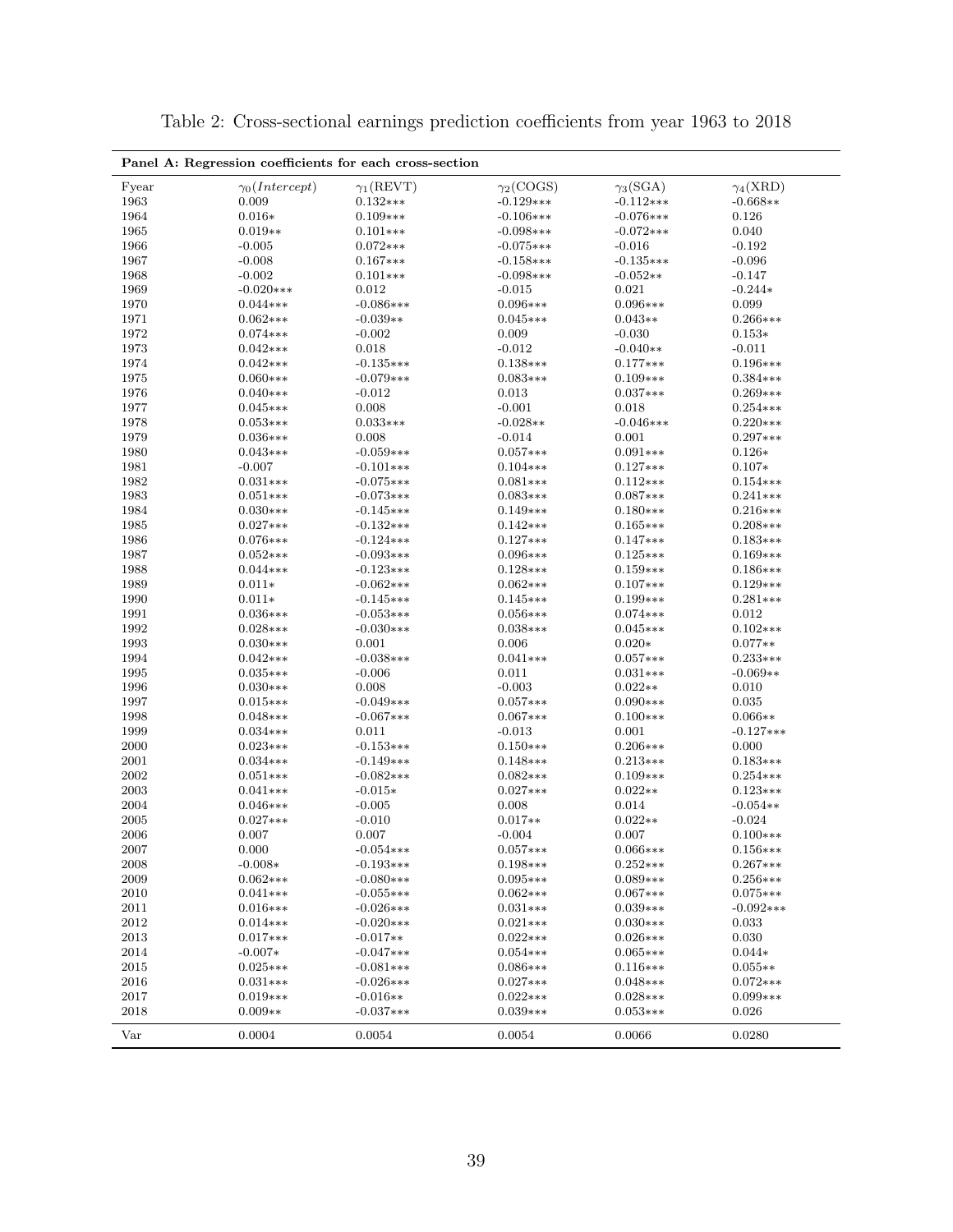| Panel B: Pearson correlations of earnings prediction coefficients and 13 macro variables   |                       |                      |                        |                 |                        |  |  |  |
|--------------------------------------------------------------------------------------------|-----------------------|----------------------|------------------------|-----------------|------------------------|--|--|--|
|                                                                                            | $\gamma_0(Intercept)$ | $\gamma_1(\rm REVT)$ | $\gamma_2({\rm COGS})$ | $\gamma_3(SGA)$ | $\gamma_4(\text{XRD})$ |  |  |  |
| MktPrem                                                                                    | 0.215                 | $0.319**$            | $-0.302**$             | $-0.350**$      | $-0.045$               |  |  |  |
| SMB                                                                                        | $-0.038$              | $0.372***$           | $-0.365***$            | $-0.317**$      | 0.073                  |  |  |  |
| HML                                                                                        | 0.025                 | $-0.135$             | 0.142                  | 0.149           | 0.117                  |  |  |  |
| RMW                                                                                        | 0.004                 | $-0.394***$          | $0.386***$             | $0.426***$      | 0.153                  |  |  |  |
| CMA                                                                                        | 0.092                 | $-0.320**$           | $0.322**$              | $0.334**$       | 0.176                  |  |  |  |
| $\triangle GDP$                                                                            | $-0.045$              | $0.400***$           | $-0.409***$            | $-0.389***$     | $-0.215$               |  |  |  |
| GDP                                                                                        | $-0.031$              | $-0.430***$          | $0.434***$             | $0.386***$      | 0.014                  |  |  |  |
| $\Delta FFO$                                                                               | $-0.252*$             | $0.307**$            | $-0.326**$             | $-0.318**$      | $-0.378***$            |  |  |  |
| <i>FFO</i>                                                                                 | 0.015                 | $-0.198$             | 0.182                  | 0.218           | 0.188                  |  |  |  |
| $\Delta Term$                                                                              | 0.072                 | $-0.337**$           | $0.349**$              | $0.368***$      | $0.342**$              |  |  |  |
| Term                                                                                       | $0.273**$             | $-0.231*$            | $0.260*$               | 0.172           | 0.192                  |  |  |  |
| $\Delta S$ <i>pread</i>                                                                    | $-0.125$              | $-0.205$             | 0.191                  | $0.262*$        | 0.127                  |  |  |  |
| $S$ <i>pread</i>                                                                           | $0.232*$              | $-0.544***$          | $0.553***$             | $0.502***$      | $0.516***$             |  |  |  |
| Panel C: Regressing the time-series earnings prediction coefficients to 13 macro variables |                       |                      |                        |                 |                        |  |  |  |
|                                                                                            | $\gamma_0(Intercept)$ | $\gamma_1(\rm REVT)$ | $\gamma_2({\rm COGS})$ | $\gamma_3(SGA)$ | $\gamma_4(\text{XRD})$ |  |  |  |
| $Adj R^2$                                                                                  | 0.111                 | 0.737                | 0.737                  | 0.700           | 0.160                  |  |  |  |
| PVal                                                                                       | 0.161                 | 0.000                | 0.000                  | 0.000           | 0.086                  |  |  |  |

This table shows the estimated coefficients for prediction earnings within each cross-sections, following the regression  $\Delta OP_{i,t+1} = \gamma_0 + \gamma_1 REVT_{it} + \gamma_2 COGS_{it} + \gamma_3 SGA_{it} + \gamma_4 XRD_{it} + e_{i,t+1}$ . Each  $\gamma$  is the estimated persistence parameter for the earnings component noted in the header. Panel A displays the estimated coefficients from year 1963 to 2018. Var is the variance for each estimated parameters for the 56 cross-sections. Panel B shows the correlation between each of the five series of estimated cross-sections coefficients and 13 macro variables. The definition and calculation of each macro variables are detailed in the appendix. In Panel C, we regress each time-series of the estimated coefficients to 13 time-series of macro variable. Adj. $R^2$  and PV al indicate the adjusted R-squared and the P-value of the model F statistics.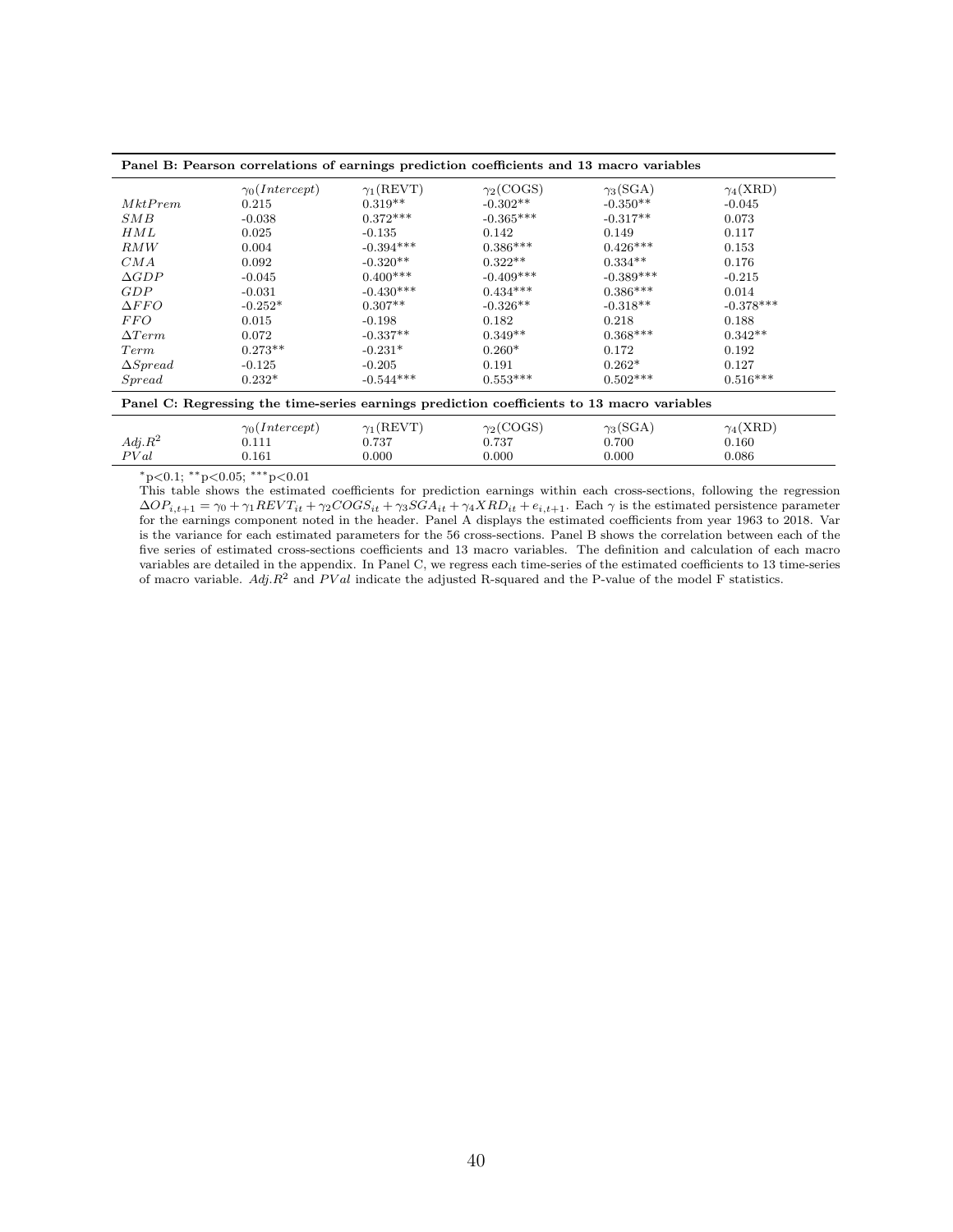| Panel A: Distribution of fiscal years for the main tests |            |          |                                                |          |          |             |          |           |             |
|----------------------------------------------------------|------------|----------|------------------------------------------------|----------|----------|-------------|----------|-----------|-------------|
| Fyear                                                    | $\rm N$    | Pct      | Cum                                            | CumPet   | Fyear    | $\mathbf N$ | Pct      | Cum       | CumPct      |
| 1974                                                     | 2141       | $1.64\,$ | 2141                                           | $1.64\,$ | 1996     | 3766        | 2.89     | 62024     | 47.53       |
| 1975                                                     | 2389       | 1.83     | 4530                                           | 3.47     | 1997     | 3674        | 2.82     | 65698     | 50.34       |
| 1976                                                     | 2245       | 1.72     | 6775                                           | 5.19     | 1998     | 3691        | 2.83     | 69389     | 53.17       |
| 1977                                                     | $\bf 2388$ | 1.83     | 9163                                           | 7.02     | 1999     | 3563        | 2.73     | 72952     | 55.90       |
| 1978                                                     | 2445       | 1.87     | 11608                                          | 8.89     | 2000     | 3448        | 2.64     | 76400     | 58.54       |
| 1979                                                     | $\bf 2434$ | $1.87\,$ | 14042                                          | 10.76    | 2001     | $3521\,$    | $2.70\,$ | 79921     | $61.24\,$   |
| 1980                                                     | 2459       | 1.88     | 16501                                          | 12.64    | 2002     | 3541        | $2.71\,$ | 83462     | 63.96       |
| 1981                                                     | 2472       | 1.89     | 18973                                          | 14.54    | 2003     | 3504        | 2.69     | 86966     | 66.64       |
| 1982                                                     | $2522\,$   | 1.93     | 21495                                          | 16.47    | 2004     | 3398        | 2.60     | 90364     | 69.24       |
| 1983                                                     | $2576\,$   | $1.97\,$ | 24071                                          | 18.45    | 2005     | 3278        | 2.51     | 93642     | 71.76       |
| 1984                                                     | $2576\,$   | $1.97\,$ | 26647                                          | 20.42    | 2006     | $3123\,$    | 2.39     | 96765     | 74.15       |
| 1985                                                     | 2644       | 2.03     | 29291                                          | 22.45    | 2007     | 3060        | 2.34     | 99825     | 76.49       |
| 1986                                                     | 2664       | $2.04\,$ | 31955                                          | 24.49    | 2008     | 3006        | 2.30     | 102831    | 78.80       |
| 1987                                                     | 2572       | 1.97     | 34527                                          | 26.46    | 2009     | 3002        | 2.30     | 105833    | 81.10       |
| 1988                                                     | 2687       | 2.06     | 37214                                          | 28.52    | 2010     | 2895        | 2.22     | 108728    | 83.32       |
| 1989                                                     | $2810\,$   | $2.15\,$ | 40024                                          | 30.67    | 2011     | $\,2905\,$  | $2.23\,$ | 111633    | $85.54\,$   |
| 1990                                                     | $2815\,$   | 2.16     | 42839                                          | 32.83    | 2012     | 2856        | 2.19     | 114489    | 87.73       |
| 1991                                                     | 2846       | $2.18\,$ | 45685                                          | 35.01    | 2013     | 2842        | 2.18     | 117331    | 89.91       |
| 1992                                                     | 2853       | 2.19     | 48538                                          | 37.19    | 2014     | 2714        | 2.08     | 120045    | 91.99       |
| 1993                                                     | 2947       | 2.26     | 51485                                          | 39.45    | 2015     | 2653        | 2.03     | 122698    | 94.02       |
| 1994                                                     | 3095       | $2.37\,$ | 54580                                          | 41.82    | 2016     | $2630\,$    | 2.02     | 125328    | 96.04       |
| 1995                                                     | 3678       | 2.82     | 58258                                          | 44.64    | 2017     | 2613        | 2.00     | 127941    | 98.04       |
|                                                          |            |          |                                                |          | 2018     | 2560        | 1.96     | 130501    | 100.00      |
|                                                          |            |          | Panel B: Descriptive statistics $(N = 130501)$ |          |          |             |          |           |             |
|                                                          | Mean       |          | St. Dev.                                       | Min      | Pctl(25) | Median      |          | Pctl(75)  | Max         |
| $\cal AT$                                                | 4,777      |          | 51,995                                         | 0.505    | 56       | 273         |          | 1,387     | 3,065,553   |
| CEQ                                                      | 894        |          | 3,934                                          | 0.072    | 27       | 106         |          | 456       | 211,704     |
| LEV                                                      | 0.520      |          | 0.231                                          | 0.000    | 0.347    | 0.514       |          | 0.675     | 0.998       |
| SIZE                                                     | 5.209      |          | 2.257                                          | $-1.054$ | 3.540    | 5.108       |          | 6.808     | 11.819      |
| $BTM$                                                    | $-0.470$   |          | 0.771                                          | $-3.977$ | $-0.947$ | $-0.441$    |          | 0.039     | $2.437\,$   |
| ROE                                                      | 0.057      |          | 0.240                                          | $-3.044$ | 0.017    | 0.099       |          | 0.165     | 1.304       |
| $OP\_AT$                                                 | 0.148      |          | 0.136                                          | $-1.016$ | 0.054    | 0.140       |          | 0.222     | $\,0.929\,$ |
| $\triangle OP$                                           | 0.039      |          | 0.180                                          | $-1.336$ | $-0.030$ | 0.030       |          | 0.098     | 1.792       |
| INV                                                      | 0.105      |          | 0.224                                          | $-1.095$ | $-0.006$ | 0.076       |          | 0.181     | 1.955       |
| $MOM$                                                    | $1.004\,$  |          | $\,0.036\,$                                    | 0.848    | 0.983    | 1.002       |          | $1.023\,$ | $1.248\,$   |
| ANNRET                                                   | 0.026      |          | 0.445                                          | $-0.915$ | $-0.242$ | $-0.037$    |          | 0.201     | 5.778       |
| $\sigma$                                                 | 0.029      |          | 0.014                                          | 0.007    | 0.021    | 0.026       |          | 0.034     | 0.453       |

Table 3: Distribution of fiscal years and descriptive statistics of the main tests

This table shows the descriptive statistics for the variables that are used in the main analyses. The sample starts from 1974 and ends at 2018. Sample years from 1963 to 1973 are disposed in order to maintain out-of-sample calculation of  $\sigma$ . Observations must have non-missing values in all variables to enter the sample, which yields the number of observations at 130501. Variables are calculated following these definitions.

AT is total assets (Compustat item AT). CEQ is total book equity (Compustat item CEQ). LEV is leverage, calculated as Compustat item LT over AT.  $CEQA$  is average book equity (i.e., the sum of CEQ and lagged CEQ over 2).  $SIZE$  is the natural log of market value of equity (MVE), with MVE calculated as the multiplication of Compustat items PRCC F\*CSHO. BTM is the natural log of book-to-market, with book-to-market calculated as CEQ over MVE. ROE is the Compustat item NI scaled by CEQA. OP\_AT is operating profitability scaled by lagged total assets, with operating profitability calculated as Compustat items (REVT − COGS − (XSGA − XRD)), following Ball et al. (2015). OP is operating profits scaled by CEQA, where operating profitability is calculated as Compustat items (REVT – COGS – XSGA).  $\Delta OP$  is lagged raw OP subtracted from raw OP, then scaled by lagged CEQA. INV is asset growth, calculated as the natural log of lagged total assets divided by twice-lagged total assets (i.e.,  $log(AT_{t-1}/AT_{t-2})$ ), following Fama and French (2020). MOM is momentum, calculated as a stock's buy-and-hold return from month  $s - 12$  to  $s - 2$ , where s is the month of fiscal year end (Fama and French, 2020). ANNRET is the 12 months market-adjusted (vwret) buy-and-hold returns, starting from the 4th month of a fiscal year to the 3rd month after the current fiscal year.  $\sigma$  is the standard deviation of ten predicted earnings for each firm-year. The predicted earnings is the sum of the firm's earnings components in year  $t$  multiplying the persistence parameters for each component. We have ten predicted earnings because we use persistence parameters estimated from ten previous cross-sections,  $t - 11$  to  $t - 2$ . All variables except for  $\sigma$  are trimmed at top and bottom 1%.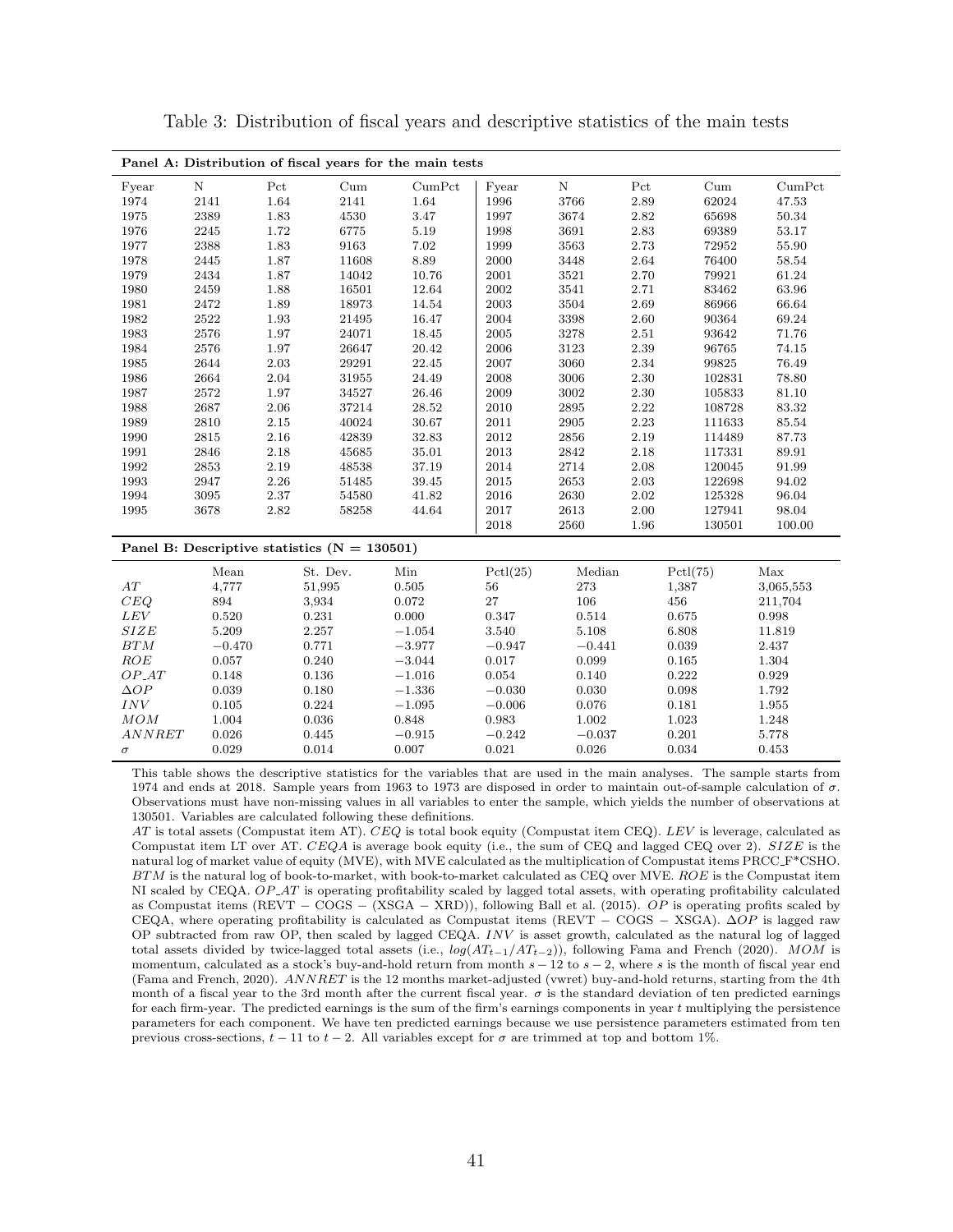| Variables      | $\sigma$ 1(N=26056) | $\sigma$ 5(N=26146) | Difference | Significance |
|----------------|---------------------|---------------------|------------|--------------|
| $\sigma$       | 0.019               | 0.049               | 0.030      | $***$        |
| ANNRET         | $-0.038$            | 0.066               | 0.104      | $***$        |
| ANNRET1        | 0.004               | 0.050               | 0.046      | ***          |
| ANNRET2        | 0.016               | 0.039               | 0.023      | $***$        |
| ANNRET3        | 0.022               | 0.033               | 0.011      | $***$        |
| AT             | 3569                | 3801                | 232        |              |
| CEQ            | 534                 | 831                 | 297        | $***$        |
| <b>LEV</b>     | 0.461               | 0.605               | 0.144      | $***$        |
| SIZE           | 4.482               | 5.375               | 0.893      | $***$        |
| BTM            | $-0.143$            | $-0.855$            | $-0.712$   | ***          |
| INV            | 0.087               | 0.106               | 0.019      | ***          |
| MOM            | 0.998               | 1.008               | 0.010      | $***$        |
| ROE            | 0.014               | 0.042               | 0.028      | ***          |
| $ROE_{t+1}$    | $-0.009$            | 0.038               | 0.047      | $***$        |
| OP             | 0.140               | 0.424               | 0.284      | ***          |
| $OP_{t+1}$     | 0.143               | 0.406               | 0.263      | ***          |
| $\triangle OP$ | $-0.006$            | 0.099               | 0.105      | ***          |
| REVT           | 1.687               | 5.218               | 3.531      | $***$        |
| COGS           | 1.045               | 3.784               | 2.739      | $***$        |
| SGA            | 0.487               | 0.886               | 0.399      | $***$        |
| <b>XRD</b>     | 0.014               | 0.114               | 0.100      | $***$        |

Table 4: Characteristics of low and high  $\sigma$  firms

 $*p<0.1$ ;  $*p<0.05$ ;  $***p<0.01$ 

This table shows the comparison of fundamental characteristics of firms that are ranked at low and high  $\sigma$ . Specifically, we rank firms within each fiscal years into quintiles by its  $\sigma$  value. Column  $\sigma$ 1 represents the variable mean for firms that have the lowest quintile rank  $\sigma$ , and column  $\sigma$ 5 represents the variable mean for firms that have the highest quintile rank σ. Variables are calculated following these definitions.

 $\sigma$  is the standard deviation of ten predicted earnings for each firm-year. The predicted earnings is the sum of the firm's earnings components in year  $t$  multiplying the persistence parameters for each component. We have ten predicted earnings because we use persistence parameters estimated from 10 previous cross-sections,  $t - 11$  to  $t - 2$ . Earnings persistence parameters for each cross-section are tabulated in Table 2. ANNRET is the 12 months market-adjusted (vwret) buy-andhold returns, starting from the 4th month of a fiscal year to the 3rd month after the current fiscal year. ANNRET1, ANNRET2, and ANNRET3 are the one-year, two-year, and three-year leading ANNRET. AT is total assets (Compustat item AT). CEQ is total book equity (Compustat item CEQ). CEQA is average book equity (i.e., the sum of CEQ and lagged CEQ over 2). LEV is leverage, calculated as Compustat item LT over AT. SIZE is the natural log of market value of equity (MVE), with MVE calculated as the multiplication of Compustat items  $\text{PRCC-F}^*\text{CSHO}$ . BTM is the natural log of book-to-market, with book-to-market calculated as CEQ over MVE. INV is asset growth, calculated as the natural log of lagged total assets divided by twice-lagged total assets (i.e.,  $log(AT_{t-1}/AT_{t-2})$ ), following Fama and French (2020). MOM is momentum, a stock's buy-and-hold return from month  $s - 12$  to  $s - 2$ , where s is the month of fiscal year end (Fama and French, 2020). ROE is the Compustat item NI scaled by CEQA.  $ROE_{t+1}$  is the leading term of ROE. OP is operating profits, calculated as REVT - COGS - XSGA, scaled by CEQA.  $OP_{t+1}$  is the leading terms of  $OP$ .  $\Delta OP$  is lagged raw OP subtracted from raw OP, then scaled by lagged CEQA. REVT is total revenue (Compustat item REVT) scaled by CEQA. COGS is cost of goods sold (Compustat item COGS) scaled by CEQA. SGA is selling, general and administrative expenses (i.e., Compustat item XSGA minus XRD) scaled by CEQA. XRD is R&D expenses (Compustat item XRD) scaled by CEQA, imputed zero if missing.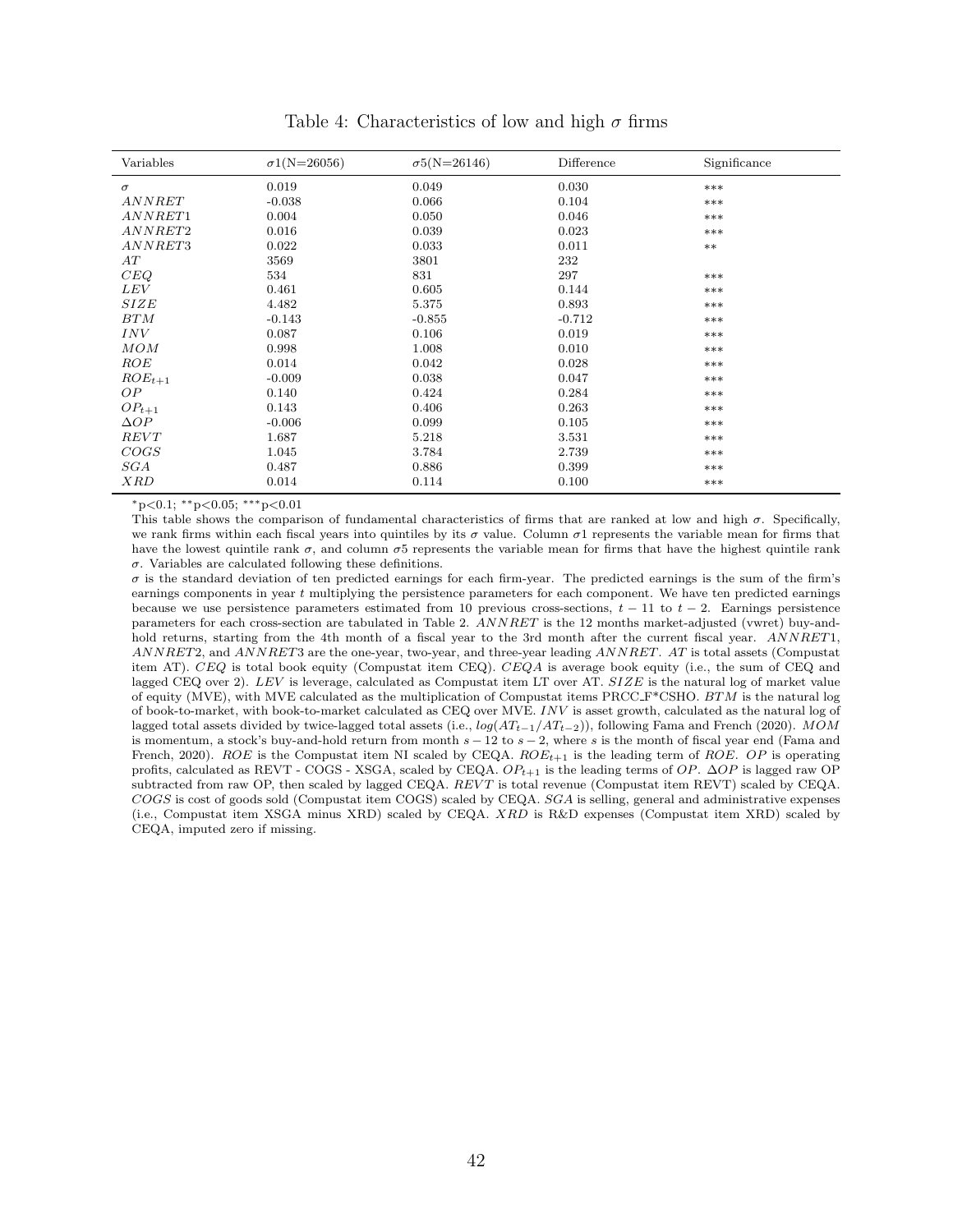| <b>Panel A:</b> $ \Delta OP_{t+1} $ |                                       |                 |            |            |                 |  |  |  |
|-------------------------------------|---------------------------------------|-----------------|------------|------------|-----------------|--|--|--|
|                                     | OP1                                   | OP <sub>2</sub> | OP3        | OP4        | OP <sub>5</sub> |  |  |  |
| $\sigma 1$                          | 0.104                                 | 0.081           | 0.086      | 0.104      | 0.139           |  |  |  |
| $\sigma 2$                          | 0.119                                 | 0.078           | 0.075      | 0.090      | 0.123           |  |  |  |
| $\sigma 3$                          | 0.143                                 | 0.094           | 0.083      | 0.086      | 0.110           |  |  |  |
| $\sigma 4$                          | 0.177                                 | 0.115           | 0.104      | 0.098      | 0.124           |  |  |  |
| $\sigma 5$                          | 0.277                                 | 0.153           | 0.133      | 0.133      | 0.184           |  |  |  |
| $H-L$                               | $0.174***$                            | $0.072***$      | $0.047***$ | $0.028***$ | $0.045***$      |  |  |  |
|                                     | <b>Panel B:</b> std.dev( $OP_{t+1}$ ) |                 |            |            |                 |  |  |  |
|                                     | OP1                                   | OP <sub>2</sub> | OP3        | OP4        | OP <sub>5</sub> |  |  |  |
| $\sigma$ 1                          | 0.194                                 | 0.144           | 0.132      | 0.142      | 0.186           |  |  |  |
| $\sigma 2$                          | 0.214                                 | 0.132           | 0.120      | 0.136      | 0.183           |  |  |  |
| $\sigma 3$                          | 0.244                                 | 0.150           | 0.126      | 0.125      | 0.152           |  |  |  |
| $\sigma 4$                          | 0.314                                 | 0.178           | 0.149      | 0.134      | 0.176           |  |  |  |
| $\sigma 5$                          | 0.478                                 | 0.239           | 0.199      | 0.183      | 0.345           |  |  |  |
| $H-L$                               | $0.283***$                            | $0.095***$      | $0.066***$ | $0.041***$ | $0.159***$      |  |  |  |
|                                     | <b>Panel C:</b> $std.dev(ROE_{t+1})$  |                 |            |            |                 |  |  |  |
|                                     | OP1                                   | OP <sub>2</sub> | OP3        | OP4        | OP <sub>5</sub> |  |  |  |
| $\sigma$ 1                          | 0.282                                 | 0.203           | 0.169      | 0.191      | 0.260           |  |  |  |
| $\sigma 2$                          | 0.295                                 | 0.183           | 0.152      | 0.147      | 0.239           |  |  |  |
| $\sigma 3$                          | 0.332                                 | 0.201           | 0.160      | 0.140      | 0.174           |  |  |  |
| $\sigma 4$                          | 0.390                                 | 0.239           | 0.194      | 0.157      | 0.193           |  |  |  |
| $\sigma 5$                          | 0.553                                 | 0.295           | 0.254      | 0.225      | 0.274           |  |  |  |
| H-L                                 | $0.272***$                            | $0.092***$      | $0.084***$ | $0.034***$ | $0.014**$       |  |  |  |

Table 5: Realized variability of future performance on two-way sorts by  $OP$  and  $\sigma$ 

We conduct independent quintile sorts on  $\sigma$  and  $OP$  and divide the sample into 5  $\times$  5 buckets, or 25 groups of firms.  $\sigma$  is the standard deviation of ten predicted earnings for each firm-year. The predicted earnings is the sum of the firm's earnings components in year  $t$  multiplying the persistence parameters for each component. We have ten predicted earnings because we use persistence parameters estimated from ten previous cross-sections,  $t - 11$  to  $t - 2$ .  $OP$  is operating profits, calculated as Compustat items (REVT – COGS – XSGA), scaled by CEQA. CEQA is the average book equity, calculated as the sum of CEQ and lagged CEQ over 2). This table shows the realized absolute change in operating profitability, the standard deviation of realized future operating profitability, and the standard deviation of realized future ROE for each of the 25 groups of firms. Panel A is the realized absolute change in operating profitability (i.e.,  $|\Delta OP_{t+1}|$ ) for 25 groups.  $\Delta OP_{t+1}$  is the leading term of  $\Delta OP$ , where  $\Delta OP$  is calculated as lagged raw OP subtracted from raw OP, then scaled by lagged CEQA. Panel B is the standard deviation of realized leading operating profitability (i.e.,  $std.dev(OP_{t+1})$ ) for 25 groups, where  $OP_{t+1}$  is the leading term of  $OP$ . Panel C is the standard deviation of realized leading accounting earnings (i.e.,  $std.dev(ROE_{t+1})$ ) for 25 groups, where  $ROE_{t+1}$  is the leading term of  $ROE$ , calculated as Compustat item NI scaled by CEQA. H-L indicates the difference between the highest ranked  $\sigma$  and the lowest ranked  $\sigma$  within the same quintile rank of  $OP.$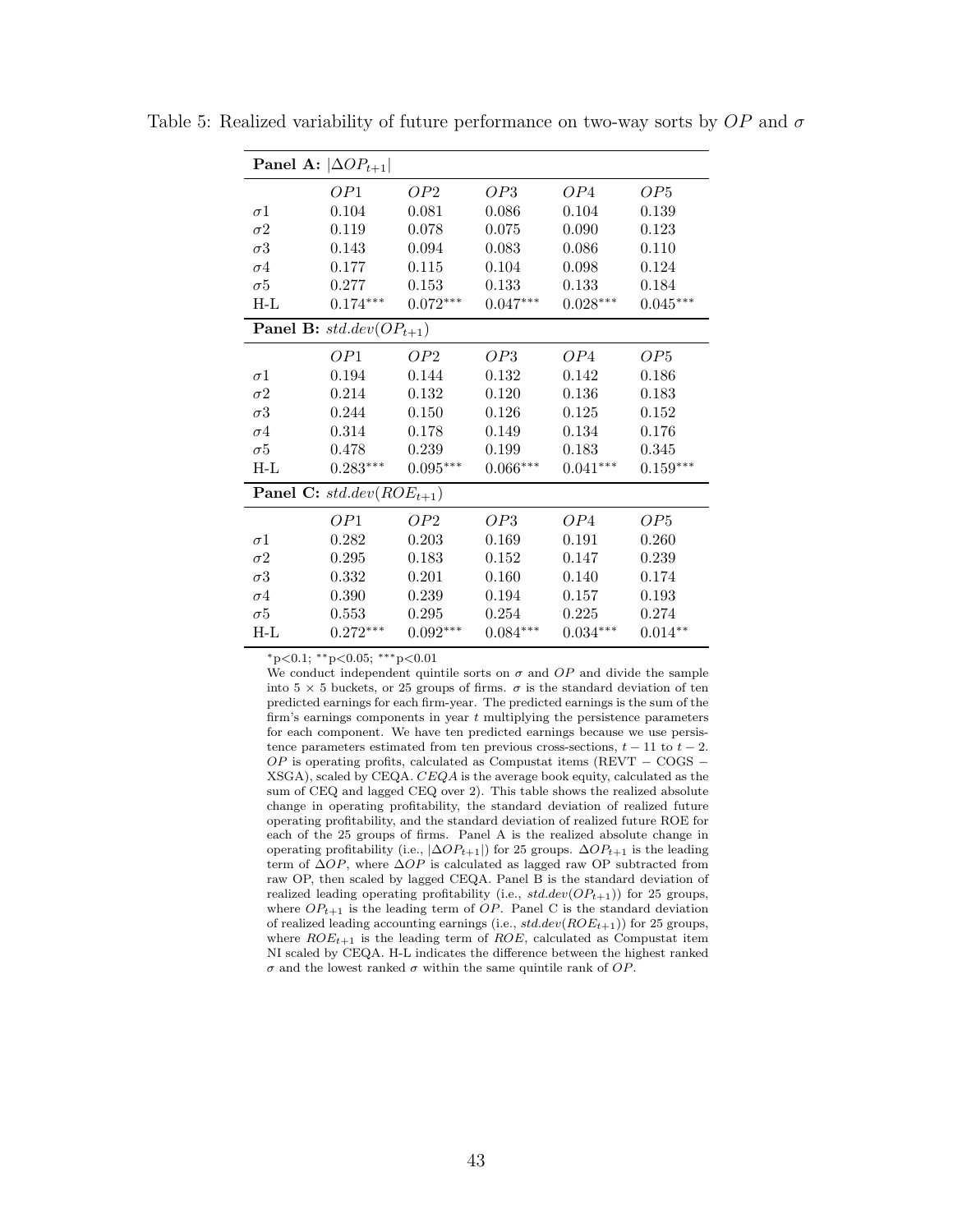| Panel A: Descriptive statistics               |          |                                |                               |                               |                               |                               |                               |                              |
|-----------------------------------------------|----------|--------------------------------|-------------------------------|-------------------------------|-------------------------------|-------------------------------|-------------------------------|------------------------------|
|                                               | N        | Mean                           | St. Dev.                      | Min                           | Pctl(25)                      | Median                        | Pctl(75)                      | Max                          |
| EBeta                                         | 116,837  | 0.644                          | 3.632                         | $-41.336$                     | $-0.616$                      | 0.309                         | 1.618                         | 47.457                       |
| EVOL                                          | 139,570  | 0.006                          | 0.015                         | 0.000                         | 0.0002                        | 0.001                         | 0.004                         | 0.336                        |
| Beta                                          | 125,841  | 1.082                          | 0.707                         | $-6.456$                      | 0.616                         | 1.019                         | 1.459                         | 10.349                       |
| $\Delta OPVOL$                                | 113,199  | 0.027                          | 0.052                         | 0.000                         | 0.002                         | 0.008                         | 0.026                         | 1.090                        |
| OPVOL                                         | 113,199  | 0.019                          | 0.043                         | 0.000                         | 0.002                         | 0.006                         | 0.018                         | 1.200                        |
| Panel B: Pearson correlations                 |          |                                |                               |                               |                               |                               |                               |                              |
|                                               | $\sigma$ |                                | EBeta                         | <b>EVOL</b>                   |                               | Beta                          |                               | $\Delta OPVOL$               |
| EBeta                                         |          | $0.016***$                     |                               |                               |                               |                               |                               |                              |
| EVOL                                          |          | $0.061***$                     | $0.117***$                    |                               |                               |                               |                               |                              |
| Beta                                          |          | $0.130***$                     | $0.074***$                    |                               | $0.205***$                    |                               |                               |                              |
| $\Delta OPVOL$                                |          | $0.129***$<br>$0.268***$       | $0.130***$<br>$0.115***$      |                               | $0.320***$                    | $0.139***$<br>$0.091***$      | $0.659***$                    |                              |
| OPVOL                                         |          |                                |                               |                               | $0.324***$                    |                               |                               |                              |
| Panel C: Regressions                          |          |                                |                               |                               |                               |                               |                               |                              |
|                                               |          |                                |                               |                               | Dependent variable:           |                               |                               |                              |
|                                               |          |                                |                               |                               | ANNRET1                       |                               |                               |                              |
|                                               |          | (1)                            | (2)                           | (3)                           | (4)                           | (5)                           | (6)                           | (7)                          |
| $\sigma$                                      |          | $1.027***$<br>(0.250)          |                               |                               |                               |                               |                               | $1.126***$<br>(0.397)        |
| <b>EVOL</b>                                   |          |                                | 0.291<br>(0.889)              |                               |                               |                               |                               | 0.752<br>(1.011)             |
| $\Delta OPVOL$                                |          |                                |                               | $-0.044$<br>(0.109)           |                               |                               |                               | $-0.100$<br>(0.080)          |
| OPVOL                                         |          |                                |                               |                               | 0.021<br>(0.121)              |                               |                               | 0.044<br>(0.114)             |
| EBeta                                         |          |                                |                               |                               |                               | $-0.000$<br>(0.001)           |                               | 0.001<br>(0.002)             |
| Beta                                          |          |                                |                               |                               |                               |                               | 0.009<br>(0.022)              | 0.008<br>(0.020)             |
| Constant                                      |          | $0.112***$<br>(0.009)          | $0.088***$<br>(0.001)         | $0.089***$<br>(0.001)         | $0.088***$<br>(0.001)         | $-0.171***$<br>(0.001)        | $0.142***$<br>(0.027)         | $0.068**$<br>(0.034)         |
| Fyear FE                                      |          | Y                              | Y                             | $\mathbf Y$                   | $\mathbf Y$                   | Y                             | Y                             | Y                            |
| SE Cluster by firm<br>SE Cluster by Fyear     |          | $\mathbf Y$<br>Y               | $\mathbf Y$<br>Y              | $\mathbf Y$<br>Y              | Y<br>Υ                        | Y<br>Y                        | Y<br>Y                        | Y<br>Y                       |
| Observations<br>Adjusted $R^2$<br>F Statistic |          | 113,144<br>0.069<br>186.304*** | 71,376<br>0.063<br>109.687*** | 71,376<br>0.063<br>109.627*** | 71,376<br>0.063<br>109.589*** | 68,935<br>0.071<br>117.766*** | 63,403<br>0.067<br>101.973*** | 40,219<br>0.069<br>67.353*** |

Table 6: Comparison among  $\sigma$ , earnings volatility, earnings beta, and CAPM beta

This table shows the comparison among  $\sigma$ , earnings volatility, earnings beta, CAPM beta, volatility of operating profitability, and volatility of change in operating profitability. Variables are defined and calculated as the following.  $\sigma$  is the standard deviation of ten predicted earnings for each firm-year. The predicted earnings is the sum of the firm's earnings components in year t multiplying the persistence parameters for each component. We have ten predicted earnings because we use persistence parameters estimated from ten previous cross-sections,  $t - 11$  to  $t - 2$ . Earnings persistence parameters for each cross-section are tabulated in Table 2. EVOL is earnings volatility. Its calculation strictly follows Dichev and Tang (2009), as the variance of five years of earnings before extraordinary items (Compustat item IBC) on a rolling basis. OPVOL is the analogue of EVOL with the variable being OP. ∆OPVOL is the analogue of EVOL with the variable being  $\Delta OP$ . EBeta is earnings beta. Its calculation strictly follows Ellahie (2020), as the covariance of trailing 20-quarter core earnings and the aggregate earnings. Beta is CAPM beta. Its calculation strictly follows Ellahie (2020) as the covariance of trailing 60-month risk-free adjusted returns and the market risk-free rate adjusted returns. Risk-free rate is obtained from Kenneth French's library. Panel A displays their descriptive statistics, Panel B shows the Pearson correlation among  $\sigma$  and the five risk or uncertainty measures, and Panel C demonstrates their ability in explaining future returns. Fiscal year fixed effects are included in all models. Standard errors are double-clustered by both firm and fiscal year in all models.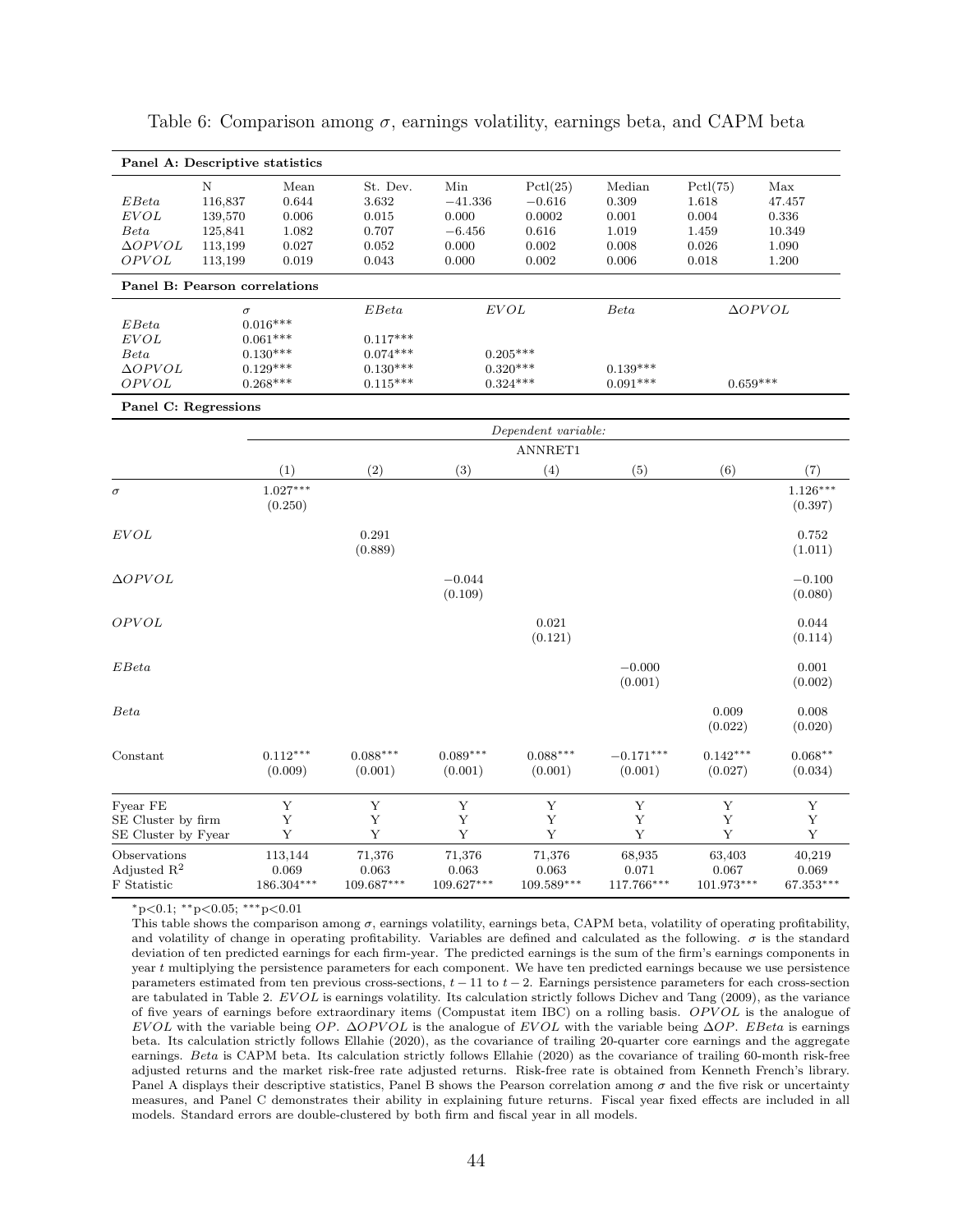| ANNRET1<br>ANNRET2<br>Rank<br>$\sigma$<br>0.019<br>$\mathbf 1$<br>0.004<br>0.016<br>0.022<br>$\overline{2}$<br>0.022<br>0.023<br>0.017<br>0.021<br>3<br>0.023<br>0.026<br>0.027<br>0.028<br>$\overline{4}$<br>0.031<br>0.032<br>0.039<br>0.033<br>$\overline{5}$<br>0.050<br>0.039<br>0.033<br>0.049<br>$H-L$<br>$0.030***$<br>$0.046***$<br>$0.022***$<br>$0.011**$<br>Panel B: SIZE<br>Rank<br>SIZE<br>ANNRET1<br>2.513<br>0.041<br>0.032<br>1<br>0.049<br>$\overline{2}$<br>4.039<br>0.032<br>0.023<br>0.028<br>3<br>5.140<br>0.030<br>0.031<br>0.031<br>0.029<br>0.030<br>$\overline{4}$<br>6.274<br>0.025<br>$\overline{5}$<br>8.069<br>0.010<br>0.013<br>0.013<br>$H-L$<br>$5.555***$<br>$-0.039***$<br>$-0.028***$<br>$-0.019***$<br>Panel C: BTM<br>BTM<br>ANNRET1<br>ANNRET2<br>Rank<br>$-0.001$<br>0.011<br>$\mathbf 1$<br>$-1.508$<br>0.007<br>$\overline{2}$<br>$-0.795$<br>0.012<br>0.024<br>0.019<br>3<br>0.026<br>0.024<br>$-0.419$<br>0.025<br>$\overline{4}$<br>$-0.083$<br>0.031<br>0.039<br>0.030<br>$\overline{5}$<br>0.044<br>0.451<br>0.067<br>0.054<br>$H-L$<br>$1.959***$<br>$0.068***$<br>$0.047***$<br>$0.033***$<br>Panel D: OP_AT<br>Rank<br>$OP_AT$<br>$-0.016$<br>$\mathbf 1$<br>0.016<br>0.017<br>0.014<br>$\overline{2}$<br>0.026<br>0.076<br>0.030<br>0.023<br>3<br>0.140<br>0.030<br>0.034<br>0.029<br>$\overline{4}$<br>0.202<br>0.036<br>0.025<br>0.027<br>$\overline{5}$<br>0.338<br>0.031<br>0.033<br>0.030<br>$H-L$<br>$0.015***$<br>$0.018***$<br>$0.354***$<br>$0.014***$ | Panel A: $\sigma$ |  |         |
|--------------------------------------------------------------------------------------------------------------------------------------------------------------------------------------------------------------------------------------------------------------------------------------------------------------------------------------------------------------------------------------------------------------------------------------------------------------------------------------------------------------------------------------------------------------------------------------------------------------------------------------------------------------------------------------------------------------------------------------------------------------------------------------------------------------------------------------------------------------------------------------------------------------------------------------------------------------------------------------------------------------------------------------------------------------------------------------------------------------------------------------------------------------------------------------------------------------------------------------------------------------------------------------------------------------------------------------------------------------------------------------------------------------------------------------------------------------------------------------------------------------------|-------------------|--|---------|
| ANNRET2 ANNRET3<br>ANNRET3<br>ANNRET1 ANNRET2 ANNRET3                                                                                                                                                                                                                                                                                                                                                                                                                                                                                                                                                                                                                                                                                                                                                                                                                                                                                                                                                                                                                                                                                                                                                                                                                                                                                                                                                                                                                                                              |                   |  | ANNRET3 |
|                                                                                                                                                                                                                                                                                                                                                                                                                                                                                                                                                                                                                                                                                                                                                                                                                                                                                                                                                                                                                                                                                                                                                                                                                                                                                                                                                                                                                                                                                                                    |                   |  |         |
|                                                                                                                                                                                                                                                                                                                                                                                                                                                                                                                                                                                                                                                                                                                                                                                                                                                                                                                                                                                                                                                                                                                                                                                                                                                                                                                                                                                                                                                                                                                    |                   |  |         |
|                                                                                                                                                                                                                                                                                                                                                                                                                                                                                                                                                                                                                                                                                                                                                                                                                                                                                                                                                                                                                                                                                                                                                                                                                                                                                                                                                                                                                                                                                                                    |                   |  |         |
|                                                                                                                                                                                                                                                                                                                                                                                                                                                                                                                                                                                                                                                                                                                                                                                                                                                                                                                                                                                                                                                                                                                                                                                                                                                                                                                                                                                                                                                                                                                    |                   |  |         |
|                                                                                                                                                                                                                                                                                                                                                                                                                                                                                                                                                                                                                                                                                                                                                                                                                                                                                                                                                                                                                                                                                                                                                                                                                                                                                                                                                                                                                                                                                                                    |                   |  |         |
|                                                                                                                                                                                                                                                                                                                                                                                                                                                                                                                                                                                                                                                                                                                                                                                                                                                                                                                                                                                                                                                                                                                                                                                                                                                                                                                                                                                                                                                                                                                    |                   |  |         |
|                                                                                                                                                                                                                                                                                                                                                                                                                                                                                                                                                                                                                                                                                                                                                                                                                                                                                                                                                                                                                                                                                                                                                                                                                                                                                                                                                                                                                                                                                                                    |                   |  |         |
|                                                                                                                                                                                                                                                                                                                                                                                                                                                                                                                                                                                                                                                                                                                                                                                                                                                                                                                                                                                                                                                                                                                                                                                                                                                                                                                                                                                                                                                                                                                    |                   |  |         |
|                                                                                                                                                                                                                                                                                                                                                                                                                                                                                                                                                                                                                                                                                                                                                                                                                                                                                                                                                                                                                                                                                                                                                                                                                                                                                                                                                                                                                                                                                                                    |                   |  |         |
|                                                                                                                                                                                                                                                                                                                                                                                                                                                                                                                                                                                                                                                                                                                                                                                                                                                                                                                                                                                                                                                                                                                                                                                                                                                                                                                                                                                                                                                                                                                    |                   |  |         |
|                                                                                                                                                                                                                                                                                                                                                                                                                                                                                                                                                                                                                                                                                                                                                                                                                                                                                                                                                                                                                                                                                                                                                                                                                                                                                                                                                                                                                                                                                                                    |                   |  |         |
|                                                                                                                                                                                                                                                                                                                                                                                                                                                                                                                                                                                                                                                                                                                                                                                                                                                                                                                                                                                                                                                                                                                                                                                                                                                                                                                                                                                                                                                                                                                    |                   |  |         |
|                                                                                                                                                                                                                                                                                                                                                                                                                                                                                                                                                                                                                                                                                                                                                                                                                                                                                                                                                                                                                                                                                                                                                                                                                                                                                                                                                                                                                                                                                                                    |                   |  |         |
|                                                                                                                                                                                                                                                                                                                                                                                                                                                                                                                                                                                                                                                                                                                                                                                                                                                                                                                                                                                                                                                                                                                                                                                                                                                                                                                                                                                                                                                                                                                    |                   |  |         |
|                                                                                                                                                                                                                                                                                                                                                                                                                                                                                                                                                                                                                                                                                                                                                                                                                                                                                                                                                                                                                                                                                                                                                                                                                                                                                                                                                                                                                                                                                                                    |                   |  |         |
|                                                                                                                                                                                                                                                                                                                                                                                                                                                                                                                                                                                                                                                                                                                                                                                                                                                                                                                                                                                                                                                                                                                                                                                                                                                                                                                                                                                                                                                                                                                    |                   |  |         |
|                                                                                                                                                                                                                                                                                                                                                                                                                                                                                                                                                                                                                                                                                                                                                                                                                                                                                                                                                                                                                                                                                                                                                                                                                                                                                                                                                                                                                                                                                                                    |                   |  |         |
|                                                                                                                                                                                                                                                                                                                                                                                                                                                                                                                                                                                                                                                                                                                                                                                                                                                                                                                                                                                                                                                                                                                                                                                                                                                                                                                                                                                                                                                                                                                    |                   |  |         |
|                                                                                                                                                                                                                                                                                                                                                                                                                                                                                                                                                                                                                                                                                                                                                                                                                                                                                                                                                                                                                                                                                                                                                                                                                                                                                                                                                                                                                                                                                                                    |                   |  |         |
|                                                                                                                                                                                                                                                                                                                                                                                                                                                                                                                                                                                                                                                                                                                                                                                                                                                                                                                                                                                                                                                                                                                                                                                                                                                                                                                                                                                                                                                                                                                    |                   |  |         |
|                                                                                                                                                                                                                                                                                                                                                                                                                                                                                                                                                                                                                                                                                                                                                                                                                                                                                                                                                                                                                                                                                                                                                                                                                                                                                                                                                                                                                                                                                                                    |                   |  |         |
|                                                                                                                                                                                                                                                                                                                                                                                                                                                                                                                                                                                                                                                                                                                                                                                                                                                                                                                                                                                                                                                                                                                                                                                                                                                                                                                                                                                                                                                                                                                    |                   |  |         |
|                                                                                                                                                                                                                                                                                                                                                                                                                                                                                                                                                                                                                                                                                                                                                                                                                                                                                                                                                                                                                                                                                                                                                                                                                                                                                                                                                                                                                                                                                                                    |                   |  |         |
|                                                                                                                                                                                                                                                                                                                                                                                                                                                                                                                                                                                                                                                                                                                                                                                                                                                                                                                                                                                                                                                                                                                                                                                                                                                                                                                                                                                                                                                                                                                    |                   |  |         |
|                                                                                                                                                                                                                                                                                                                                                                                                                                                                                                                                                                                                                                                                                                                                                                                                                                                                                                                                                                                                                                                                                                                                                                                                                                                                                                                                                                                                                                                                                                                    |                   |  |         |
|                                                                                                                                                                                                                                                                                                                                                                                                                                                                                                                                                                                                                                                                                                                                                                                                                                                                                                                                                                                                                                                                                                                                                                                                                                                                                                                                                                                                                                                                                                                    |                   |  |         |
|                                                                                                                                                                                                                                                                                                                                                                                                                                                                                                                                                                                                                                                                                                                                                                                                                                                                                                                                                                                                                                                                                                                                                                                                                                                                                                                                                                                                                                                                                                                    |                   |  |         |
|                                                                                                                                                                                                                                                                                                                                                                                                                                                                                                                                                                                                                                                                                                                                                                                                                                                                                                                                                                                                                                                                                                                                                                                                                                                                                                                                                                                                                                                                                                                    |                   |  |         |
|                                                                                                                                                                                                                                                                                                                                                                                                                                                                                                                                                                                                                                                                                                                                                                                                                                                                                                                                                                                                                                                                                                                                                                                                                                                                                                                                                                                                                                                                                                                    |                   |  |         |
|                                                                                                                                                                                                                                                                                                                                                                                                                                                                                                                                                                                                                                                                                                                                                                                                                                                                                                                                                                                                                                                                                                                                                                                                                                                                                                                                                                                                                                                                                                                    |                   |  |         |

Table 7: Future returns on one-way sorts

We conduct one-way quintile sorts on  $\sigma$ ,  $SIZE,$   $BTM$ , and  $OP\_AT$  within each fiscal year. We tabulate the mean value for each variable, as well as the mean future returns for each quintile of that variable in Panel A, B, C, and D. H-L indicates the difference between the highest and the lowest rank. ANNRET is the 12 months market-adjusted (vwret) buy-and-hold returns, starting from the 4th month of a fiscal year to the 3rd month after the current fiscal year. ANNRET1, ANNRET2, and ANNRET3 are the one-year, twoyear, and three-year leading ANNRET. SIZE is the natural log of market value of equity (MVE), with MVE calculated as the multiplication of Compustat items PRCC  $F^*$ CSHO.  $BTM$  is the natural log of book-to-market, with book-to-market calculated as CEQ over MVE.  ${\cal OP}$  at is operating profitability scaled by lagged total assets, with operating profitability calculated as Compustat items (REVT − COGS − (XSGA − XRD)), following Ball et al. (2015).  $\sigma$  is the standard deviation of ten predicted earnings for each firmyear. The predicted earnings is the sum of the firm's earnings components in year t multiplying the persistence parameters for each component. We have ten predicted earnings because we use persistence parameters estimated from ten previous cross-sections,  $t - 11$  to  $t - 2$ . Earnings prediction coefficients for each cross-section are tabulated in Table 2.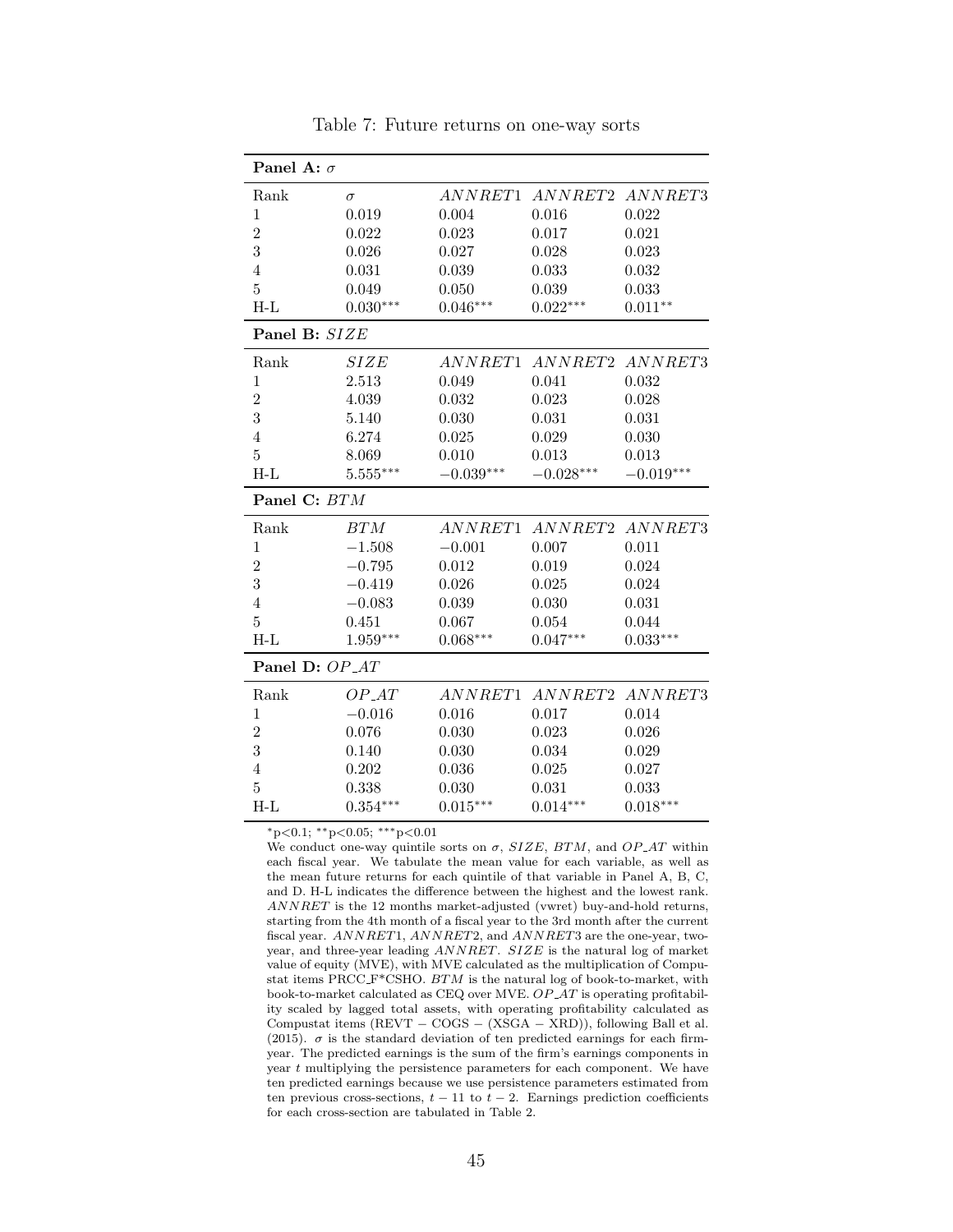| Panel A: SIZE and $\sigma$         |            |            |            |            |            |  |  |  |
|------------------------------------|------------|------------|------------|------------|------------|--|--|--|
| ANNRET1                            | SIZE1      | SIZE2      | SIZE3      | SIZE4      | SIZE5      |  |  |  |
| $\sigma$ 1                         | 0.014      | $-0.004$   | 0.012      | 0.002      | $-0.017$   |  |  |  |
| $\sigma$ <sup>2</sup>              | 0.056      | 0.024      | 0.015      | 0.021      | $-0.001$   |  |  |  |
| $\sigma$ 3                         | 0.054      | 0.042      | 0.031      | 0.021      | 0.004      |  |  |  |
| $\sigma$ 4                         | 0.049      | 0.064      | 0.045      | 0.037      | 0.018      |  |  |  |
| $\sigma$ <sup>5</sup>              | 0.096      | 0.054      | $0.055\,$  | 0.041      | 0.024      |  |  |  |
| $H-L$                              | $0.081***$ | $0.058***$ | $0.043***$ | $0.038***$ | $0.041***$ |  |  |  |
| Panel B: $BTM$ and $\sigma$        |            |            |            |            |            |  |  |  |
| ANNRET1                            | BTM1       | BTM2       | BTM3       | BTM4       | BTM5       |  |  |  |
| $\sigma$ 1                         | $-0.067$   | $-0.034$   | $-0.014$   | 0.014      | 0.039      |  |  |  |
| $\sigma$ <sup>2</sup>              | $-0.031$   | $-0.0005$  | 0.018      | 0.030      | 0.062      |  |  |  |
| $\sigma$ 3                         | $-0.014$   | 0.008      | 0.033      | 0.046      | 0.065      |  |  |  |
| $\sigma$ 4                         | 0.010      | 0.028      | 0.048      | 0.054      | 0.090      |  |  |  |
| $\sigma$ <sup>5</sup>              | 0.022      | 0.037      | 0.047      | 0.081      | 0.166      |  |  |  |
| $H-I$                              | $0.090***$ | $0.072***$ | $0.061***$ | $0.067***$ | $0.127***$ |  |  |  |
| <b>Panel C:</b> OP AT and $\sigma$ |            |            |            |            |            |  |  |  |
| ANNRET1                            | OPAT1      | OP AT2     | OPAT3      | OPAT4      | $OP_A T5$  |  |  |  |
| $\sigma$ 1                         | $-0.012$   | 0.004      | 0.026      | 0.025      | $-0.007$   |  |  |  |
| $\sigma$ <sup>2</sup>              | 0.017      | 0.014      | 0.020      | 0.045      | 0.025      |  |  |  |
| $\sigma$ 3                         | 0.044      | 0.037      | 0.017      | 0.022      | 0.024      |  |  |  |
| $\sigma$ 4                         | 0.043      | 0.064      | 0.035      | 0.033      | 0.033      |  |  |  |
| $\sigma$ <sup>5</sup>              | 0.039      | 0.087      | 0.058      | 0.053      | 0.038      |  |  |  |
| $H-L$                              | $0.051***$ | $0.083***$ | $0.031***$ | $0.028**$  | $0.045***$ |  |  |  |

Table 8: Future returns of two-way sorts

We conduct two-way independent quintile sorts on  $\sigma$  and  $SIZE, BTM,$  and  $OP, AT.$   $\sigma$  is the standard deviation of ten predicted earnings for each firm-year. The predicted earnings is the sum of the firm's earnings components in year  $t$  multiplying the persistence parameters for each component. We have ten predicted earnings because we use persistence parameters estimated from ten previous cross-sections,  $t-11$  to  $t-2$ . Earnings persistence parameters for each cross-section are tabulated in Table 2. H-L indicates the difference between the highest and the lowest rank. SIZE is the natural log of market value of equity (MVE), with MVE calculated as the multiplication of Compustat items PRCC F\*CSHO.  $BTM$  is the natural log of book-to-market, with book-to-market calculated as CEQ over MVE.  $OP\_AT$  is operating profitability scaled by lagged total assets, with operating profitability calculated as Compustat items (REVT − COGS − (XSGA − XRD)), following Ball et al. (2015). In Panel A, we divide the sample into  $5 \times 5$  buckets, or 25 groups of firms, based on  $SIZE$  and  $\sigma$ . ANNRET is the 12 months marketadjusted (vwret) buy-and-hold returns, starting from the 4th month of a fiscal year to the 3rd month after the current fiscal year. This panel shows the realized leading one-year returns (ANNRET1) for each of the 25 groups of firms. H-L indicates the difference between the highest ranked  $\sigma$  and the lowest ranked  $\sigma$  within the same quintile rank of  $SIZE$ . In Panel B, we divide the sample into  $5 \times 5$  buckets, or 25 groups of firms, based on  $BTM$  and  $\sigma$ . This panel shows the realized leading one-year returns (ANNRET1) for each of the 25 groups of firms. H-L indicates the difference between the highest ranked σ and the lowest ranked σ within the same quintile rank of BTM. In Panel C, we divide the sample into  $5 \times 5$  buckets, or 25 groups of firms, based on OP and  $\sigma$ . This panel shows the realized leading one-year returns (ANNRET1) for each of the 25 groups of firms. H-L indicates the difference between the highest ranked  $\sigma$  and the lowest ranked  $\sigma$  within the same quintile rank of  $OP$ <sub>-</sub>AT.